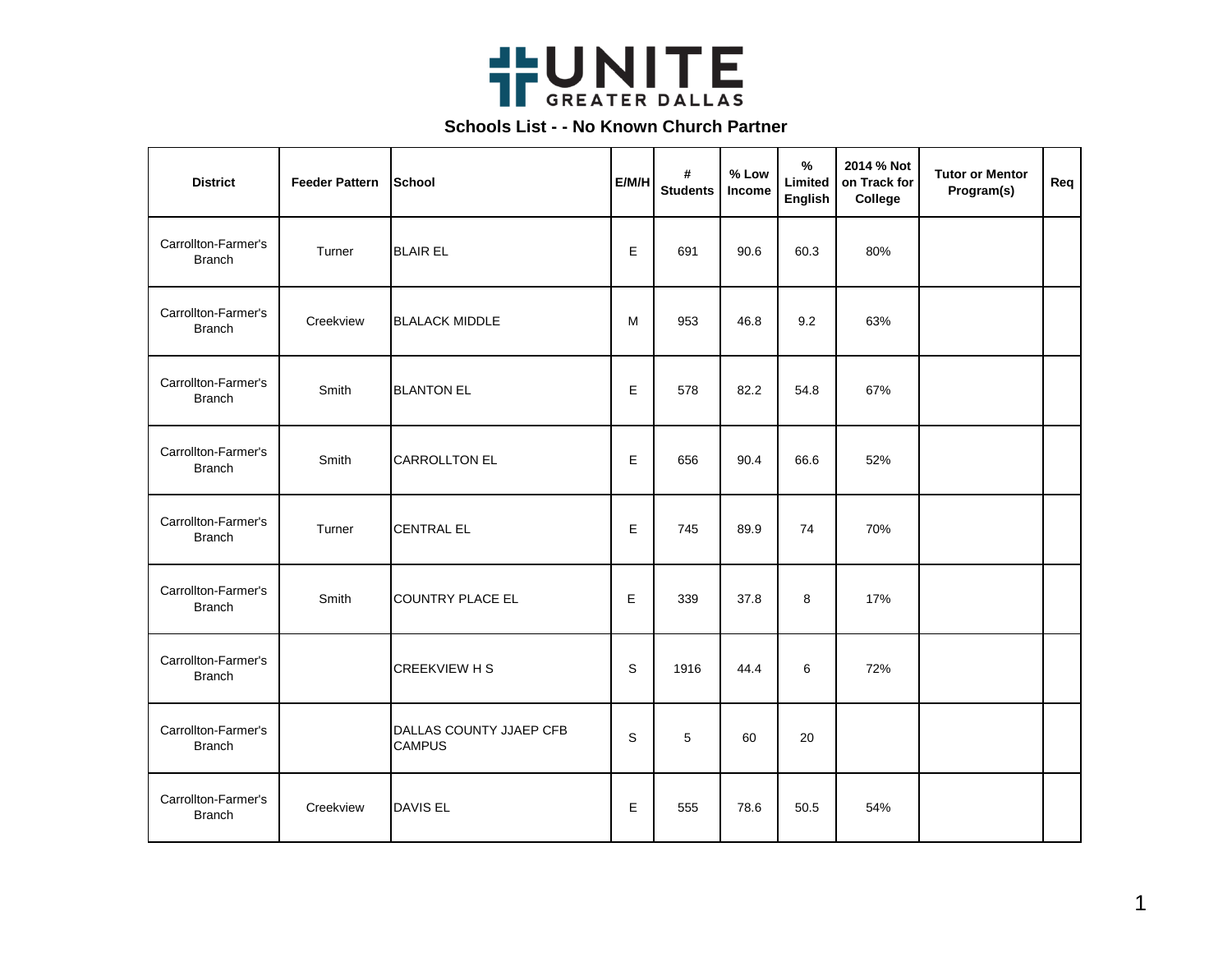

| <b>District</b>                      | <b>Feeder Pattern</b> | School                                          | E/M/H | #<br><b>Students</b> | % Low<br>Income | $\%$<br>Limited<br>English | 2014 % Not<br>on Track for<br>College | <b>Tutor or Mentor</b><br>Program(s) | Req |
|--------------------------------------|-----------------------|-------------------------------------------------|-------|----------------------|-----------------|----------------------------|---------------------------------------|--------------------------------------|-----|
| Carrollton-Farmer's<br><b>Branch</b> |                       | <b>DENTON COUNTY JJAEP CFB</b><br><b>CAMPUS</b> | S     | 2                    | 50              | $\mathbf 0$                |                                       |                                      |     |
| Carrollton-Farmer's<br><b>Branch</b> |                       | EARLY COLLEGE H S                               | H     | 313                  | 73.2            | 1.9                        |                                       |                                      |     |
| Carrollton-Farmer's<br><b>Branch</b> | Turner                | <b>FARMERS BRANCH EL</b>                        | E     | 540                  | 85              | 42                         | 56%                                   |                                      |     |
| Carrollton-Farmer's<br><b>Branch</b> | Turner                | <b>FIELD MIDDLE</b>                             | М     | 930                  | 81.2            | 20.4                       | 82%                                   |                                      |     |
| Carrollton-Farmer's<br><b>Branch</b> | Creekview             | <b>FURNEAUX EL</b>                              | Е     | 371                  | 67.1            | 23.5                       | 69%                                   |                                      |     |
| Carrollton-Farmer's<br><b>Branch</b> | Smith                 | <b>GOOD EL</b>                                  | E     | 615                  | 75.4            | 60.5                       | 55%                                   |                                      |     |
| Carrollton-Farmer's<br><b>Branch</b> | Creekview             | <b>KENT EL</b>                                  | E     | 397                  | 39.5            | 17.6                       | 33%                                   |                                      |     |
| Carrollton-Farmer's<br><b>Branch</b> | Creekview             | LONG MIDDLE                                     | м     | 756                  | 75.4            | 16.9                       | 85%                                   |                                      |     |
| Carrollton-Farmer's<br><b>Branch</b> | Smith                 | MCCOY EL                                        | E     | 400                  | 38.3            | 14                         | 33%                                   |                                      |     |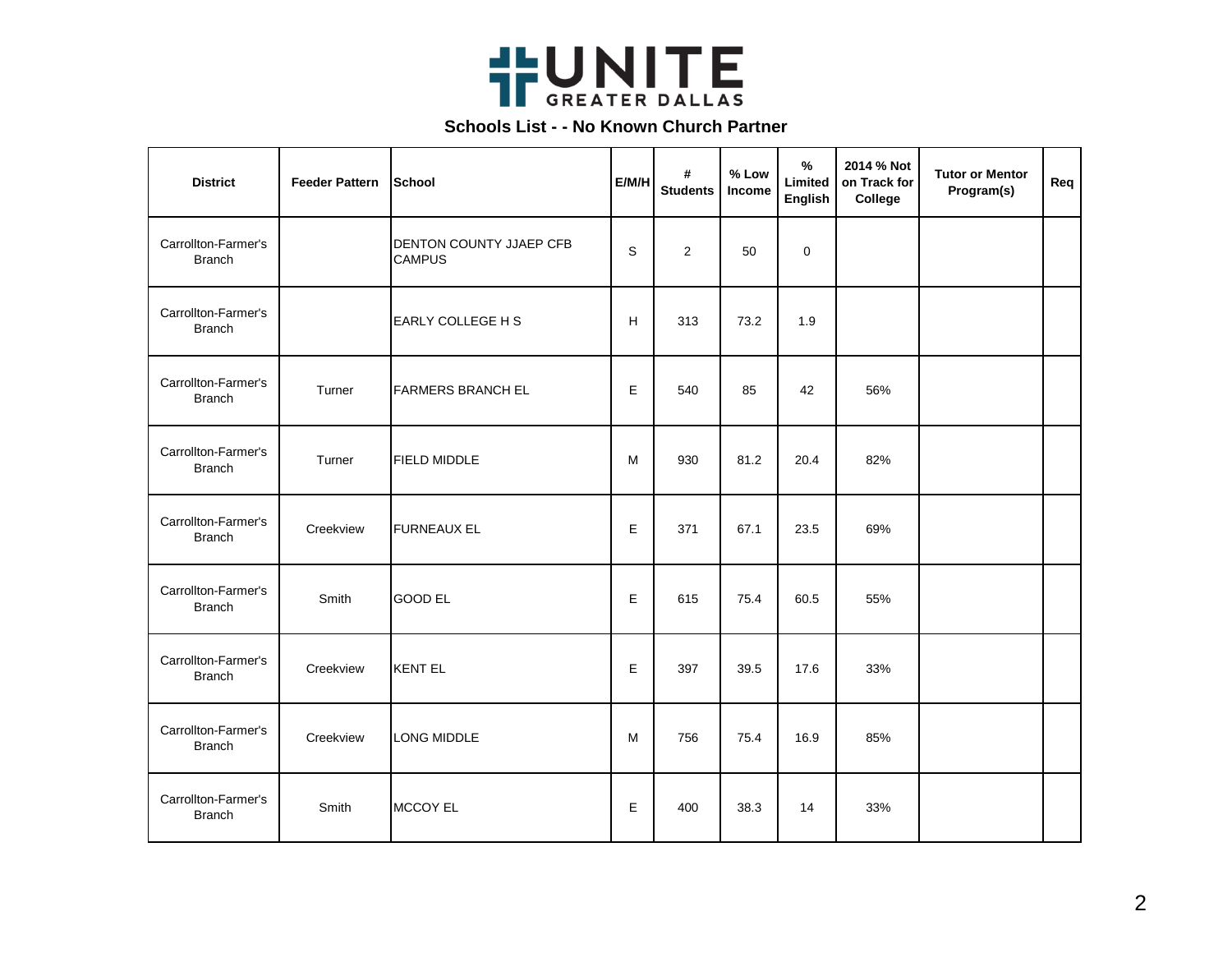

| <b>District</b>                      | <b>Feeder Pattern</b> | ISchool                                                  | E/M/H | #<br><b>Students</b> | % Low<br>Income | $\frac{9}{6}$<br>Limited<br>English | 2014 % Not<br>on Track for<br>College | <b>Tutor or Mentor</b><br>Program(s) | Req |
|--------------------------------------|-----------------------|----------------------------------------------------------|-------|----------------------|-----------------|-------------------------------------|---------------------------------------|--------------------------------------|-----|
| Carrollton-Farmer's<br><b>Branch</b> | Smith                 | <b>MCKAMY EL</b>                                         | E     | 513                  | 65.1            | 23                                  | 43%                                   |                                      |     |
| Carrollton-Farmer's<br><b>Branch</b> | Turner                | MCLAUGHLIN STRICKLAND EL                                 | Е     | 791                  | 78.4            | 52.8                                | 84%                                   |                                      |     |
| Carrollton-Farmer's<br><b>Branch</b> | Smith                 | POLK MIDDLE                                              | M     | 1082                 | 66.3            | 12.8                                | 73%                                   |                                      |     |
| Carrollton-Farmer's<br><b>Branch</b> | Creekview             | <b>RAINWATER EL</b>                                      | E     | 408                  | 50.5            | 12.7                                | 51%                                   |                                      |     |
| Carrollton-Farmer's<br><b>Branch</b> |                       | <b>RANCHVIEW H S</b>                                     | S     | 801                  | 42.8            | 6.1                                 | 77%                                   |                                      |     |
| Carrollton-Farmer's<br><b>Branch</b> | Ranchview             | <b>RIVERCHASE ELE</b>                                    | E     | 428                  | 40              | 26.4                                | 60%                                   |                                      |     |
| Carrollton-Farmer's<br><b>Branch</b> | Creekview             | <b>ROSEMEADE EL</b>                                      | E     | 444                  | 39.6            | 24.1                                | 45%                                   |                                      |     |
| Carrollton-Farmer's<br><b>Branch</b> |                       | SALAZAR DISTRICT ALTERNATIVE<br><b>EDUCATION PROGRAM</b> | E     | 57                   | 68.4            | 19.3                                |                                       |                                      |     |
| Carrollton-Farmer's<br><b>Branch</b> | Smith                 | SHEFFIELD EL                                             | E     | 927                  | 81              | 30.6                                | 63%                                   |                                      |     |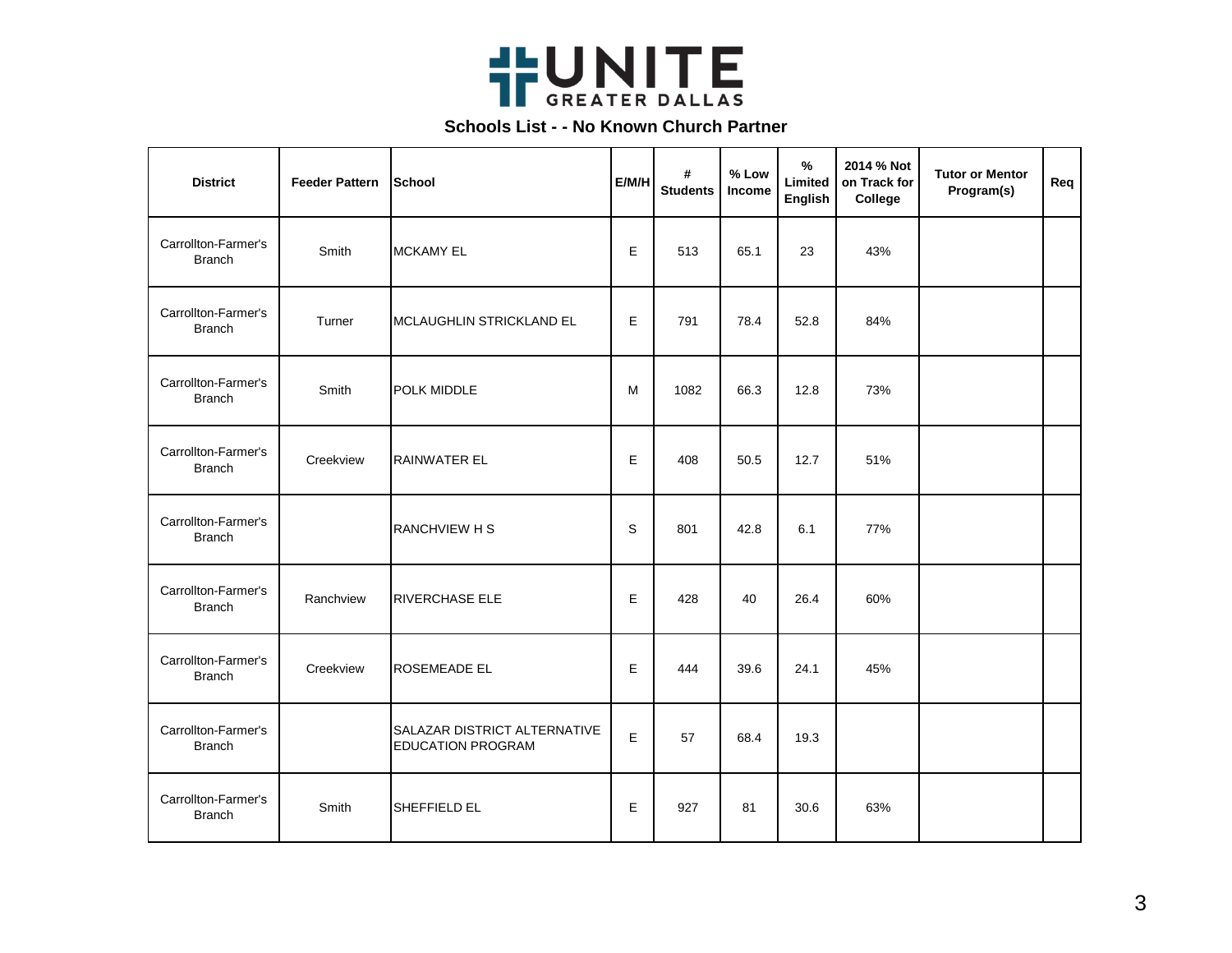

| <b>District</b>                      | <b>Feeder Pattern</b>   | School                                   | E/M/H       | #<br><b>Students</b> | % Low<br>Income | $\frac{9}{6}$<br>Limited<br>English | 2014 % Not<br>on Track for<br>College | <b>Tutor or Mentor</b><br>Program(s) | Req |
|--------------------------------------|-------------------------|------------------------------------------|-------------|----------------------|-----------------|-------------------------------------|---------------------------------------|--------------------------------------|-----|
| Carrollton-Farmer's<br><b>Branch</b> |                         | SMITH H S                                | $\mathsf S$ | 1978                 | 56.2            | 7.6                                 | 82%                                   |                                      |     |
| Carrollton-Farmer's<br><b>Branch</b> | Turner                  | <b>STARK EL</b>                          | E           | 693                  | 54              | 42                                  | 44%                                   |                                      |     |
| Carrollton-Farmer's<br><b>Branch</b> | Creekview               | <b>THOMPSON EL</b>                       | Е           | 590                  | 67.8            | 46.1                                | 54%                                   |                                      |     |
| Carrollton-Farmer's<br><b>Branch</b> |                         | TURNER H S                               | $\mathsf S$ | 2139                 | 67.7            | 8.5                                 | 86%                                   |                                      |     |
| Cedar Hill                           | Cedar Hill HS           | <b>WEST INT</b>                          | М           | 556                  | 69.8            | 10.8                                |                                       |                                      |     |
| <b>Dallas</b>                        | S. Oak<br>Cliff/Academy | A MACEO SMITH NEW TECH H S               | H           | 351                  | 84.3            | 12                                  |                                       |                                      |     |
| <b>Dallas</b>                        | Skyline                 | ADELFA BOTELLO CALLEJO EL                | E           | 655                  | 96.5            | 50.2                                | 63%                                   |                                      |     |
| Dallas                               | Roosevelt               | ALBERT SIDNEY JOHNSTON EL                | E           | 486                  | 98.4            | 32.1                                | 79%                                   |                                      |     |
| Dallas                               | N. Dallas               | ALEX W SPENCE<br>TALENTED/GIFTED ACADEMY | м           | 1036                 | 92.1            | 35.6                                | 77%                                   |                                      |     |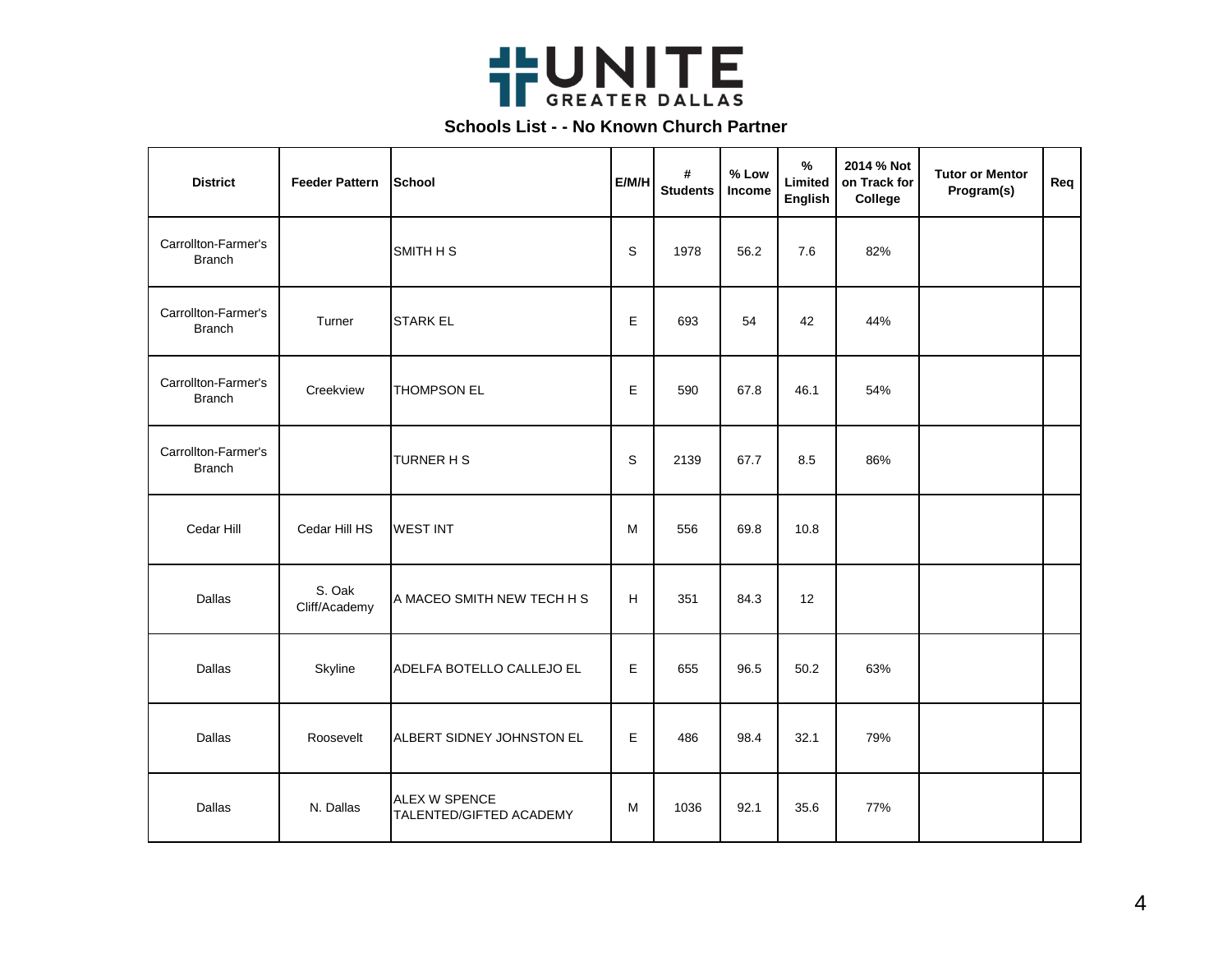

| <b>District</b> | <b>Feeder Pattern</b> | School                 | E/M/H | #<br><b>Students</b> | % Low<br>Income | $\%$<br>Limited<br>English | 2014 % Not<br>on Track for<br>College | <b>Tutor or Mentor</b><br>Program(s) | Req |
|-----------------|-----------------------|------------------------|-------|----------------------|-----------------|----------------------------|---------------------------------------|--------------------------------------|-----|
| Dallas          | Skyline               | ANN RICHARDS MIDDLE    | M     | 1218                 | 92.5            | 44                         | 86%                                   |                                      |     |
| Dallas          | <b>Hillcrest</b>      | <b>ANNE FRANK EL</b>   | E     | 1171                 | 92.4            | 61.6                       | 68%                                   |                                      |     |
| Dallas          | Samuell               | ANNIE WEBB BLANTON EL  | E     | 691                  | 98.7            | 58.2                       | 88%                                   |                                      |     |
| Dallas          | Sunset                | ANSON JONES EL         | Е     | 723                  | 98.1            | 72.1                       | 72%                                   |                                      |     |
| Dallas          | Pinkston              | <b>ARCADIA PARK EL</b> | E     | 698                  | 96.8            | 60.9                       | 65%                                   | Readers 2 Leaders,<br>School Zone    |     |
| Dallas          | Hillcrest             | ARTHUR KRAMER EL       | Е     | 559                  | 84.3            | 54.2                       | 63%                                   |                                      |     |
| Dallas          | Molina                | ARTURO SALAZAR EL      | Е     | 749                  | 97.3            | 60.2                       | 69%                                   |                                      |     |
| Dallas          | Skyline               | ASCHER SILBERSTEIN EL  | E     | 783                  | 93.6            | 71.4                       | 70%                                   |                                      |     |
| Dallas          | Spruce                | <b>B H MACON EL</b>    | Е     | 547                  | 96.9            | 60                         | 73%                                   |                                      |     |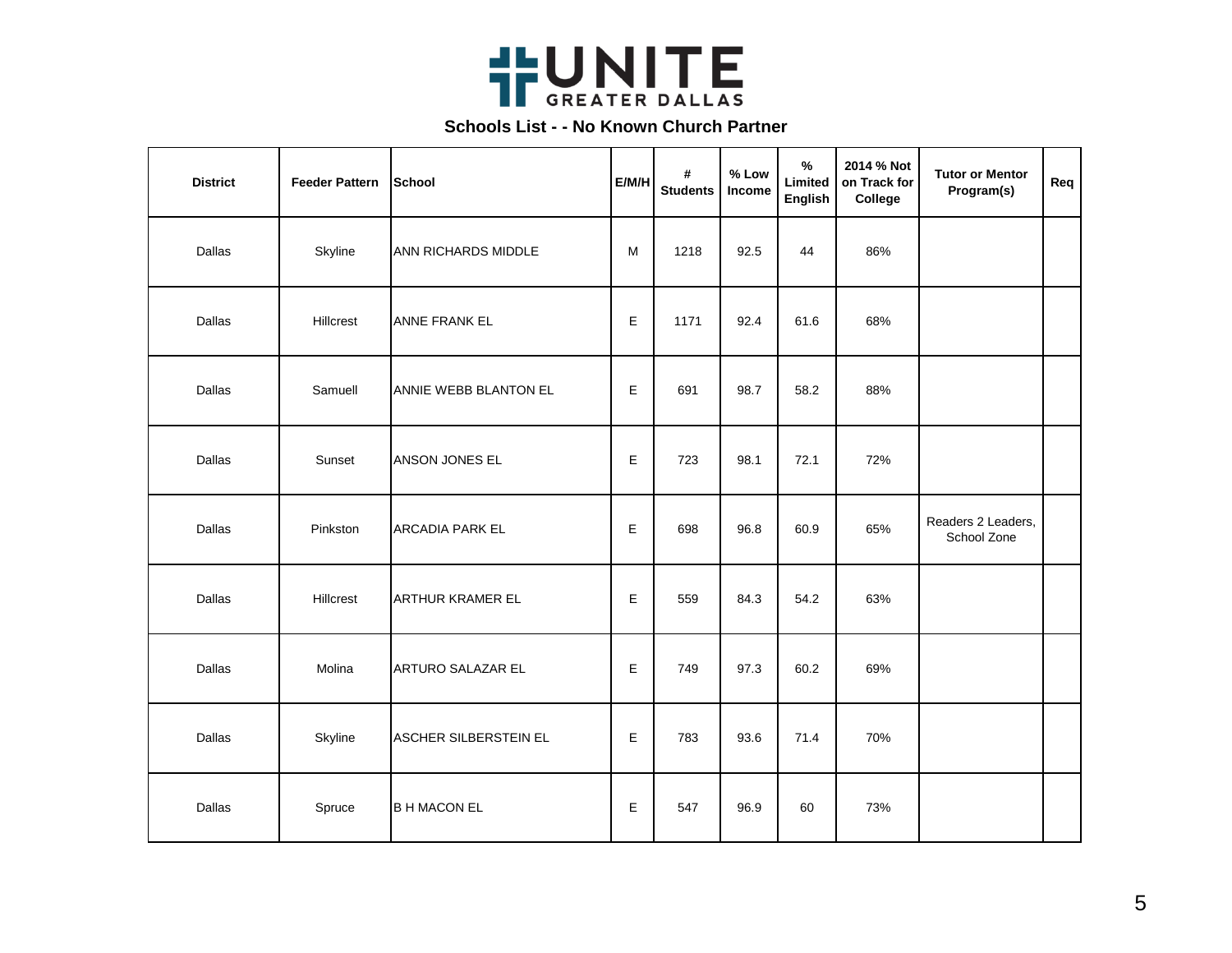

| <b>District</b> | <b>Feeder Pattern</b> | School                                                                     | E/M/H  | #<br><b>Students</b> | % Low<br>Income | %<br>Limited<br>English | 2014 % Not<br>on Track for<br>College | <b>Tutor or Mentor</b><br>Program(s) | Req |
|-----------------|-----------------------|----------------------------------------------------------------------------|--------|----------------------|-----------------|-------------------------|---------------------------------------|--------------------------------------|-----|
| Dallas          | Spruce                | <b>BALCH SPRINGS MIDDLE</b>                                                | M      | 1386                 | 96              | 45.7                    | 87%                                   |                                      |     |
| Dallas          | Obama                 | <b>BARACK OBAMA MALE</b><br>LEADERSHIP ACA AT BF DARRELL<br>H <sub>S</sub> | н      | 64                   | 68.8            | 9.4                     |                                       |                                      |     |
| Dallas          | Obama                 | <b>BARACK OBAMA MALE</b><br>LEADERSHIP ACA AT BF DARRELL<br><b>MID</b>     | M      | 270                  | 77.8            | 19.6                    | 28%                                   |                                      |     |
| Dallas          | Patton                | BARBARA M MANNS EDUCATION<br><b>CENTER</b>                                 |        | 128                  | 90.6            | 31.3                    |                                       |                                      |     |
| Dallas          | <b>Bryan Adams</b>    | <b>BAYLES EL</b>                                                           | 'PK-05 | 563                  | 98.9            | 45.3                    | 78%                                   | <b>Reading Partners</b>              |     |
| Dallas          | N. Dallas             | <b>BEN MILAM EL</b>                                                        | E      | 267                  | 94.4            | 49.8                    | 50%                                   |                                      |     |
| Dallas          | Hillcrest             | <b>BENJAMIN FRANKLIN MIDDLE</b>                                            | м      | 989                  | 86.5            | 45.7                    | 79%                                   |                                      |     |
| Dallas          | S. Oak Cliff          | <b>BOUDE STOREY MIDDLE</b>                                                 | М      | 727                  | 95.5            | 35.2                    | 93%                                   |                                      |     |
| Dallas          | Skyline               | C A TATUM JR EL                                                            | Е      | 662                  | 97.9            | 39.1                    | 77%                                   |                                      |     |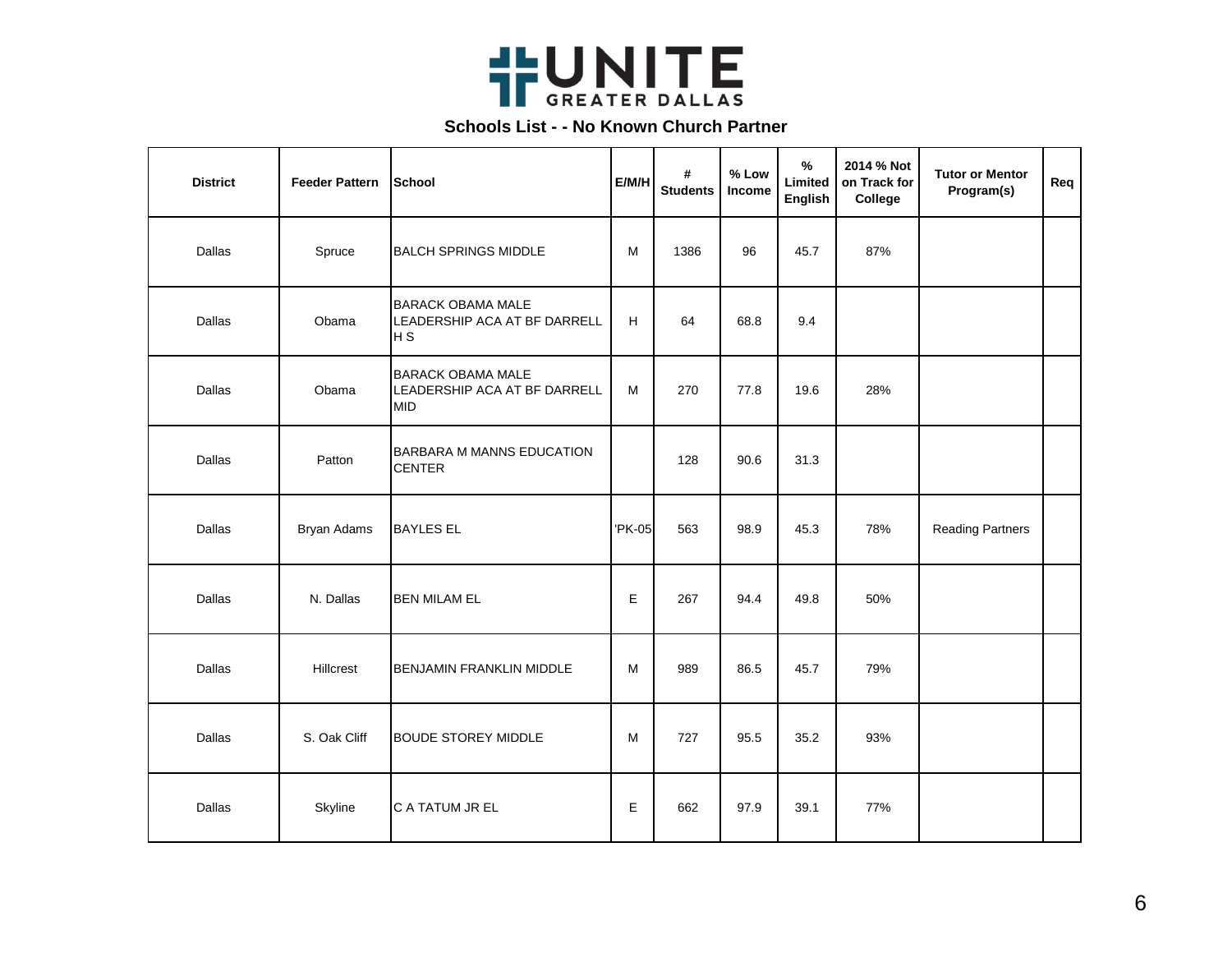

| <b>District</b> | <b>Feeder Pattern</b> | School                                         | E/M/H       | #<br><b>Students</b> | % Low<br>Income | $\%$<br>Limited<br>English | 2014 % Not<br>on Track for<br>College | <b>Tutor or Mentor</b><br>Program(s) | Req |
|-----------------|-----------------------|------------------------------------------------|-------------|----------------------|-----------------|----------------------------|---------------------------------------|--------------------------------------|-----|
| Dallas          | <b>Bryan Adams</b>    | <b>CASA VIEW EL</b>                            | E           | 748                  | 94.3            | 60.6                       | 60%                                   |                                      | X   |
| Dallas          | Molina                | CELESTINO MAURICIO SOTO JR EL                  | $\mathsf E$ | 701                  | 96.3            | 60.1                       | 76%                                   |                                      |     |
| Dallas          | Seagoville            | <b>CENTRAL EL</b>                              | E           | 492                  | 90.2            | 24.8                       | 69%                                   |                                      |     |
| Dallas          | N. Dallas             | <b>CESAR CHAVEZ LEARNING</b><br><b>CENTER</b>  | E           | 611                  | 98.2            | 52.5                       | 77%                                   |                                      |     |
| Dallas          | S. Oak Cliff          | CLARA OLIVER EL                                | Е           | 384                  | 90.4            | 22.1                       | 78%                                   |                                      |     |
| Dallas          | S. Oak Cliff          | <b>CLINTON P RUSSELL EL</b>                    | Е           | 754                  | 97.3            | 63.7                       | 68%                                   |                                      |     |
| Dallas          | Obama                 | DALLAS ENVIRONMENTAL<br><b>SCIENCE ACADEMY</b> | М           | 402                  | 81.3            | 11.2                       | 25%                                   | School Zone                          |     |
| Dallas          | Jefferson             | DAVID G BURNET EL                              | Е           | 1081                 | 97.4            | 82.8                       | 68%                                   |                                      |     |
| Dallas          | Pinkston              | DR WRIGHT L LASSITER JR EARLY<br>COLLEGE H S   | $\mathsf H$ | 230                  | 72.2            | 5.7                        |                                       |                                      |     |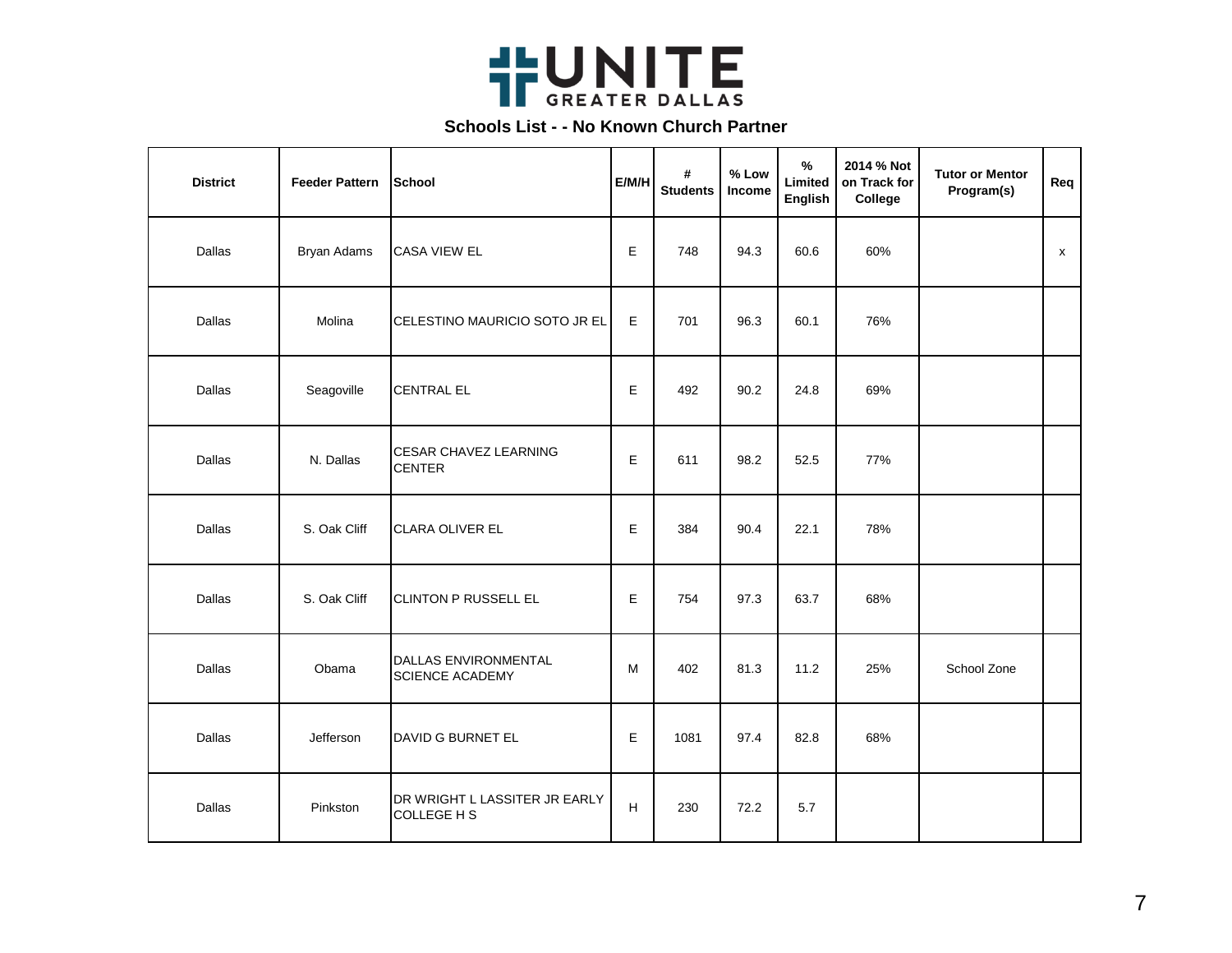

| <b>District</b> | <b>Feeder Pattern</b> | School                                                | E/M/H  | #<br><b>Students</b> | % Low<br>Income | $\%$<br>Limited<br>English | 2014 % Not<br>on Track for<br>College | <b>Tutor or Mentor</b><br>Program(s) | Req |
|-----------------|-----------------------|-------------------------------------------------------|--------|----------------------|-----------------|----------------------------|---------------------------------------|--------------------------------------|-----|
| Dallas          | Spruce                | E B COMSTOCK MIDDLE                                   | M      | 917                  | 93.5            | 39                         | 81%                                   |                                      |     |
| Dallas          | Seagoville            | <b>EBBY HALLIDAY EL</b>                               | Е      | 626                  | 97.6            | 61.3                       | 71%                                   |                                      |     |
| Dallas          | Skyline               | <b>EDNA ROWE EL</b>                                   | E      | 533                  | 91.2            | 50.8                       | 64%                                   |                                      |     |
| Dallas          | Wilson                | <b>EDUARDO MATA EL</b>                                | E      | 224                  | 95.1            | 60.7                       |                                       | <b>Reading Partners</b>              |     |
| Dallas          | Samuell               | <b>EDWARD TITCHE EL</b>                               | 'PK-05 | 996                  | 96.5            | 39.1                       | 86%                                   | <b>Reading Partners</b>              |     |
| Dallas          | Pinkston              | ELADIO R MARTINEZ LEARNING<br><b>CENTER</b>           | Е      | 501                  | 97.6            | 52.9                       | 53%                                   | School Zone                          |     |
| Dallas          | <b>SCGC</b>           | ELEMENTARY' DISCIPLINARY<br>ALTERNATIVE EDUCATION PRG | E      | 9                    | 100             | 22.2                       |                                       |                                      |     |
| Dallas          | N. Dallas             | ESPERANZA MEDRANO EL                                  | E      | 597                  | 99.3            | 60.6                       | 80%                                   |                                      |     |
| Dallas          | W T White             | EVERETTE LEE DEGOLYER EL                              | Е      | 376                  | 52.4            | 27.1                       | 51%                                   |                                      |     |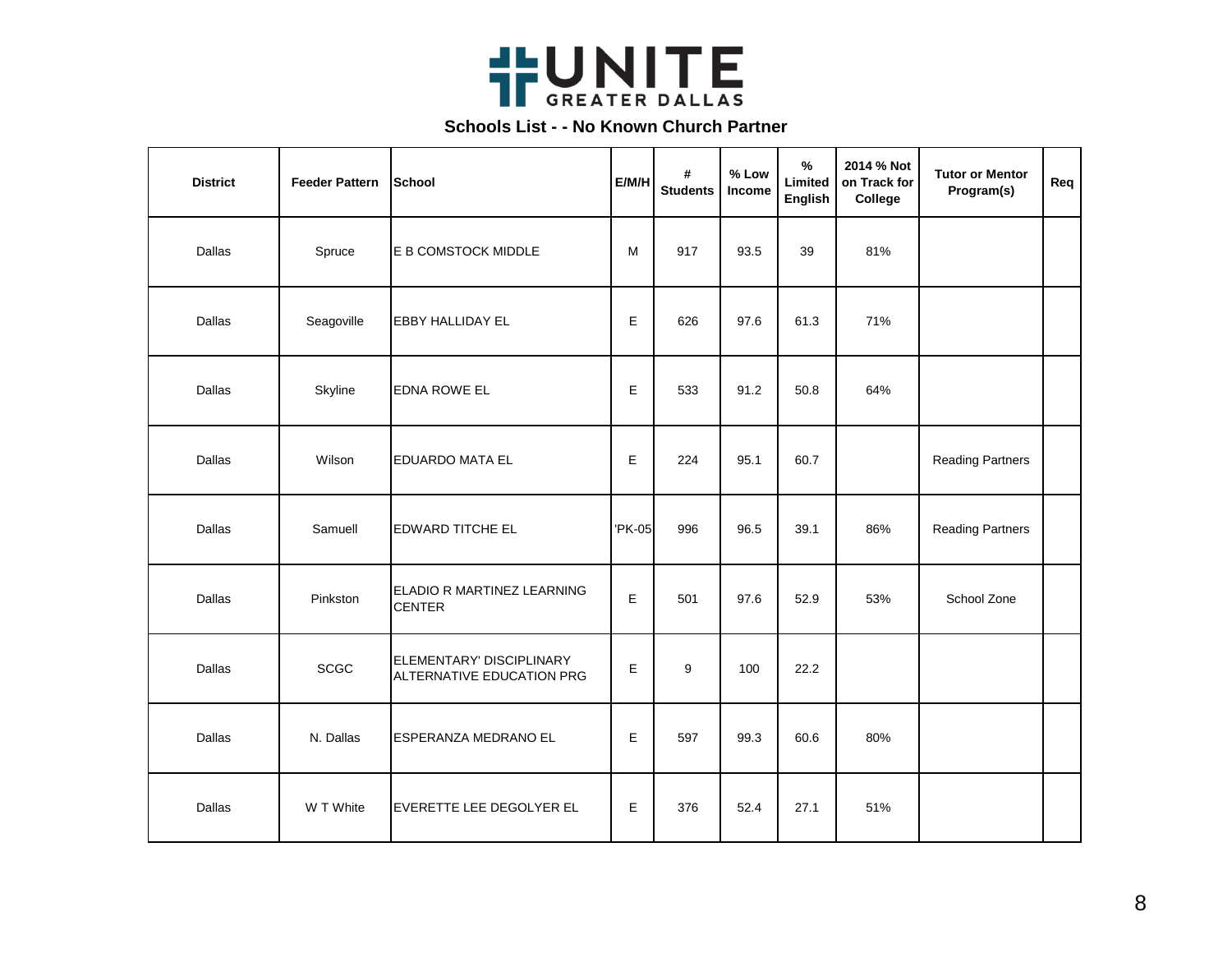

| <b>District</b> | <b>Feeder Pattern</b> | School                                              | E/M/H | #<br><b>Students</b> | % Low<br>Income | $\%$<br>Limited<br>English | 2014 % Not<br>on Track for<br>College | <b>Tutor or Mentor</b><br>Program(s)      | Req |
|-----------------|-----------------------|-----------------------------------------------------|-------|----------------------|-----------------|----------------------------|---------------------------------------|-------------------------------------------|-----|
| Dallas          | W T White             | <b>EWELL D WALKER MIDDLE</b>                        | м     | 751                  | 84              | 35.7                       | 69%                                   |                                           |     |
| Dallas          | Adamson               | <b>FELIX G BOTELLO EL</b>                           | Е     | 525                  | 98.3            | 73.9                       | 66%                                   |                                           |     |
| Dallas          | Jefferson             | <b>FRANCISCO MEDRANO MIDDLE</b>                     | М     | 902                  | 95.9            | 65.6                       | 84%                                   |                                           |     |
| Dallas          | Skyline               | <b>FRANK GUZICK EL</b>                              | E     | 762                  | 96.2            | 42.8                       | 75%                                   |                                           |     |
| Dallas          | Roosevelt             | FRANKLIN D ROOSEVELT H S                            | H     | 658                  | 88.3            | 16.4                       | 99%                                   | <b>Big Brothers Big</b><br><b>Sisters</b> | x   |
| Dallas          | Samuell               | FRED F FLORENCE MIDDLE                              | М     | 848                  | 93.6            | 40.1                       | 91%                                   |                                           |     |
| Dallas          | Spruce                | <b>FREDERICK DOUGLASS EL</b>                        | E     | 580                  | 96.9            | 37.9                       | 87%                                   |                                           |     |
| Dallas          | Pinkston              | GABE P ALLEN CHARTER SCHOOL                         | E     | 571                  | 97.9            | 38.7                       | 77%                                   | Readers 2 Leaders,<br>School Zone         |     |
| <b>DALLAS</b>   |                       | <b>GEORGE BANNERMAN DEALEY</b><br><b>INTERNATIO</b> | M     | 182                  | 44.5            | 1.6                        | 24%                                   |                                           |     |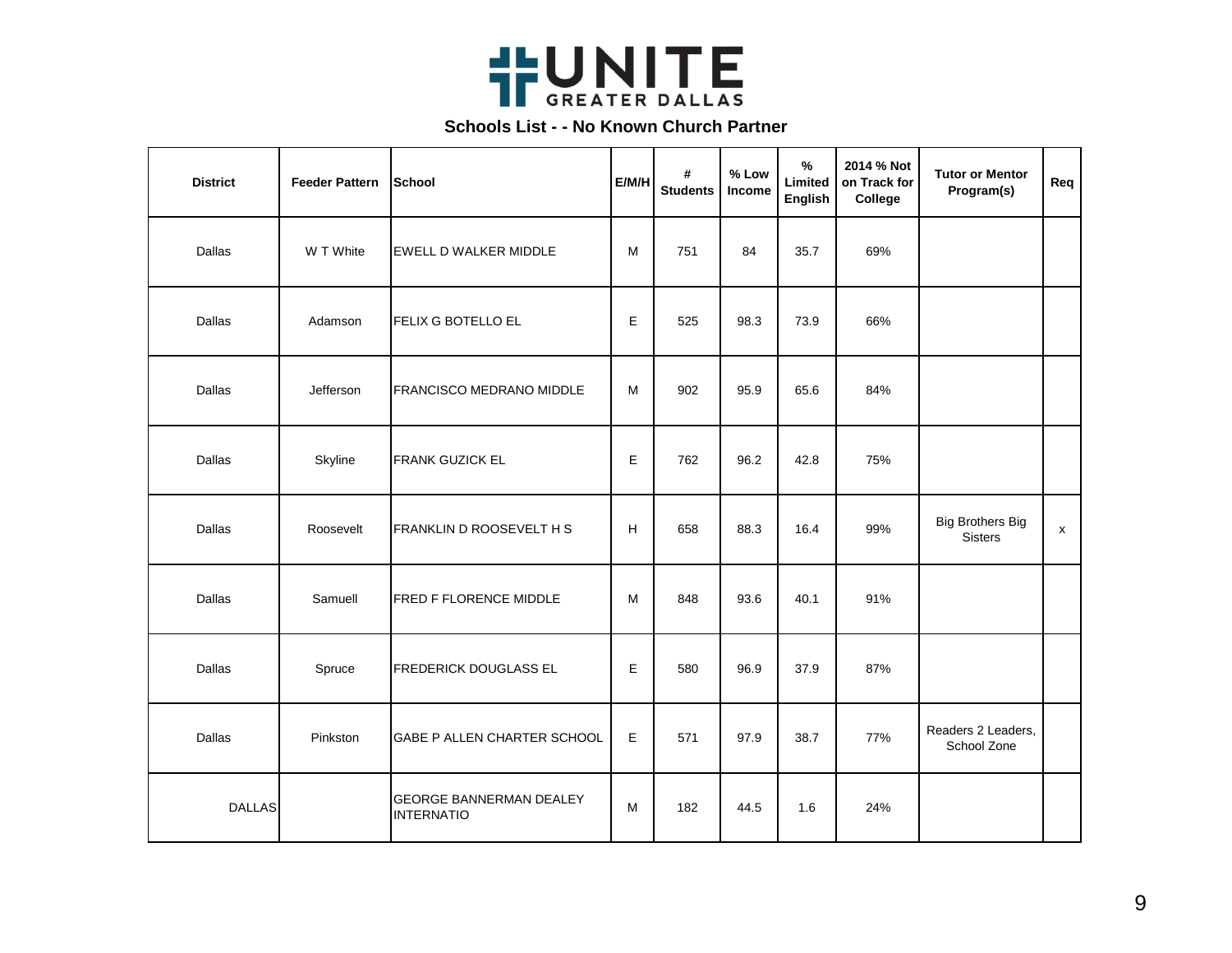

| <b>District</b> | <b>Feeder Pattern</b> | School                                              | E/M/H | #<br><b>Students</b> | % Low<br>Income | $\%$<br>Limited<br>English | 2014 % Not<br>on Track for<br>College | <b>Tutor or Mentor</b><br>Program(s) | Req |
|-----------------|-----------------------|-----------------------------------------------------|-------|----------------------|-----------------|----------------------------|---------------------------------------|--------------------------------------|-----|
| <b>DALLAS</b>   |                       | <b>GEORGE BANNERMAN DEALEY</b><br><b>MONTESSORI</b> | E     | 442                  | 43.4            | 6.8                        | 16%                                   |                                      |     |
| Dallas          | W T White             | <b>GEORGE HERBERT WALKER BUSH</b><br>lel            | E     | 669                  | 81.3            | 36                         | 60%                                   |                                      |     |
| Dallas          | Sunset                | <b>GEORGE PEABODY EL</b>                            | E     | 572                  | 96.2            | 44.4                       | 71%                                   |                                      |     |
| Dallas          | Spruce                | GILBERT CUELLAR SR EL                               | E     | 761                  | 98.7            | 54.8                       | 69%                                   |                                      |     |
| Dallas          | Spruce                | <b>H GRADY SPRUCE H S</b>                           | H     | 1373                 | 87.6            | 26.4                       | 98%                                   |                                      |     |
| Dallas          | S. Oak Cliff          | H I HOLLAND EL AT LISBON                            | E     | 314                  | 98.4            | 34.1                       | 74%                                   |                                      |     |
| Dallas          | Skyline               | HAROLD WENDELL LANG SR<br><b>MIDDLE</b>             | М     | 1046                 | 92.4            | 38.7                       | 91%                                   |                                      |     |
| Dallas          | Obama                 | HARRY STONE MONTESSORI<br><b>ACADEMY</b>            | M     | 187                  | 70.6            | 9.6                        | 50%                                   |                                      |     |
| Dallas          | Obama                 | HARRY STONE MONTESSORI<br><b>ACADEMY (ES)</b>       | E     | 339                  | 62.8            | 11.8                       | 43%                                   |                                      |     |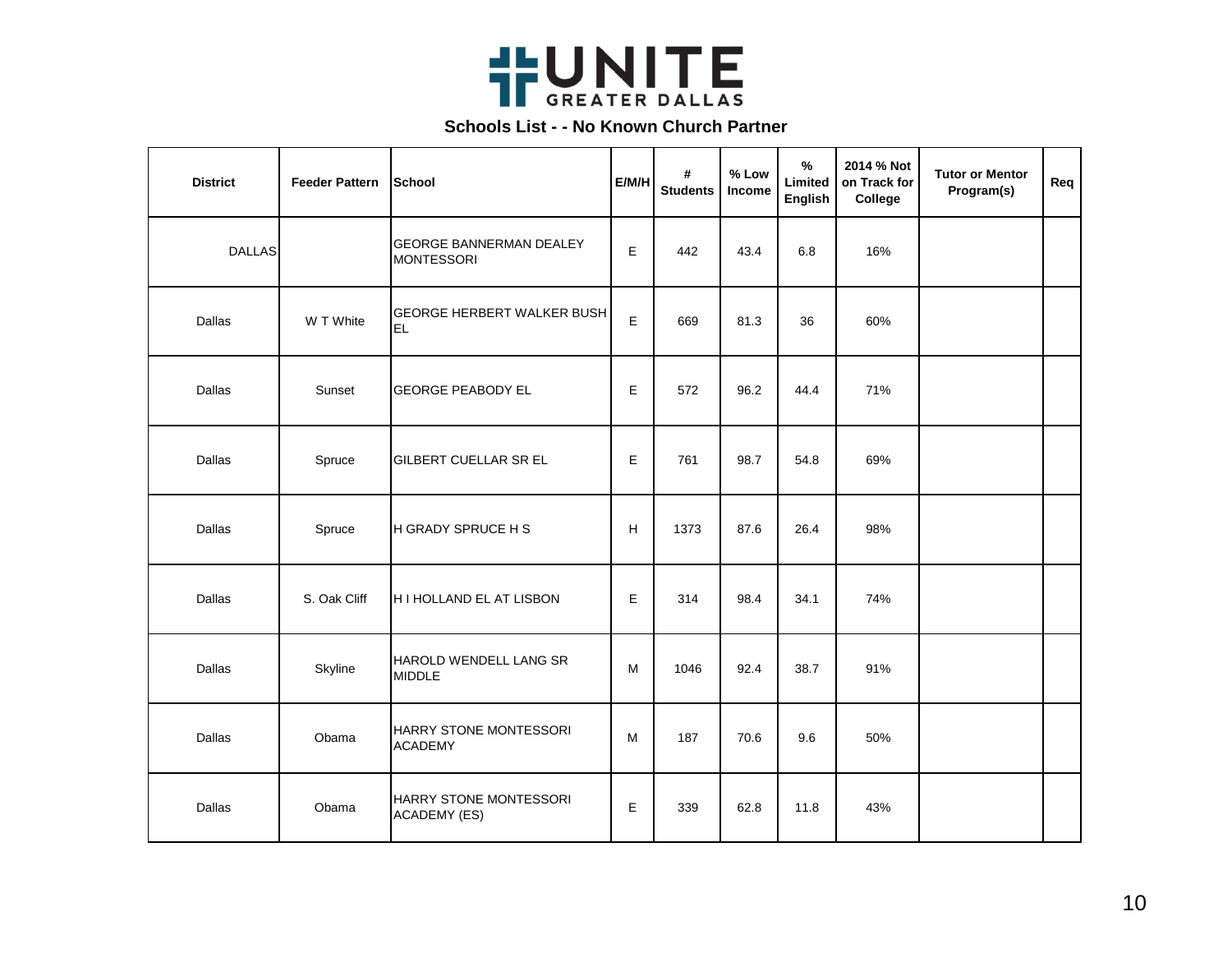

| <b>District</b> | <b>Feeder Pattern</b> | School                                                  | E/M/H | #<br><b>Students</b> | % Low<br>Income | $\%$<br>Limited<br>English | 2014 % Not<br>on Track for<br>College | <b>Tutor or Mentor</b><br>Program(s) | Req |
|-----------------|-----------------------|---------------------------------------------------------|-------|----------------------|-----------------|----------------------------|---------------------------------------|--------------------------------------|-----|
| Dallas          | Spruce                | HENRY B GONZALEZ EL                                     | E     | 689                  | 99.4            | 68.2                       | 65%                                   |                                      |     |
| Dallas          | Obama                 | HENRY W LONGFELLOW CAREER<br><b>EXPLORATION ACADEMY</b> | M     | 417                  | 82.3            | 14.1                       | 31%                                   |                                      |     |
| Dallas          | W T White             | <b>HERBERT MARCUS EL</b>                                | Е     | 972                  | 96.5            | 80.7                       | 69%                                   |                                      |     |
| Dallas          | Conrad                | <b>HIGHLAND MEADOWS EL</b>                              | E     | 865                  | 98.2            | 63.4                       | 70%                                   |                                      |     |
| Dallas          | Hillcrest             | <b>HILLCREST H S</b>                                    | H     | 1185                 | 65.6            | 23                         | 86%                                   |                                      |     |
| Dallas          |                       | HOSPITAL/HOMEBOUND                                      | E     | 106                  | 28.3            | 3.8                        |                                       |                                      |     |
| Dallas          | Rangel                | IRMA LERMA RANGEL YOUNG<br>WOMEN'S LEADERSHIP SCHOOL    | H     | 254                  | 87.4            | 0.4                        |                                       |                                      |     |
| Dallas          | Rangel                | IRMA RANGEL YOUNG WOMENS<br><b>LEADERSHIP MIDDLE</b>    | M     | 278                  | 73.4            | 10.4                       | 13%                                   |                                      |     |
| Dallas          | Wilson                | J L LONG MIDDLE                                         | M     | 1254                 | 68              | 32.7                       | 70%                                   |                                      |     |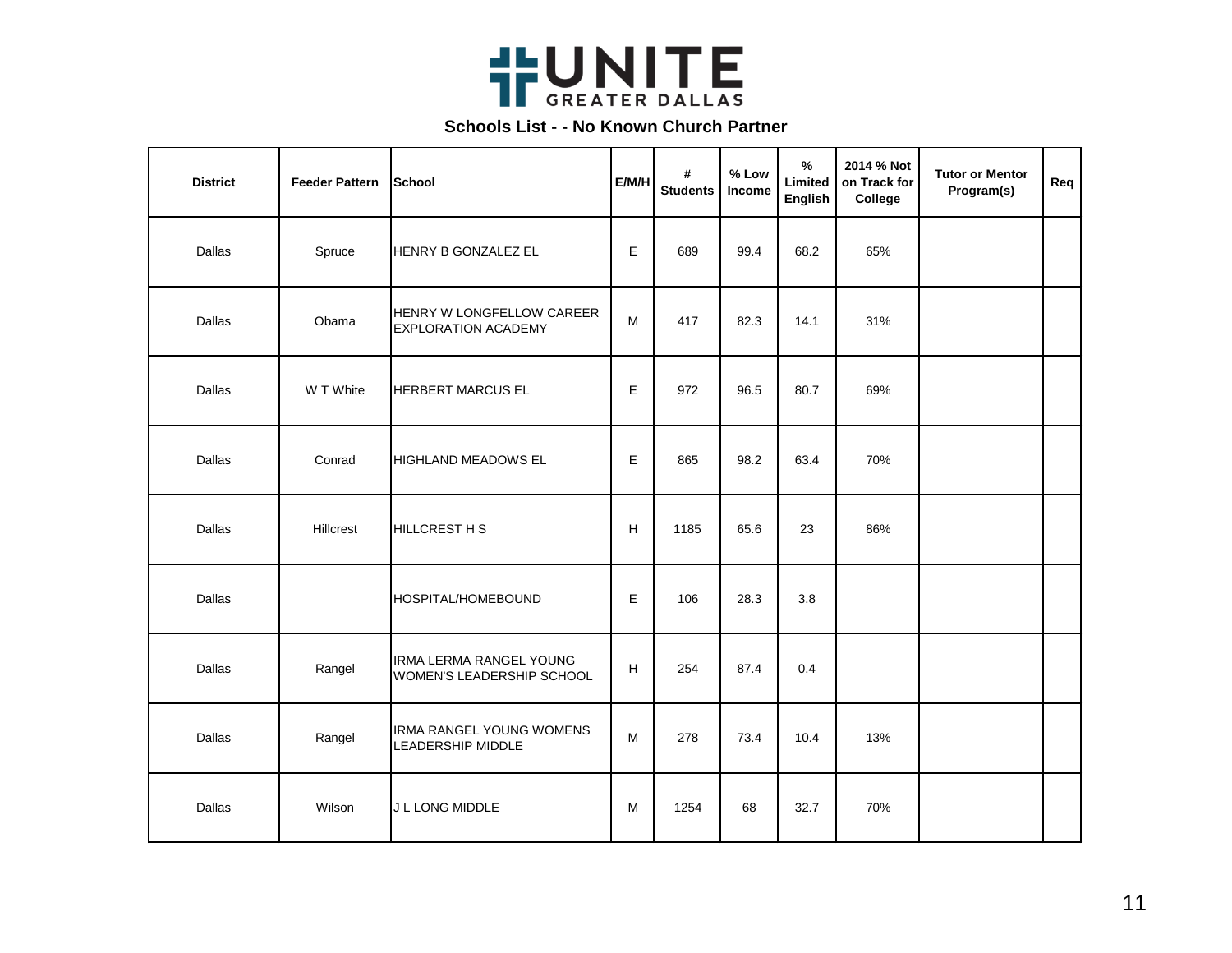

| <b>District</b> | <b>Feeder Pattern</b> | School                                    | E/M/H       | #<br><b>Students</b> | % Low<br>Income | $\%$<br>Limited<br>English | 2014 % Not<br>on Track for<br>College | <b>Tutor or Mentor</b><br>Program(s) | Req |
|-----------------|-----------------------|-------------------------------------------|-------------|----------------------|-----------------|----------------------------|---------------------------------------|--------------------------------------|-----|
| Dallas          | Wilmer-Hutchins       | J N ERVIN EL                              | E           | 659                  | 94.4            | 9                          | 88%                                   |                                      |     |
| Dallas          | Roosevelt             | J P STARKS EL                             | Е           | 325                  | 96              | 17.2                       | 84%                                   |                                      |     |
| Dallas          | Conrad                | JACK LOWE SR EL                           | E           | 647                  | 92.4            | 83.9                       | 81%                                   | <b>Reading Partners</b>              |     |
| Dallas          | Adamson               | JAMES S HOGG EL                           | $\mathsf E$ | 256                  | 94.9            | 64.1                       | 86%                                   |                                      |     |
| Dallas          | W T White             | JERRY R JUNKINS EL                        | E           | 750                  | 76              | 31.1                       | 59%                                   |                                      |     |
| Dallas          | Conrad                | JILL STONE EL AT VICKERY<br><b>MEADOW</b> | E           | 338                  | 99.1            | 79                         | 60%                                   |                                      |     |
| Dallas          | Samuell               | JOHN B HOOD MIDDLE                        | M           | 982                  | 95.2            | 48.3                       | 85%                                   |                                      |     |
| Dallas          | N. Dallas             | JOHN F KENNEDY LEARNING<br><b>CENTER</b>  | Е           | 714                  | 97.3            | 73.2                       | 83%                                   |                                      |     |
| Dallas          | Adamson               | JOHN F PEELER EL                          | Е           | 399                  | 97.2            | 66.4                       | 77%                                   |                                      |     |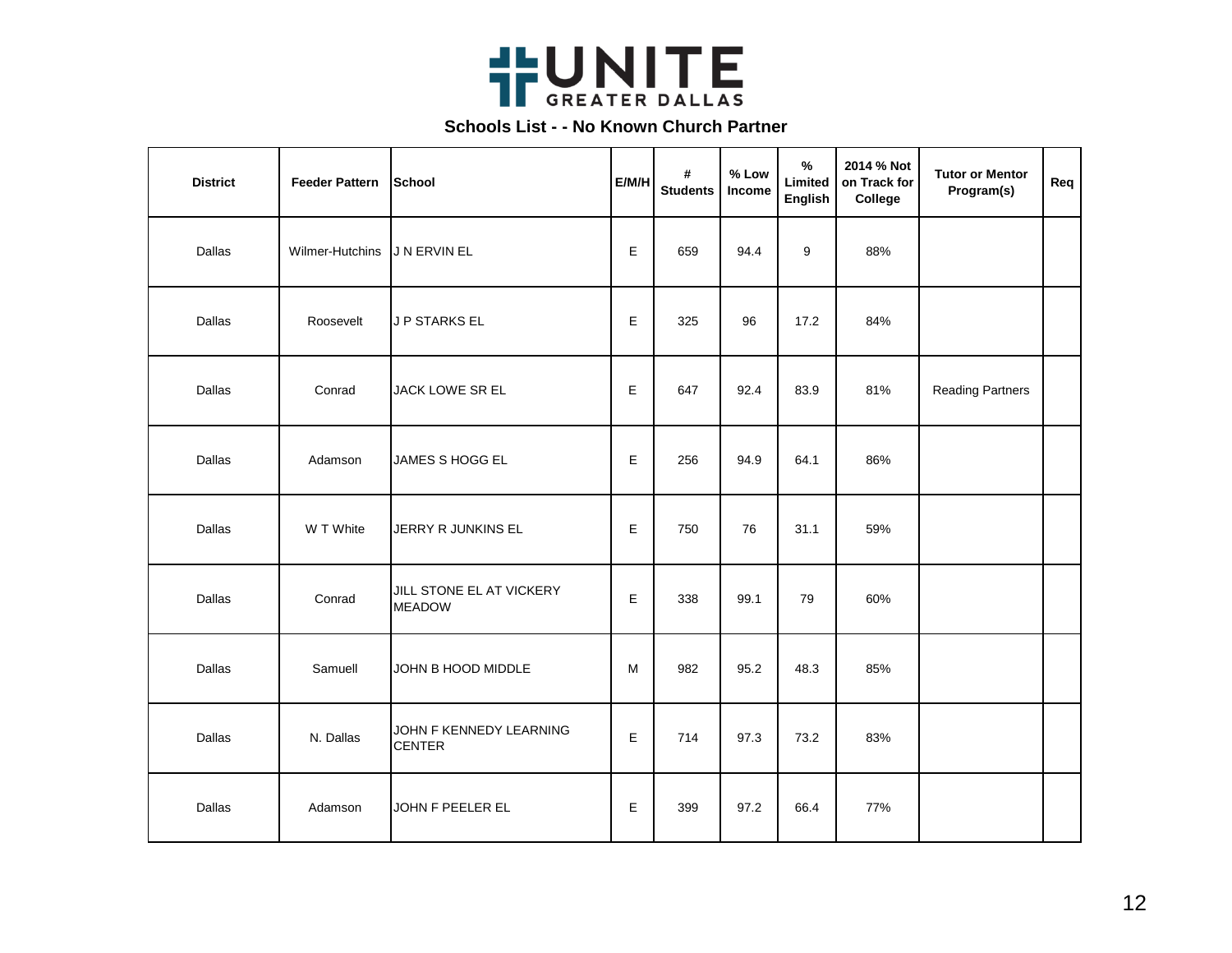

| <b>District</b> | <b>Feeder Pattern</b>   | School                                           | E/M/H | #<br><b>Students</b> | % Low<br>Income | $\%$<br>Limited<br>English | 2014 % Not<br>on Track for<br>College | <b>Tutor or Mentor</b><br>Program(s) | Req |
|-----------------|-------------------------|--------------------------------------------------|-------|----------------------|-----------------|----------------------------|---------------------------------------|--------------------------------------|-----|
| Dallas          | Patton                  | JOHN LESLIE PATTON JR<br><b>ACADEMIC CENTER</b>  | н     | 160                  | 85              | 21.3                       |                                       |                                      |     |
| Dallas          | Roosevelt               | JOHN NEELY BRYAN EL                              | E     | 594                  | 98.1            | 21.4                       | 86%                                   |                                      |     |
| Dallas          | Samuell                 | JOHN Q ADAMS EL                                  | Е     | 685                  | 96.5            | 63.6                       | 66%                                   |                                      |     |
| Dallas          | Samuell                 | JOHN W RUNYON EL                                 | E     | 733                  | 98              | 56.9                       | 61%                                   |                                      |     |
| Dallas          | Magnet - Law            | JUDGE BAREFOOT SANDERS LAW<br><b>MAGNET</b>      | н     | 395                  | 77.5            | 0.5                        |                                       |                                      |     |
| Dallas          | Jefferson               | JULIAN T SALDIVAR EL                             | E     | 1006                 | 98              | 84.2                       | 66%                                   |                                      |     |
| Dallas          | Spruce                  | JULIUS DORSEY EL                                 | E     | 525                  | 98.9            | 60.8                       | 54%                                   |                                      |     |
| Dallas          | Pinkston                | JUVENILE JUSTICE AEP                             | B     | 19                   | 63.2            | 10.5                       |                                       |                                      |     |
| Dallas          | S. Oak<br>Cliff/Academy | KATHLYN JOY GILLIAM<br><b>COLLEGIATE ACADEMY</b> | H     | 364                  | 82.1            | 5.2                        |                                       |                                      |     |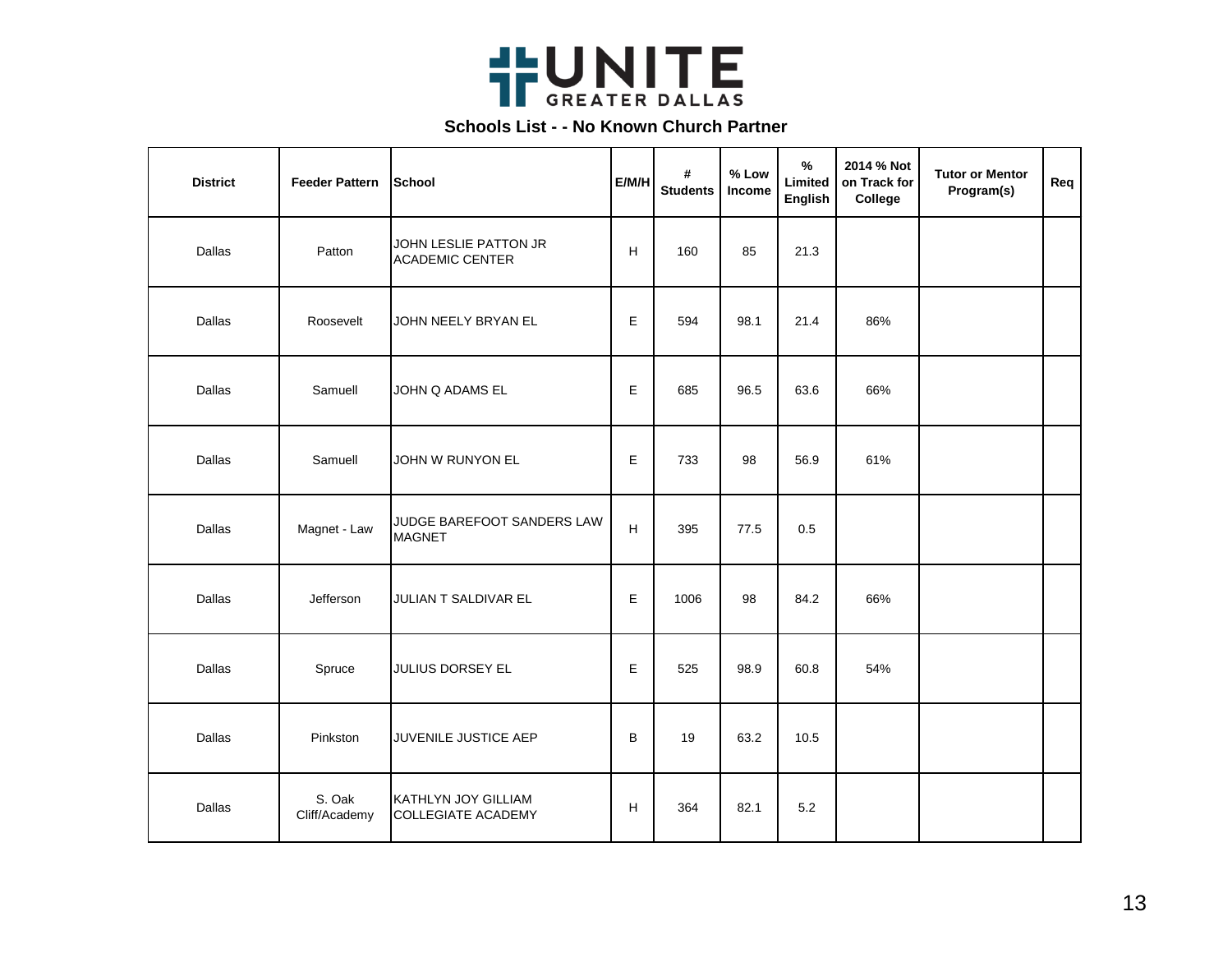

| <b>District</b> | <b>Feeder Pattern</b> | School                                              | E/M/H | #<br><b>Students</b> | % Low<br>Income | $\frac{9}{6}$<br>Limited<br>English | 2014 % Not<br>on Track for<br>College | <b>Tutor or Mentor</b><br>Program(s) | Req |
|-----------------|-----------------------|-----------------------------------------------------|-------|----------------------|-----------------|-------------------------------------|---------------------------------------|--------------------------------------|-----|
| Dallas          | Wilmer-Hutchins       | KENNEDY-CURRY MIDDLE                                | M     | 709                  | 93.9            | 22.1                                | 75%                                   |                                      |     |
| Dallas          | Seagoville            | KLEBERG EL                                          | Е     | 619                  | 94              | 46.4                                | 67%                                   |                                      |     |
| Dallas          | Pinkston              | L G PINKSTON H S                                    | H     | 935                  | 87.1            | 24.2                                | 99%                                   | School Zone                          |     |
| Dallas          | Molina                | L V STOCKARD MIDDLE                                 | M     | 1379                 | 97.8            | 41.4                                | 79%                                   |                                      |     |
| Dallas          | Bryan Adams           | <b>LARRY G SMITH EL</b>                             | Е     | 750                  | 94.8            | 51.1                                | 73%                                   |                                      |     |
| Dallas          | <b>SCGC</b>           | LEARNING ALTERNATIVE CENTER<br>FOR EMPOWERING YOUTH | М     | 97                   | 89.7            | 42.3                                |                                       |                                      |     |
| Dallas          | Conrad                | LEE A MCSHAN JR EL                                  | E     | 679                  | 96.9            | 79.1                                | 84%                                   | <b>Reading Partners</b>              |     |
| Dallas          | Molina                | LEILA P COWART EL                                   | Е     | 603                  | 98              | 61.9                                | 77%                                   |                                      |     |
| Dallas          | Sunset                | LIDA HOOE EL                                        | Е     | 461                  | 94.4            | 45.3                                | 61%                                   |                                      |     |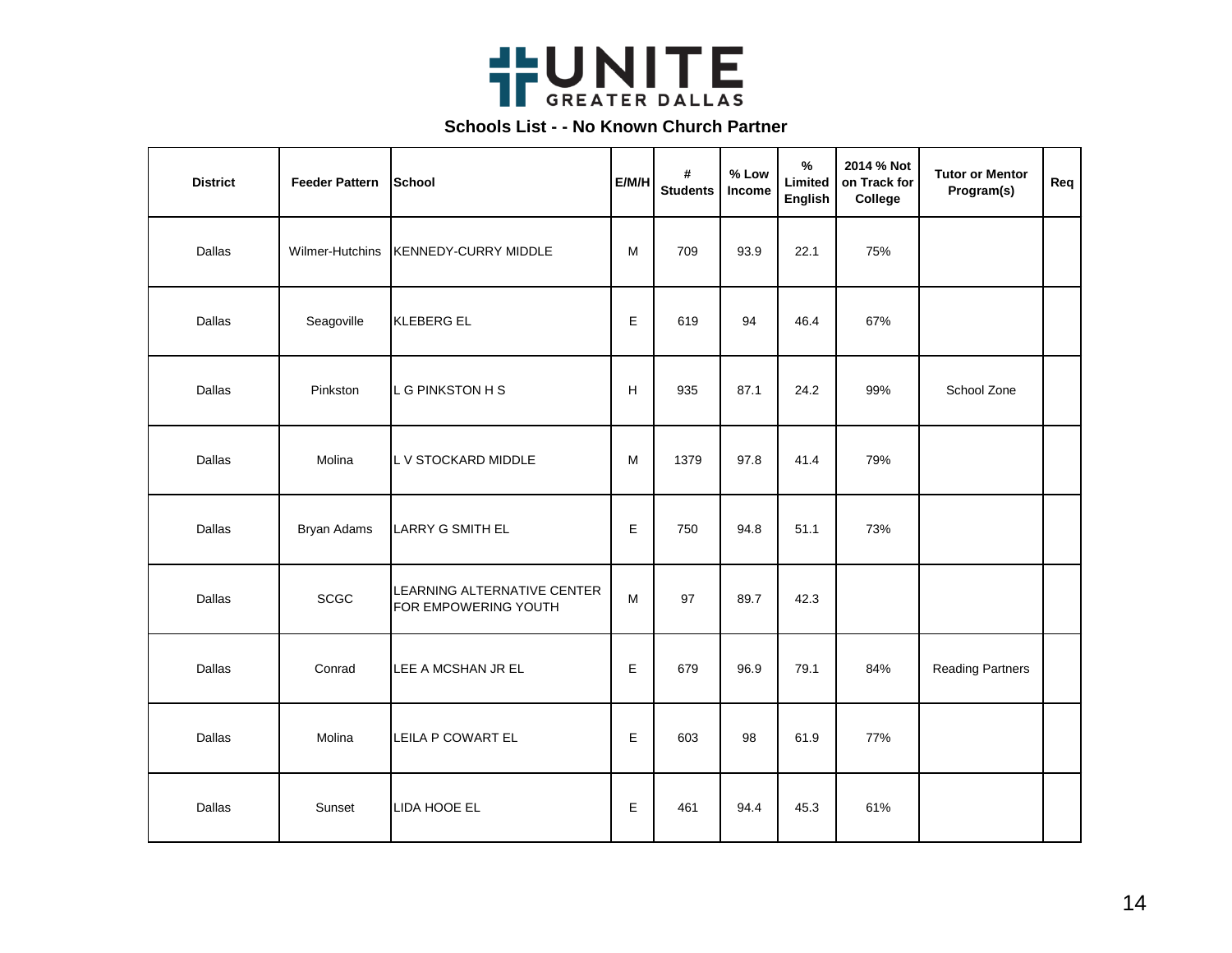

| <b>District</b> | <b>Feeder Pattern</b> | School                         | E/M/H | #<br><b>Students</b> | $%$ Low<br>Income | $\%$<br>Limited<br>English | 2014 % Not<br>on Track for<br>College | <b>Tutor or Mentor</b><br>Program(s)      | Req                |
|-----------------|-----------------------|--------------------------------|-------|----------------------|-------------------|----------------------------|---------------------------------------|-------------------------------------------|--------------------|
| Dallas          | Sunset                | LOUISE WOLFF KAHN EL           | Е     | 670                  | 98.4              | 65.2                       | 63%                                   |                                           |                    |
| Dallas          | Bryan Adams           | <b>MARTHA TURNER REILLY EL</b> | E     | 517                  | 92.3              | 51.6                       | 53%                                   |                                           |                    |
| Dallas          | Angelou               | MAYA ANGELOU H S               | н     | 17                   | 88.2              | 29.4                       |                                       |                                           |                    |
| Dallas          | Molina                | MOISES E MOLINA H S            | H     | 2039                 | 89.7              | 19.7                       | 98%                                   | <b>Big Brothers Big</b><br><b>Sisters</b> | $\pmb{\mathsf{x}}$ |
| Dallas          | Wilson                | <b>MOUNT AUBURN EL</b>         | Е     | 599                  | 95                | 51.4                       | 70%                                   |                                           |                    |
| Dallas          | Spruce                | NANCY MOSELEY EL               | E     | 778                  | 94                | 60                         | 73%                                   |                                           |                    |
| Dallas          | W T White             | NATHAN ADAMS EL                | Е     | 573                  | 87.1              | 58.5                       | 56%                                   |                                           |                    |
| Dallas          | Samuell               | NATHANIEL HAWTHORNE EL         | Е     | 456                  | 98.5              | 64.5                       | 82%                                   |                                           |                    |
| Dallas          | Jefferson             | <b>OBADIAH KNIGHT EL</b>       | Е     | 612                  | 98.7              | 78.1                       | 51%                                   |                                           |                    |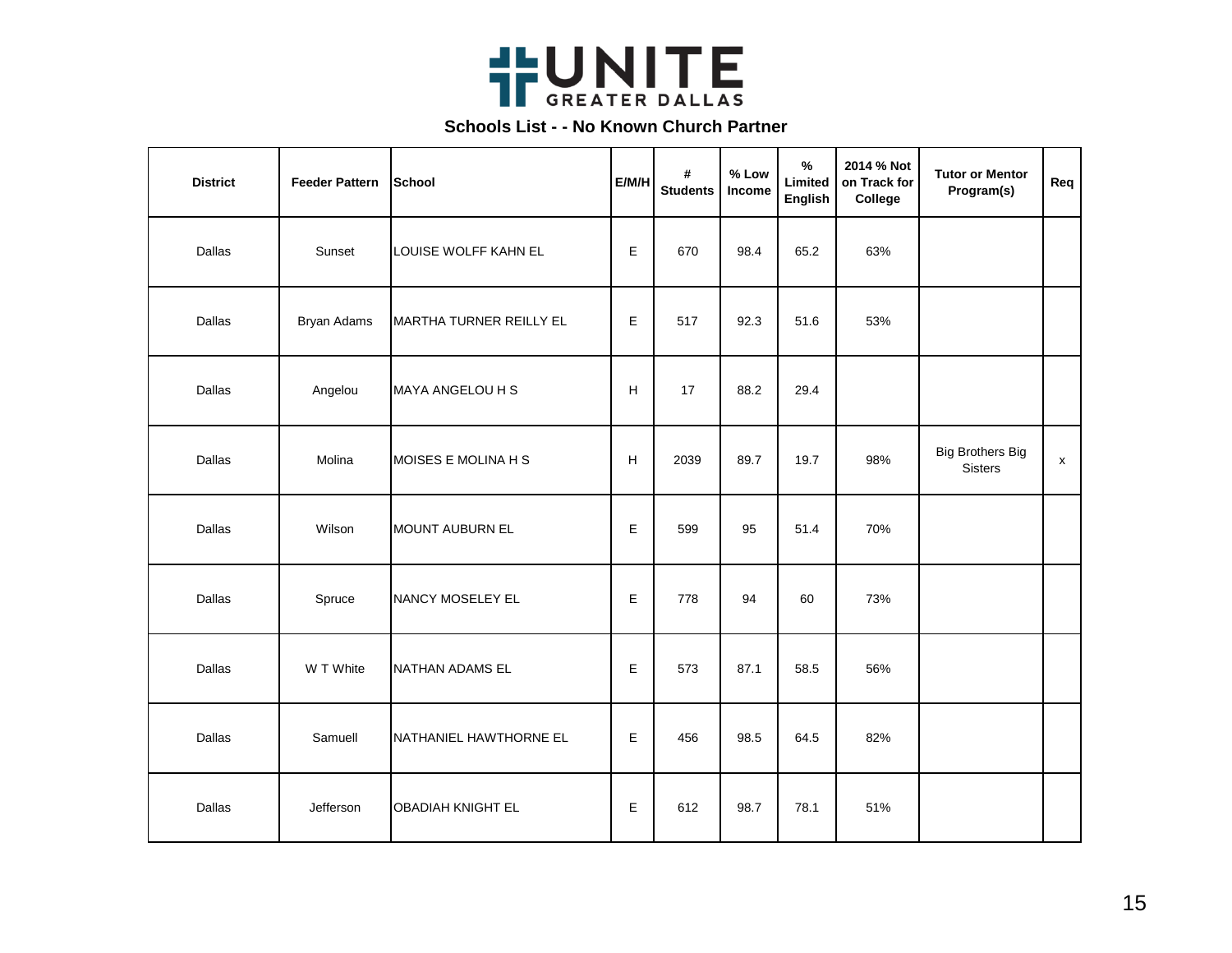

| <b>District</b> | <b>Feeder Pattern</b>   | <b>School</b>                                             | E/M/H  | #<br><b>Students</b> | % Low<br>Income | %<br>Limited<br>English | 2014 % Not<br>on Track for<br>College | <b>Tutor or Mentor</b><br>Program(s) | Req |
|-----------------|-------------------------|-----------------------------------------------------------|--------|----------------------|-----------------|-------------------------|---------------------------------------|--------------------------------------|-----|
| Dallas          | Roosevelt               | <b>OLIVER WENDELL HOLMES</b><br>HUMANITIES/COMMUNICATIONS | М      | 837                  | 95.8            | 25.2                    | 93%                                   |                                      |     |
| Dallas          | N. Dallas               | <b>ONESIMO HERNANDEZ EL</b>                               | E      | 388                  | 95.4            | 30.2                    | 82%                                   |                                      |     |
| Dallas          | Samuell                 | PLEASANT GROVE EL                                         | E      | 613                  | 98.2            | 60.8                    | 66%                                   |                                      |     |
| Dallas          | Hillcrest               | PRESTON HOLLOW EL                                         | Е      | 430                  | 90              | 65.3                    | 59%                                   |                                      |     |
| Dallas          | S. Oak Cliff            | R L THORNTON EL                                           | E      | 489                  | 95.1            | 3.7                     | 78%                                   |                                      |     |
| Dallas          |                         | Pinkston & Sunset RAUL QUINTANILLA SR MIDDLE              | M      | 1199                 | 95.7            | 48.7                    | 82%                                   | School Zone                          |     |
| Dallas          | Spruce                  | RICHARD LAGOW EL                                          | E      | 526                  | 92.8            | 47.7                    | 68%                                   |                                      |     |
| Dallas          | Bryan Adams &<br>Conrad | ROBERT T HILL MIDDLE                                      | M      | 900                  | 91.1            | 45.2                    | 89%                                   |                                      |     |
| Dallas          | Roosevelt               | ROGER Q MILLS EL                                          | 'PK-05 | 504                  | 97.8            | 41.7                    | 80%                                   | <b>Reading Partners</b>              |     |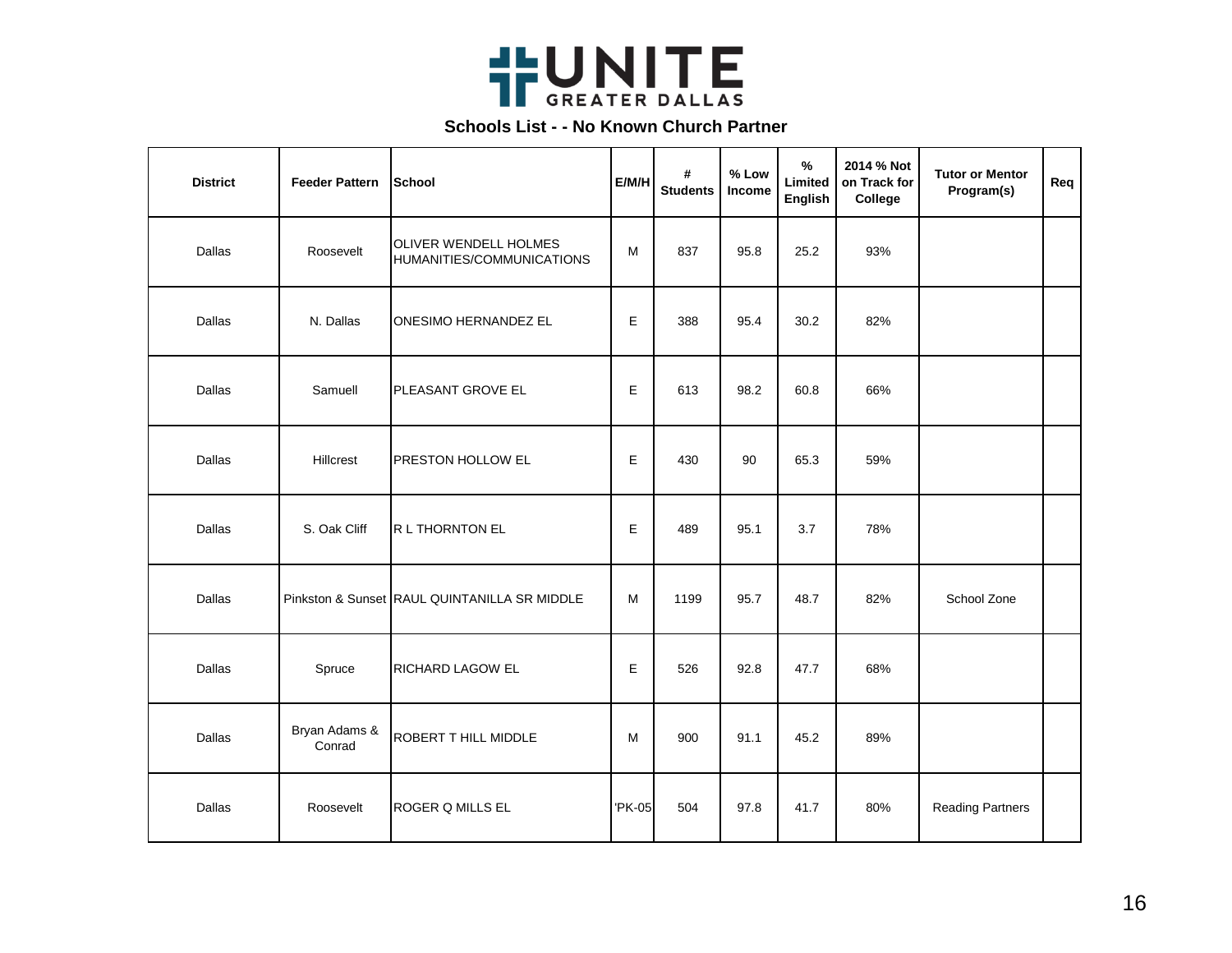

| <b>District</b> | <b>Feeder Pattern</b> | School                                              | E/M/H | #<br><b>Students</b> | % Low<br>Income | $\%$<br>Limited<br>English | 2014 % Not<br>on Track for<br>College | <b>Tutor or Mentor</b><br>Program(s) | Req |
|-----------------|-----------------------|-----------------------------------------------------|-------|----------------------|-----------------|----------------------------|---------------------------------------|--------------------------------------|-----|
| Dallas          | Sunset                | <b>ROSEMONT EL</b>                                  | Е     | 441                  | 74.8            | 39.7                       | 59%                                   |                                      |     |
| Dallas          | Obama                 | <b>ROSEMONT MIDDLE</b>                              | M     | 127                  | 79.5            | 62.2                       | 50%                                   |                                      |     |
| Dallas          | Sunset                | ROSEMONT PRI SCHOOL-CHRIS V<br><b>SEMOS CAMPUS</b>  |       | 668                  | 77.1            | 34.6                       |                                       |                                      |     |
| Dallas          | Magnet -<br>Education | ROSIE SORRELLS EDUCATION<br>AND SOCIAL SERVICES H S | H     | 306                  | 74.5            | $\mathbf{1}$               | 93%                                   |                                      |     |
| Dallas          | Spruce                | <b>RUFUS C BURLESON EL</b>                          | E     | 723                  | 96.1            | 45.4                       | 72%                                   |                                      |     |
| Dallas          | Skyline               | S S CONNER EL                                       | E     | 663                  | 92.5            | 40.1                       | 74%                                   |                                      |     |
| Dallas          | Samuell               | <b>SAN JACINTO EL</b>                               | E     | 520                  | 98.3            | 65.4                       | 89%                                   |                                      | x   |
| Dallas          | S. Oak Cliff          | <b>SARAH ZUMWALT MIDDLE</b>                         | M     | 503                  | 97              | 11.5                       | 97%                                   |                                      |     |
| Dallas          | <b>SCGC</b>           | SCHOOL COMMUNITY GUIDANCE<br><b>CENTER</b>          | H     | 144                  | 86.8            | 22.9                       |                                       |                                      |     |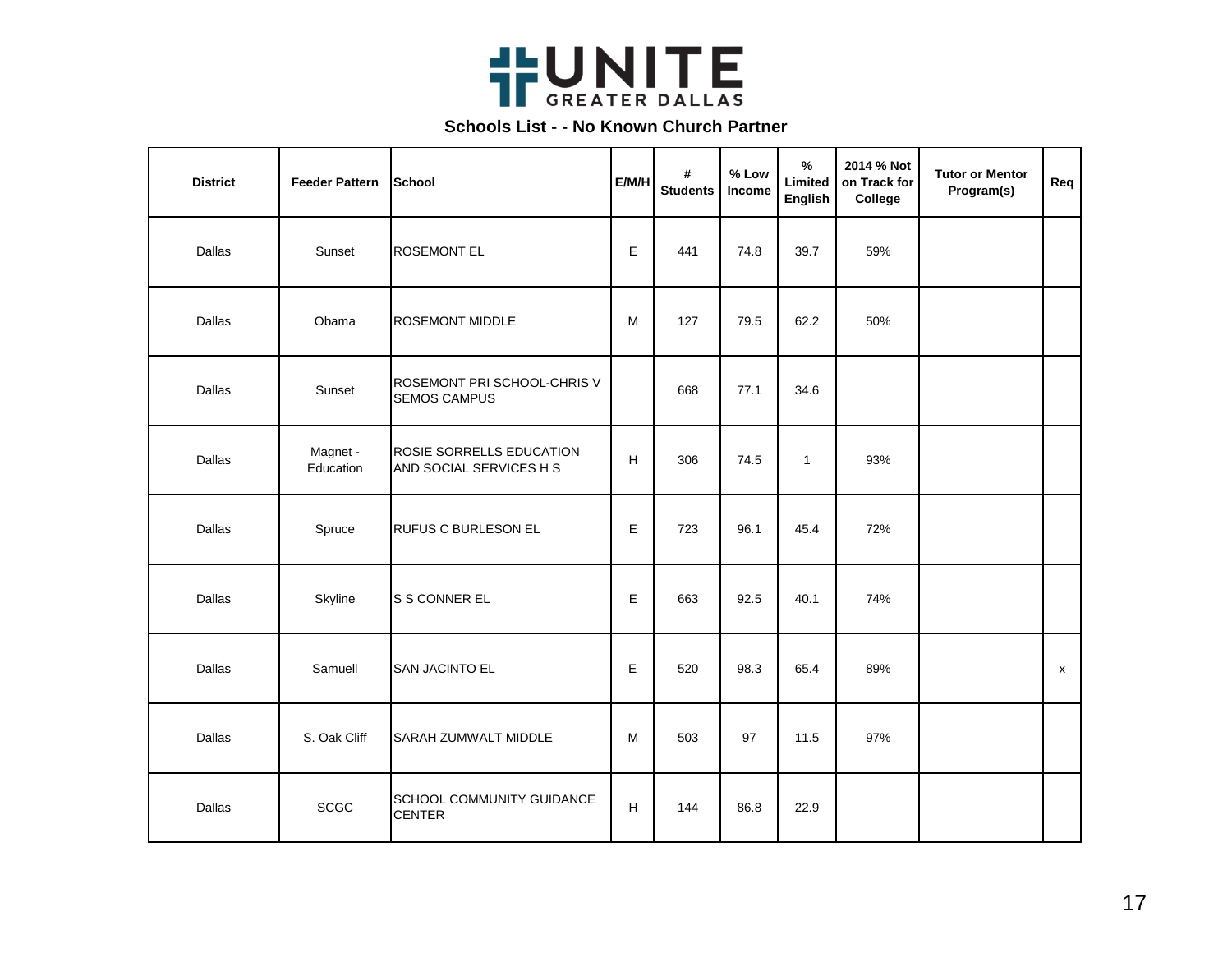

| <b>District</b> | <b>Feeder Pattern</b> | School                                      | E/M/H | #<br><b>Students</b> | % Low<br>Income | $\%$<br>Limited<br>English | 2014 % Not<br>on Track for<br>College | <b>Tutor or Mentor</b><br>Program(s) | Req |
|-----------------|-----------------------|---------------------------------------------|-------|----------------------|-----------------|----------------------------|---------------------------------------|--------------------------------------|-----|
| Dallas          | Magnet - Business     | SCHOOL OF BUSINESS AND<br><b>MANAGEMENT</b> | н     | 479                  | 74.7            | 1.5                        | 83%                                   |                                      |     |
| Dallas          | Magnet - Health       | SCHOOL OF HEALTH<br><b>PROFESSIONS</b>      | н     | 535                  | 72.5            | 0.6                        | 70%                                   |                                      |     |
| Dallas          | Magnet - Science      | SCHOOL OF SCIENCE AND<br><b>ENGINEERING</b> | н     | 387                  | 57.9            | $\mathbf 0$                |                                       |                                      |     |
| Dallas          | Seagoville            | SEAGOVILLE EL                               | Е     | 623                  | 89.4            | 42.2                       | 64%                                   |                                      |     |
| Dallas          | Seagoville            | SEAGOVILLE H S                              | н     | 1233                 | 82.2            | 21.2                       | 98%                                   |                                      |     |
| Dallas          | Seagoville            | SEAGOVILLE MIDDLE                           | M     | 1098                 | 91.4            | 36.4                       | 84%                                   |                                      |     |
| Dallas          | Seagoville            | SEAGOVILLE NORTH EL                         | Е     | 685                  | 95.5            | 53.4                       | 77%                                   |                                      |     |
| Dallas          | Skyline               | <b>SKYLINE H S</b>                          | н     | 4656                 | 83.9            | 15.4                       | 96%                                   |                                      |     |
| Dallas          | S. Oak Cliff          | SOUTH OAK CLIFF H S                         | н     | 1230                 | 87.5            | 10.3                       | 100%                                  |                                      |     |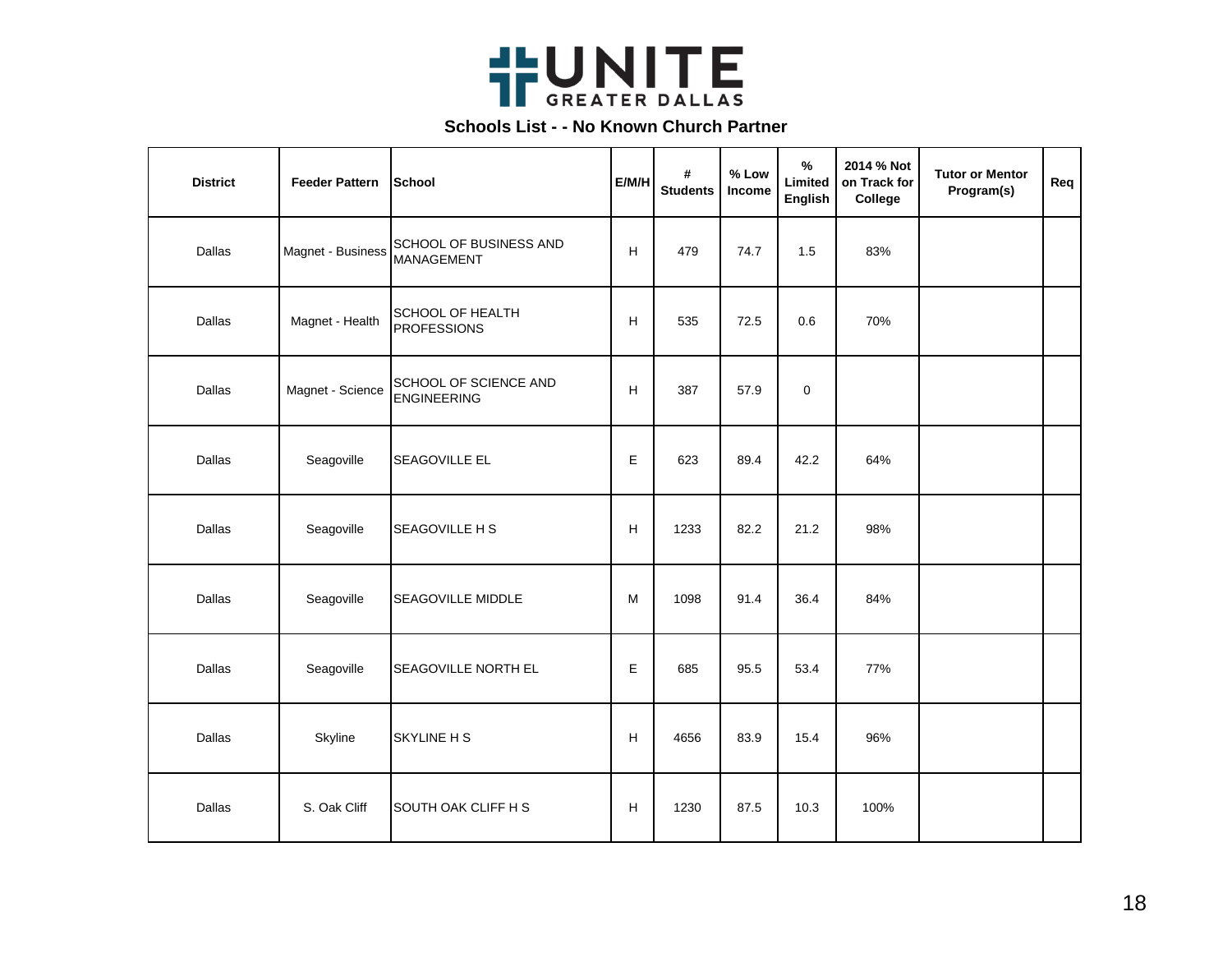

| <b>District</b> | <b>Feeder Pattern</b>           | School                                     | E/M/H       | #<br><b>Students</b> | % Low<br>Income | $\frac{9}{6}$<br>Limited<br>English | 2014 % Not<br>on Track for<br>College | <b>Tutor or Mentor</b><br>Program(s) | Req |
|-----------------|---------------------------------|--------------------------------------------|-------------|----------------------|-----------------|-------------------------------------|---------------------------------------|--------------------------------------|-----|
| Dallas          | Jefferson                       | STEPHEN C FOSTER EL                        | 'EE-05      | 850                  | 96.7            | 79.8                                | 68%                                   | <b>Reading Partners</b>              |     |
| Dallas          | Pinkston                        | <b>STEVENS PARK EL</b>                     | E           | 749                  | 94.3            | 61.3                                | 81%                                   | School Zone                          |     |
| Dallas          | Jefferson                       | SUDIE L WILLIAMS EL                        | 'PK-05      | 315                  | 94              | 67.9                                | 50%                                   | <b>Reading Partners</b>              |     |
| Dallas          | Samuell                         | THELMA ELIZABETH PAGE<br>RICHARDSON EL     | E           | 600                  | 87.3            | 56.2                                | 84%                                   |                                      |     |
| Dallas          | W T White                       | THOMAS C MARSH MIDDLE                      | M           | 1178                 | 80.9            | 52.3                                | 79%                                   |                                      |     |
| Dallas          | Jefferson & N.<br><b>Dallas</b> | THOMAS J RUSK MIDDLE                       | М           | 656                  | 94.5            | 46.3                                | 80%                                   |                                      |     |
| Dallas          | S. Oak Cliff                    | THOMAS L MARSALIS EL                       | 'EE-05      | 540                  | 94.8            | 13.1                                | 78%                                   | <b>Reading Partners</b>              |     |
| Dallas          | Jefferson                       | TOM W FIELD EL                             | E           | 472                  | 97.2            | 73.3                                | 75%                                   |                                      |     |
| Dallas          | Kimball/Academy                 | TRINIDAD GARZA EARLY COLLEGE<br>AT MT VIEW | $\mathsf H$ | 415                  | 83.6            | 3.4                                 |                                       |                                      |     |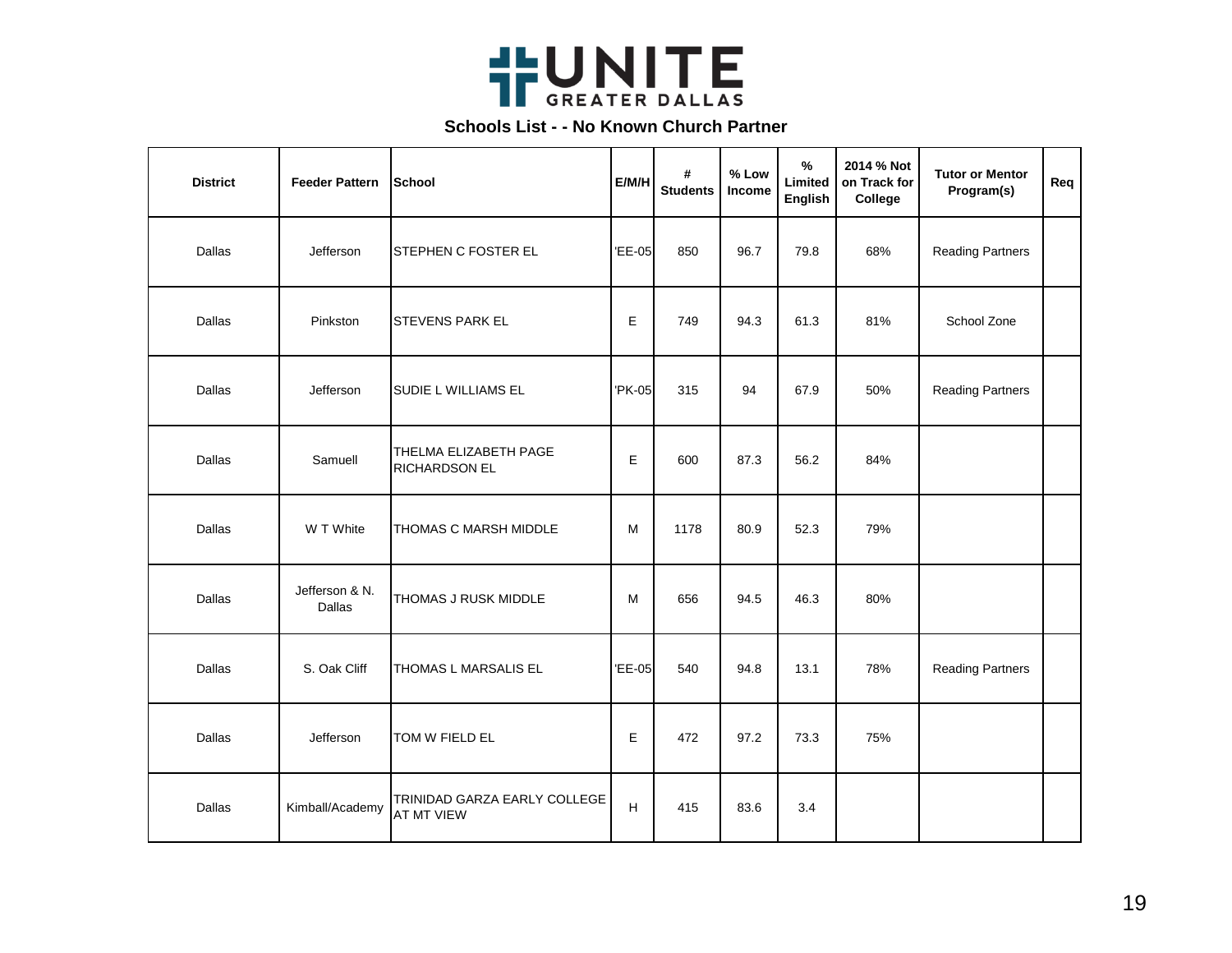

| <b>District</b> | <b>Feeder Pattern</b> | School                                         | E/M/H | #<br><b>Students</b> | % Low<br><b>Income</b> | %<br>Limited<br>English | 2014 % Not<br>on Track for<br>College | <b>Tutor or Mentor</b><br>Program(s)      | Req                |
|-----------------|-----------------------|------------------------------------------------|-------|----------------------|------------------------|-------------------------|---------------------------------------|-------------------------------------------|--------------------|
| Dallas          | N. Dallas             | <b>UPLIFT EDUCATION-WILLIAMS</b><br>PREP PRI   | E     | 525                  | 93                     | 69.3                    | 61%                                   | <b>Big Brothers Big</b><br><b>Sisters</b> | X                  |
| Dallas          | Skyline               | <b>URBAN PARK EL</b>                           | E     | 606                  | 98.7                   | 71.8                    | 62%                                   |                                           |                    |
| Dallas          | Spruce                | W A BLAIR EL                                   | Е     | 784                  | 97.4                   | 35.6                    | 71%                                   |                                           |                    |
| Dallas          | Sunset                | W E GREINER EXPLORATORY<br><b>ARTS ACADEMY</b> | M     | 1524                 | 89.6                   | 24.9                    | 56%                                   |                                           |                    |
| Dallas          | <b>Bryan Adams</b>    | W H GASTON MIDDLE                              | M     | 1143                 | 93.1                   | 41.4                    | 83%                                   |                                           | X                  |
| Dallas          | W T White             | W T WHITE H S                                  | H     | 2342                 | 65.2                   | 20.1                    | 91%                                   |                                           |                    |
| Dallas          | S. Oak Cliff          | W W BUSHMAN EL                                 | E     | 568                  | 96.1                   | 19.4                    | 91%                                   | Reading Partners,<br>Commit!              |                    |
| Dallas          | Samuell               | W W SAMUELL H S                                | H     | 1626                 | 92.5                   | 30.8                    | 98%                                   | <b>Big Brothers Big</b><br><b>Sisters</b> | $\pmb{\mathsf{x}}$ |
| Dallas          | Jefferson             | <b>WALNUT HILL EL</b>                          | Е     | 358                  | 84.1                   | 46.6                    | 49%                                   |                                           |                    |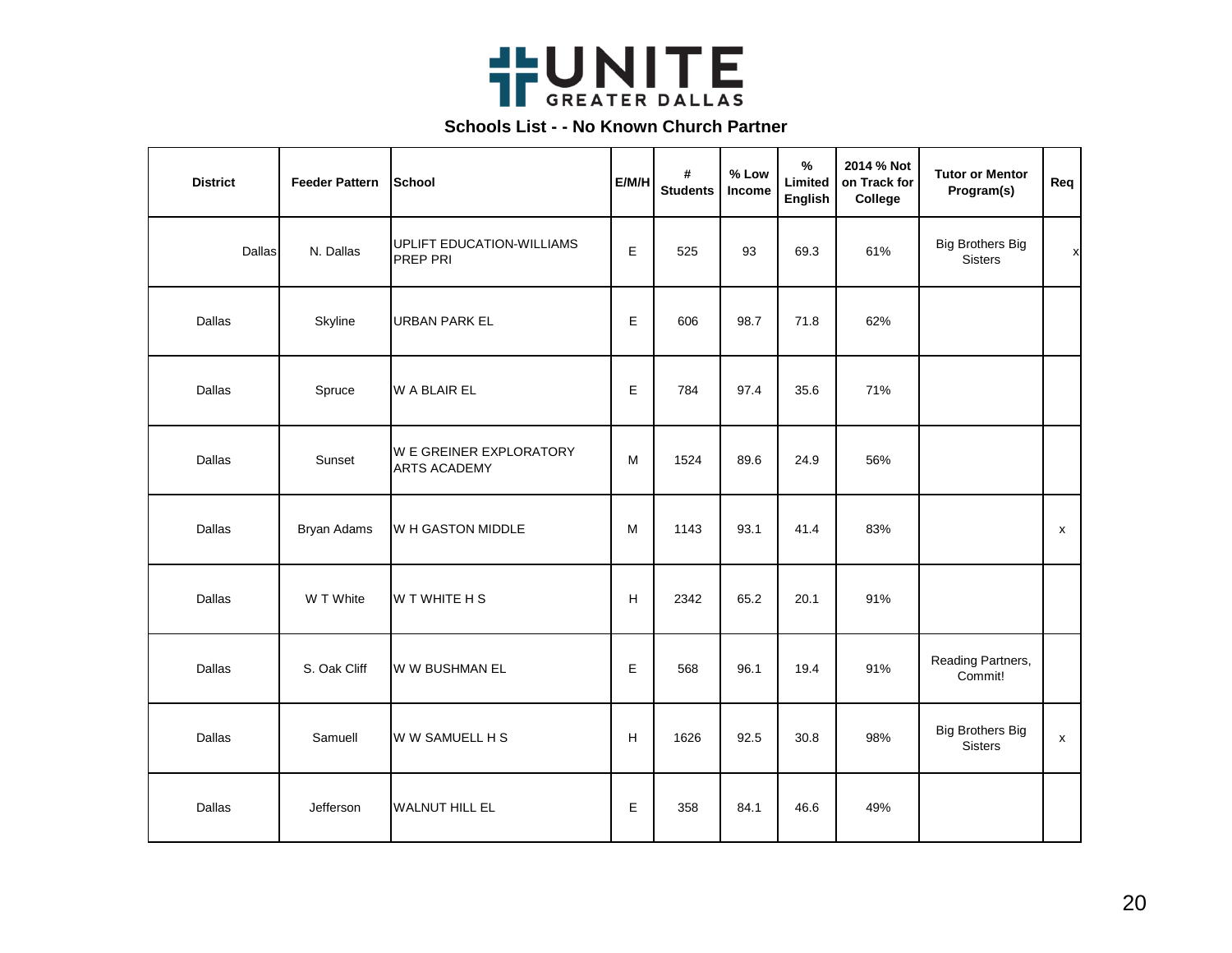

| <b>District</b> | <b>Feeder Pattern</b> | School                     | E/M/H | #<br><b>Students</b> | % Low<br>Income | $\%$<br>Limited<br>English | 2014 % Not<br>on Track for<br>College | <b>Tutor or Mentor</b><br>Program(s) | Req |
|-----------------|-----------------------|----------------------------|-------|----------------------|-----------------|----------------------------|---------------------------------------|--------------------------------------|-----|
| Dallas          | S. Oak Cliff          | WHITNEY M YOUNG JR EL      | E     | 595                  | 99.5            | 25.9                       | 80%                                   |                                      |     |
| Dallas          | Roosevelt             | WILLIAM B MILLER EL        | Е     | 394                  | 95.2            | 44.7                       | 77%                                   |                                      |     |
| Dallas          | W T White             | WILLIAM L CABELL EL        | Е     | 624                  | 91.8            | 66.5                       | 64%                                   |                                      |     |
| Dallas          | Wilson                | WILLIAM LIPSCOMB EL        | E     | 527                  | 86.9            | 52.4                       | 63%                                   |                                      |     |
| Dallas          | Spruce                | WILLIAM M ANDERSON EL      | Е     | 762                  | 95.7            | 65.1                       | 69%                                   |                                      |     |
| Dallas          | Wilmer-Hutchins       | <b>WILMER-HUTCHINS EL</b>  | Е     | 902                  | 97.6            | 39.8                       | 78%                                   |                                      |     |
| Dallas          | Wilmer-Hutchins       | <b>WILMER-HUTCHINS H S</b> | н     | 866                  | 88              | 10.4                       | 100%                                  |                                      |     |
| Dallas          | Sunset                | <b>WINNETKA EL</b>         | Е     | 859                  | 95.7            | 59.8                       | 50%                                   |                                      |     |
| Dallas          | Wilson                | WOODROW WILSON H S         | H     | 1655                 | 61.3            | 15.2                       | 88%                                   |                                      |     |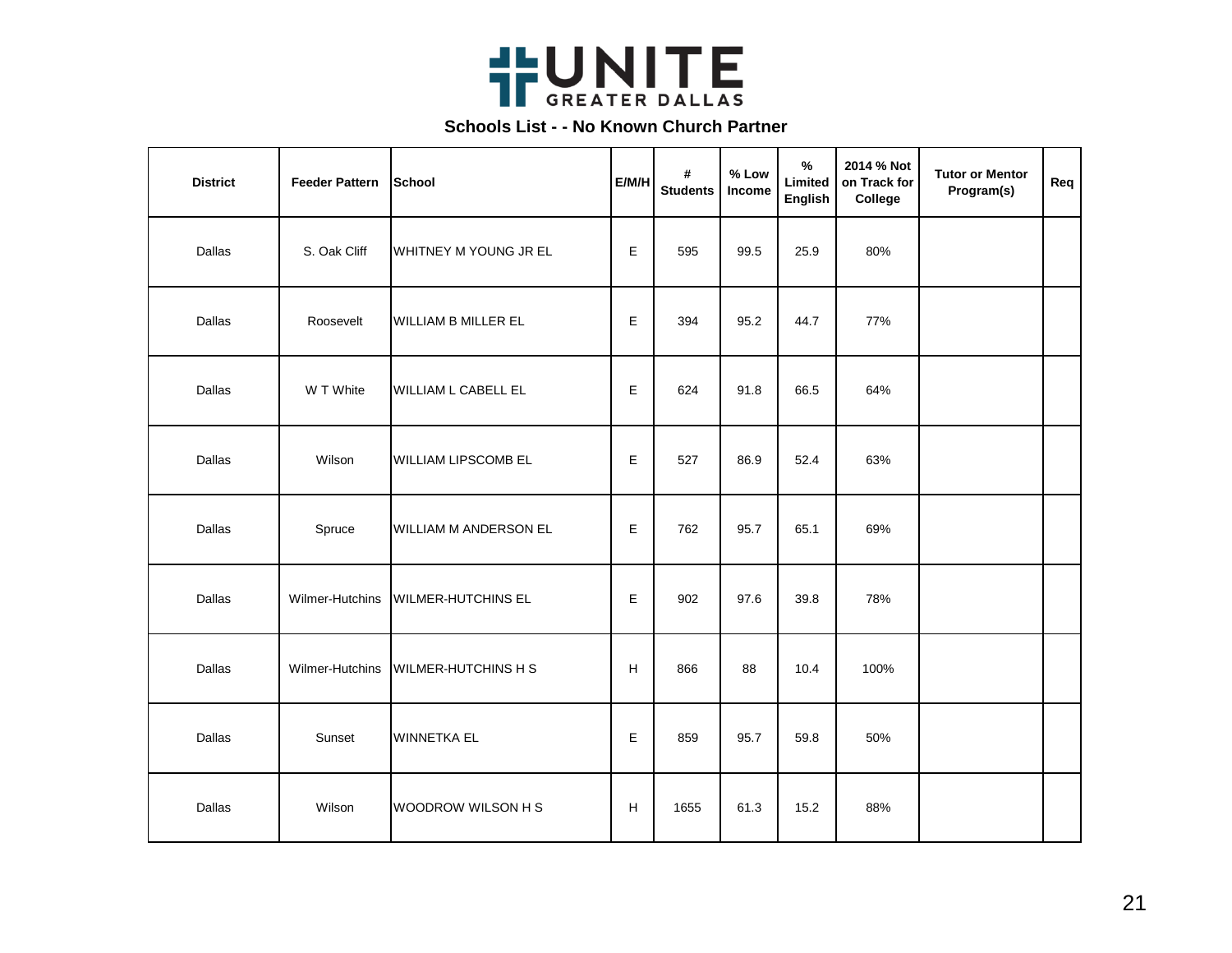

| <b>District</b> | <b>Feeder Pattern</b>            | <b>ISchool</b>                              | E/M/H        | #<br><b>Students</b> | % Low<br>Income | $\%$<br>Limited<br>English | 2014 % Not<br>on Track for<br>College | <b>Tutor or Mentor</b><br>Program(s) | Req |
|-----------------|----------------------------------|---------------------------------------------|--------------|----------------------|-----------------|----------------------------|---------------------------------------|--------------------------------------|-----|
| Dallas          | Kimball                          | ZAN WESLEY HOLMES JR MIDDLE                 | M            | 94.7                 | 49.5            |                            | 91%                                   |                                      |     |
| Desoto          | <b>DHSFRESHMAN</b><br>DESOTO H S | CAMPUS and then AMBER TERRACE EL            | E            | 677                  | 79.8            | 24.4                       | 75%                                   |                                      |     |
| Desoto          | <b>DHSFRESHMAN</b><br>DESOTO H S | CAMPUS and then COCKRELL HILL EL            | E            | 584                  | 67.8            | 2.1                        | 58%                                   |                                      |     |
| Desoto          | <b>DHSFRESHMAN</b><br>DESOTO H S | CAMPUS and then CURTISTENE S MCCOWAN MIDDLE | м            | 878                  | 68.6            | 8                          | 87%                                   |                                      |     |
| Desoto          | DESOTO H S                       | <b>D H S FRESHMAN CAMPUS</b>                | <sub>S</sub> | 749                  | 62.6            | 1.1                        |                                       |                                      |     |
| Desoto          |                                  | DALLAS COUNTY JJAEP DESOTO<br><b>CAMPUS</b> | $\mathsf S$  | 2                    | 50              | $\mathbf 0$                |                                       |                                      |     |
| Desoto          | <b>DHSFRESHMAN</b><br>DESOTO H S | CAMPUS and then DESOTO EAST MIDDLE          | м            | 649                  | 70.6            | 2.2                        | 86%                                   |                                      |     |
| Desoto          |                                  | DESOTO H S                                  | S            | 2238                 | 52.5            | 1.4                        | 95%                                   |                                      |     |
| Desoto          | <b>DHSFRESHMAN</b><br>DESOTO H S | CAMPUS and then FRANK D MOATES EL           | E            | 621                  | 78.1            | 32.4                       | 76%                                   |                                      |     |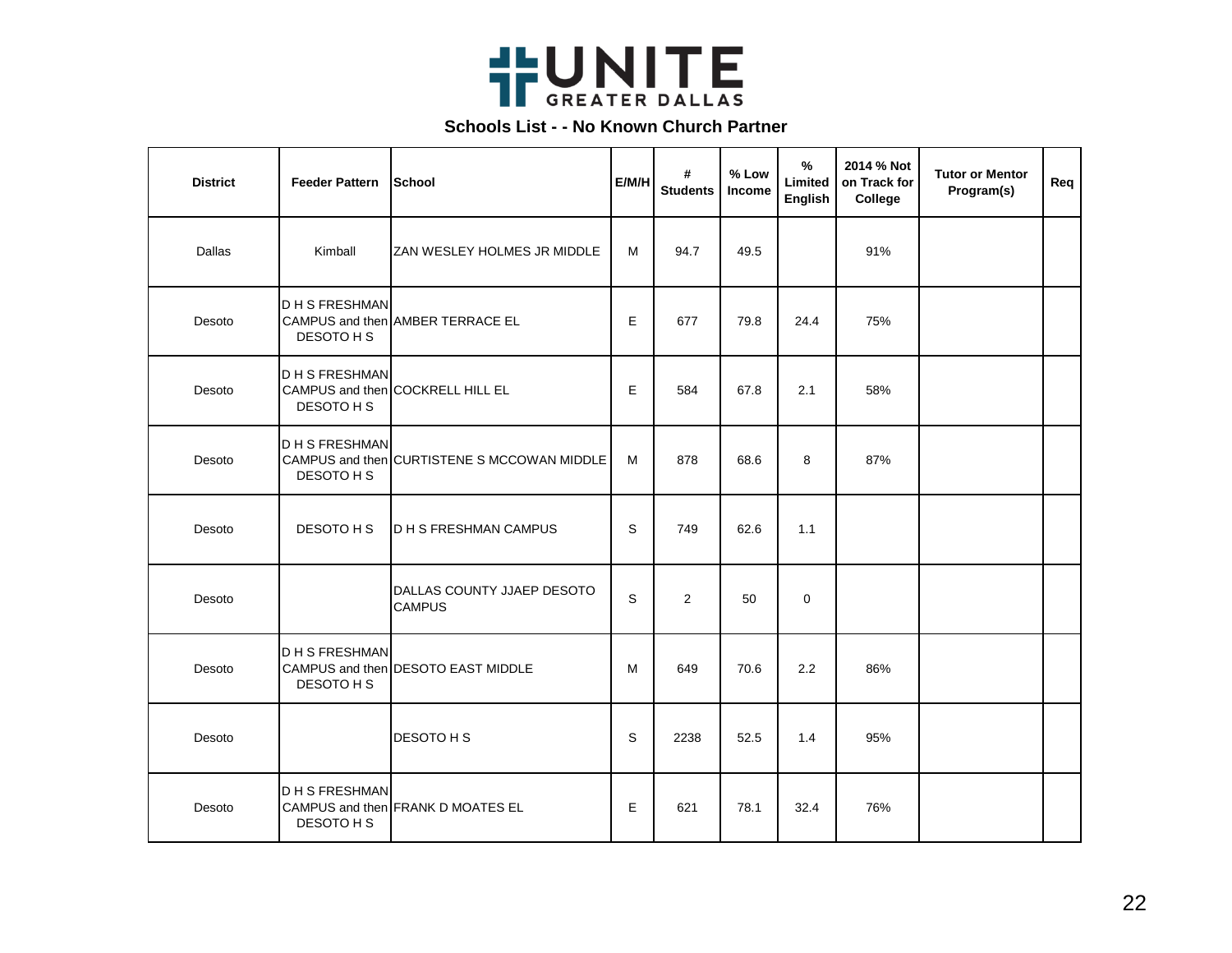

| <b>District</b> | <b>Feeder Pattern</b>                                             | School                         | E/M/H | #<br><b>Students</b> | % Low<br>Income | $\%$<br>Limited<br>English | 2014 % Not<br>on Track for<br>College | <b>Tutor or Mentor</b><br>Program(s) | Req |
|-----------------|-------------------------------------------------------------------|--------------------------------|-------|----------------------|-----------------|----------------------------|---------------------------------------|--------------------------------------|-----|
| Desoto          | <b>DHSFRESHMAN</b><br>CAMPUS and then RUBY YOUNG EL<br>DESOTO H S |                                | Е     | 598                  | 60.2            | 8.2                        | 56%                                   |                                      |     |
| Desoto          | <b>DHSFRESHMAN</b><br>DESOTO H S                                  | CAMPUS and then THE MEADOWS EL | E     | 540                  | 78.1            | 4.4                        | 71%                                   |                                      |     |
| Desoto          | <b>DHSFRESHMAN</b><br>CAMPUS and then WOODRIDGE EL<br>DESOTO H S  |                                | Е     | 712                  | 72.9            | 8.3                        | 70%                                   |                                      |     |
| Duncanville     |                                                                   | P A S S LEARNING CTR           | S     | 13                   | 61.5            | 7.7                        |                                       |                                      |     |
| Garland         |                                                                   | <b>ABBETT EL</b>               | E     | 659                  | 35.2            | 22.6                       | 51%                                   |                                      |     |
| Garland         |                                                                   | AUSTIN ACAD FOR EXCELL         | М     | 946                  | 44              | 3.5                        | 40%                                   |                                      |     |
| Garland         |                                                                   | <b>B G HUDSON MIDDLE</b>       | м     | 1157                 | 47.1            | 10.7                       | 66%                                   |                                      |     |
| Garland         |                                                                   | <b>BACK EL</b>                 | E     | 480                  | 62.7            | 36.3                       | 65%                                   |                                      |     |
| Garland         |                                                                   | BEAVER TECHNOLOGY CENTER       | E     | 581                  | 57.5            | 32.7                       | 21%                                   |                                      |     |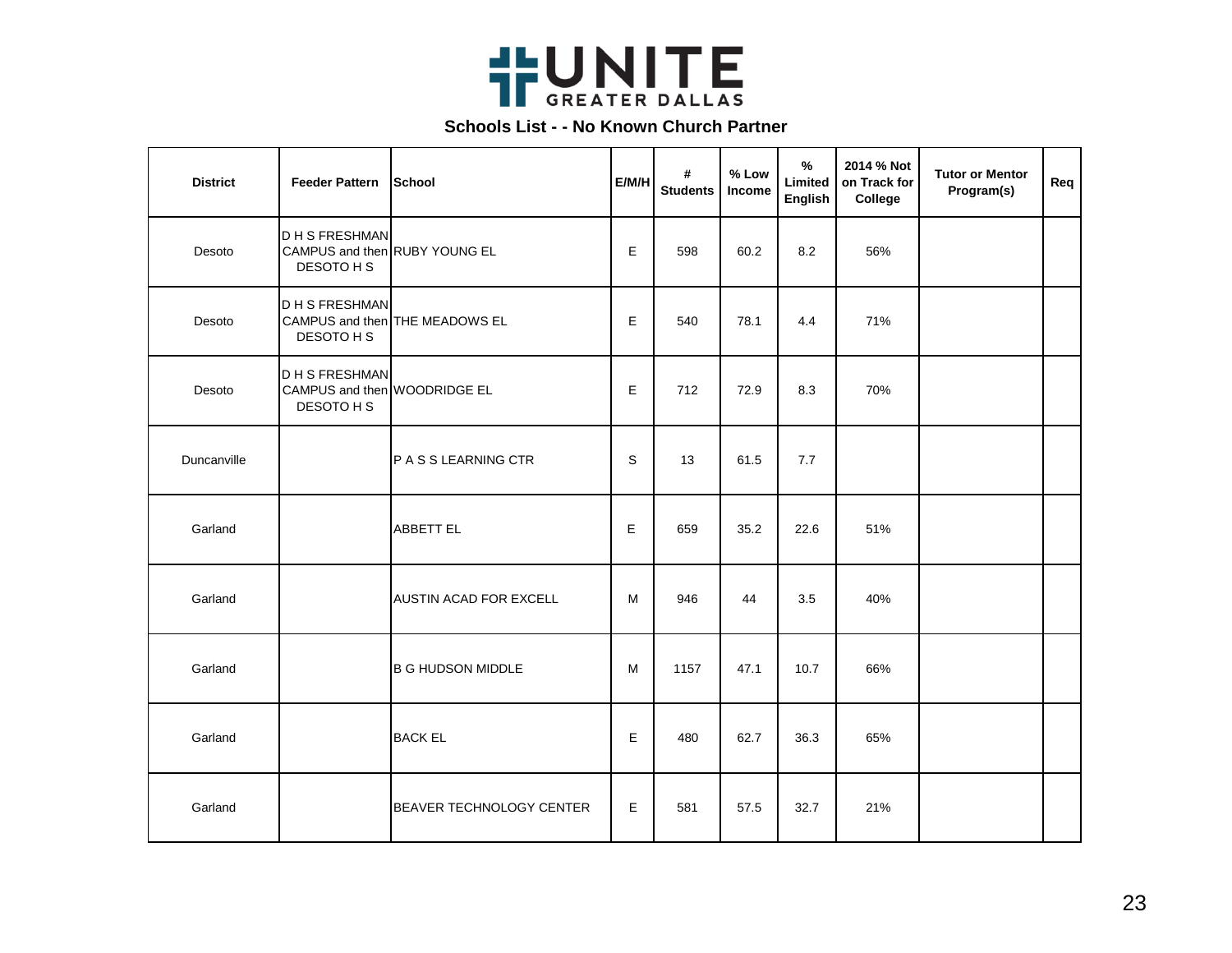

| <b>District</b> | <b>Feeder Pattern</b> | School                                           | E/M/H     | #<br><b>Students</b> | % Low<br>Income | $\%$<br>Limited<br><b>English</b> | 2014 % Not<br>on Track for<br>College | <b>Tutor or Mentor</b><br>Program(s) | Req |
|-----------------|-----------------------|--------------------------------------------------|-----------|----------------------|-----------------|-----------------------------------|---------------------------------------|--------------------------------------|-----|
| Garland         |                       | <b>BRADFIELD EL</b>                              | E         | 533                  | 84.1            | 69.4                              | 66%                                   |                                      |     |
| Garland         |                       | <b>BULLOCK EL</b>                                | Е         | 598                  | 87.8            | 63.9                              | 60%                                   |                                      |     |
| Garland         |                       | <b>BUSSEY MIDDLE</b>                             | M         | 907                  | 86.5            | 22.3                              | 84%                                   |                                      |     |
| Garland         |                       | <b>CALDWELL EL</b>                               | E         | 478                  | 92.3            | 57.7                              | 65%                                   |                                      |     |
| Garland         |                       | <b>CENTERVILLE EL</b>                            | E         | 379                  | 86.3            | 47                                | 78%                                   |                                      |     |
| Garland         |                       | <b>CISNEROS PRE-K CTR</b>                        | <b>PK</b> | 641                  | 80.3            | 71.5                              |                                       |                                      |     |
| Garland         |                       | CLASSICAL CENTER AT<br><b>BRANDENBURG MIDDLE</b> | M         | 1153                 | 53.5            | 4.1                               | 44%                                   |                                      |     |
| Garland         |                       | CLASSICAL CENTER AT VIAL EL                      | Е         | 606                  | 51              | 19.5                              | 33%                                   |                                      |     |
| Garland         |                       | <b>CLUB HILL EL</b>                              | E         | 535                  | 69.9            | 30.8                              | 46%                                   |                                      |     |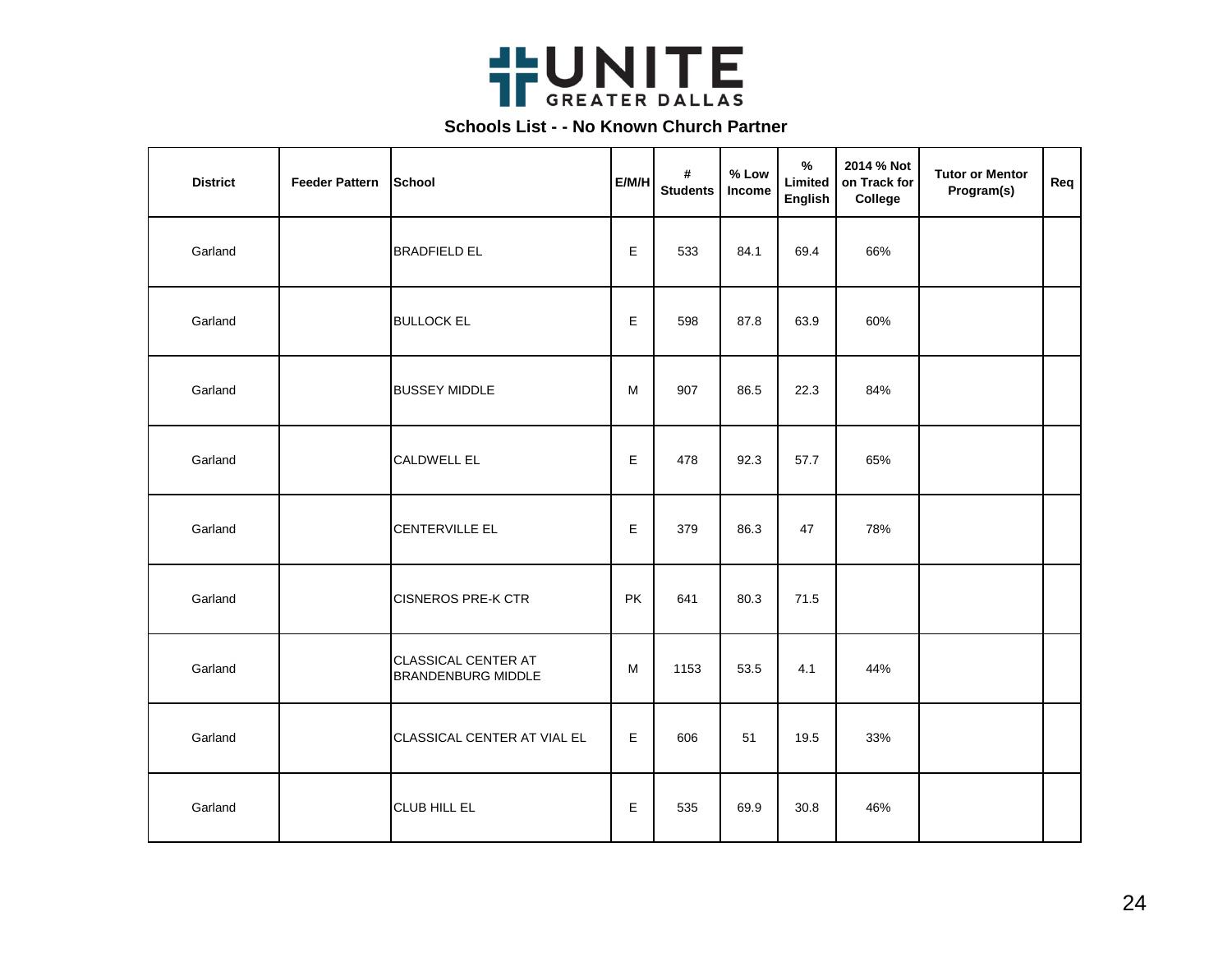

| <b>District</b> | <b>Feeder Pattern</b> | <b>School</b>                         | E/M/H | #<br><b>Students</b> | % Low<br>Income | %<br>Limited<br><b>English</b> | 2014 % Not<br>on Track for<br>College | <b>Tutor or Mentor</b><br>Program(s) | Req |
|-----------------|-----------------------|---------------------------------------|-------|----------------------|-----------------|--------------------------------|---------------------------------------|--------------------------------------|-----|
| Garland         |                       | <b>COOPER EL</b>                      | E.    | 603                  | 73              | 54.2                           | 59%                                   |                                      |     |
| Garland         |                       | <b>COYLE MIDDLE</b>                   | M     | 1216                 | 44.6            | 5.6                            | 70%                                   |                                      |     |
| Garland         |                       | DAUGHERTY EL                          | E     | 661                  | 91.5            | 67                             | 63%                                   |                                      |     |
| Garland         |                       | <b>DAVIS EL</b>                       | E     | 685                  | 81              | 52.7                           | 62%                                   |                                      |     |
| Garland         |                       | <b>ETHRIDGE EL</b>                    | E     | 709                  | 80.5            | 52.6                           | 74%                                   |                                      |     |
| Garland         |                       | <b>FREEMAN EL</b>                     | E     | 393                  | 79.9            | 44.8                           | 73%                                   |                                      |     |
| Garland         |                       | <b>GARLAND AEC</b>                    | B     | 118                  | 68.6            | 16.9                           |                                       |                                      |     |
| Garland         |                       | <b>GEORGE WASHINGTON CARVER</b><br>EL | E     | 726                  | 72.3            | 50.7                           | 74%                                   |                                      |     |
| Garland         |                       | <b>GLEN COUCH EL</b>                  | Е     | 635                  | 57.8            | 15.6                           | 55%                                   |                                      |     |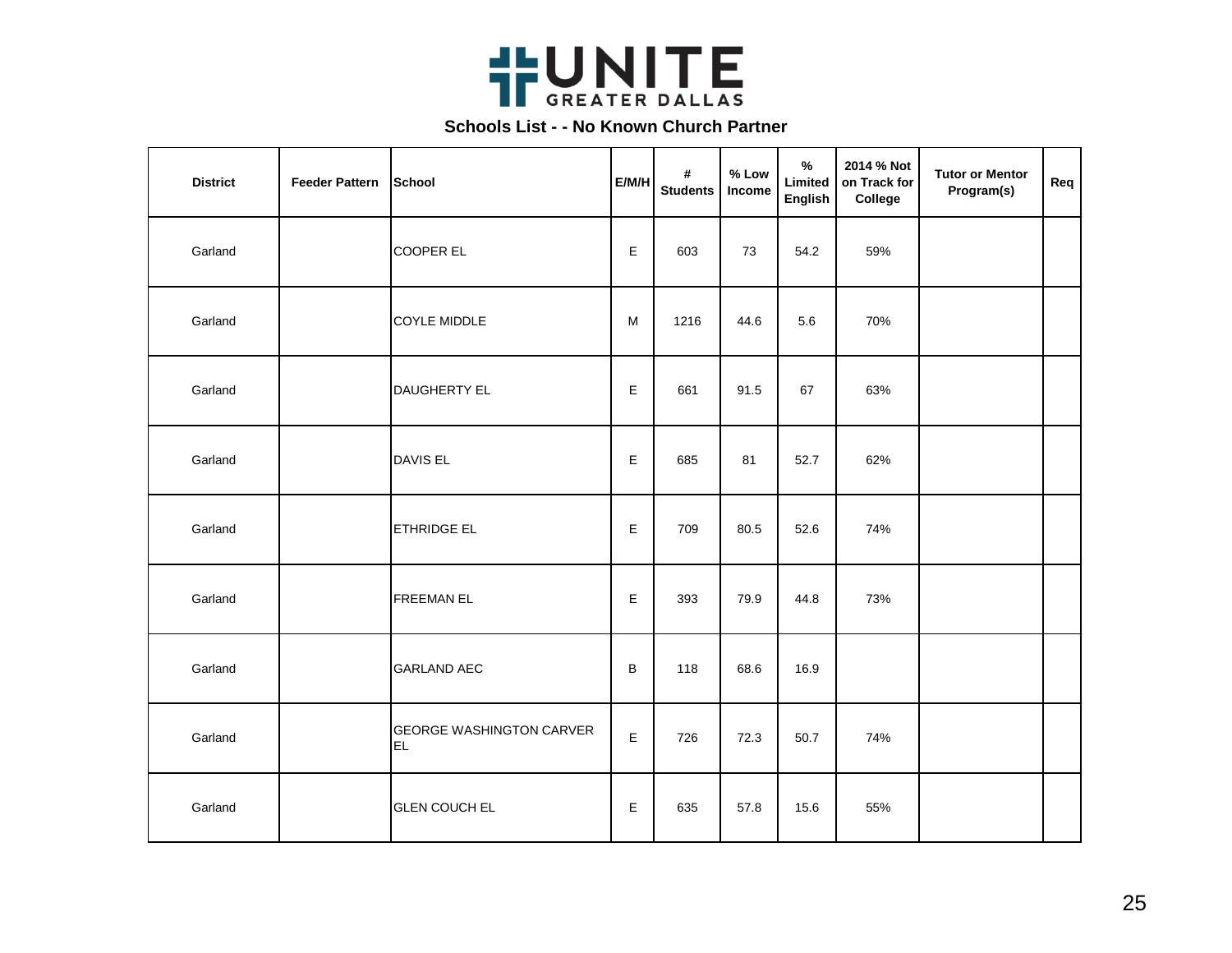

| <b>District</b> | <b>Feeder Pattern</b> | School                    | E/M/H       | #<br><b>Students</b> | % Low<br>Income | $\frac{9}{6}$<br>Limited<br><b>English</b> | 2014 % Not<br>on Track for<br>College | <b>Tutor or Mentor</b><br>Program(s) | Req |
|-----------------|-----------------------|---------------------------|-------------|----------------------|-----------------|--------------------------------------------|---------------------------------------|--------------------------------------|-----|
| Garland         |                       | <b>HANDLEY EL</b>         | E           | 647                  | 85.8            | 34                                         | 76%                                   |                                      |     |
| Garland         |                       | <b>HEATHER GLEN EL</b>    | E           | 566                  | 83.7            | 47.3                                       | 70%                                   |                                      |     |
| Garland         |                       | <b>HERFURTH EL</b>        | $\mathsf E$ | 425                  | 67.3            | 32.7                                       | 69%                                   |                                      |     |
| Garland         |                       | HILLSIDE ACAD FOR EXCEL   | $\mathsf E$ | 451                  | 48.3            | 22.8                                       | 16%                                   |                                      |     |
| Garland         |                       | JACKSON TECHNOLOGY CENTER | M           | 1246                 | 64.7            | 14.9                                       | 62%                                   |                                      |     |
| Garland         |                       | KIMBERLIN ACAD FOR EXCEL  | E           | 471                  | 43.3            | 16.6                                       | 12%                                   |                                      |     |
| Garland         |                       | LAKEVIEW CENTENNIAL H S   | H           | 2430                 | 56.1            | 2.7                                        | 92%                                   |                                      |     |
| Garland         |                       | LIBERTY GROVE EL          | Е           | 606                  | 45.2            | 24.3                                       | 61%                                   |                                      |     |
| Garland         |                       | <b>LUNA EL</b>            | $\mathsf E$ | 453                  | 36.6            | 20.5                                       | 39%                                   |                                      |     |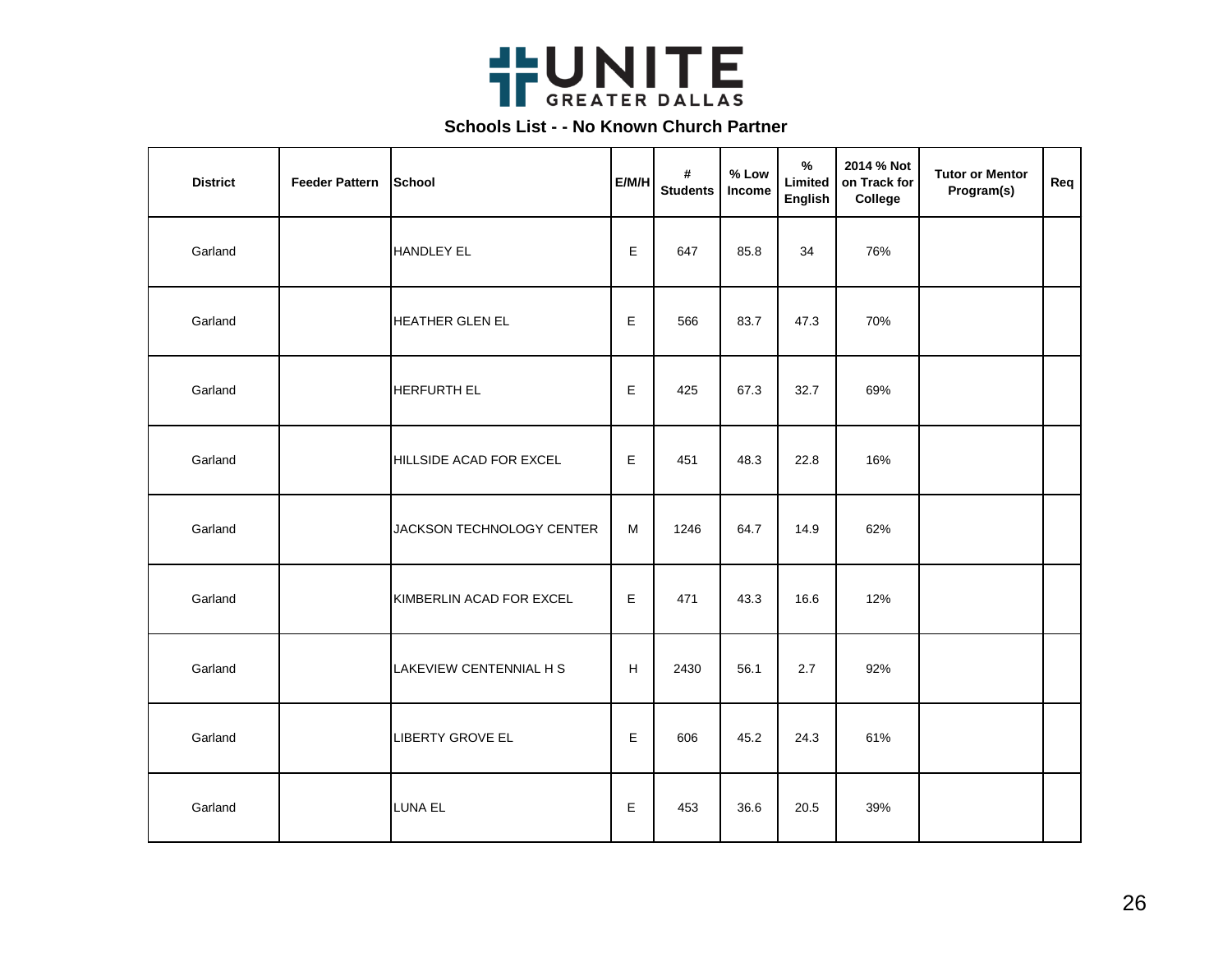

| <b>District</b> | <b>Feeder Pattern</b> | <b>School</b>                   | E/M/H                     | #<br><b>Students</b> | % Low<br>Income | $\%$<br>Limited<br>English | 2014 % Not<br>on Track for<br>College | <b>Tutor or Mentor</b><br>Program(s) | Req |
|-----------------|-----------------------|---------------------------------|---------------------------|----------------------|-----------------|----------------------------|---------------------------------------|--------------------------------------|-----|
| Garland         |                       | <b>LYLES MIDDLE</b>             | M                         | 853                  | 76.6            | 11.5                       | 90%                                   |                                      |     |
| Garland         |                       | MEMORIAL PATHWAY ACADEMY H<br>S | $\boldsymbol{\mathsf{H}}$ | 171                  | 62              | 37.4                       |                                       |                                      |     |
| Garland         |                       | <b>MONTCLAIR EL</b>             | E                         | 500                  | 81.2            | 51.6                       | 63%                                   |                                      |     |
| Garland         |                       | N GARLAND H S                   | H                         | 2324                 | 62.9            | 6.6                        | 86%                                   |                                      |     |
| Garland         |                       | NAAMAN FOREST H S               | H                         | 2192                 | 46.6            | 4.6                        | 88%                                   |                                      |     |
| Garland         |                       | NITA PEARSON EL                 | E                         | 679                  | 53.6            | 23.9                       | 51%                                   |                                      |     |
| Garland         |                       | NORMA DORSEY EL                 | E                         | 628                  | 41.6            | 25.5                       | 51%                                   |                                      |     |
| Garland         |                       | NORTHLAKE EL                    | Е                         | 656                  | 75.8            | 46.3                       | 53%                                   |                                      |     |
| Garland         |                       | <b>O'BANION MIDDLE</b>          | M                         | 1073                 | 87              | 19                         | 92%                                   |                                      |     |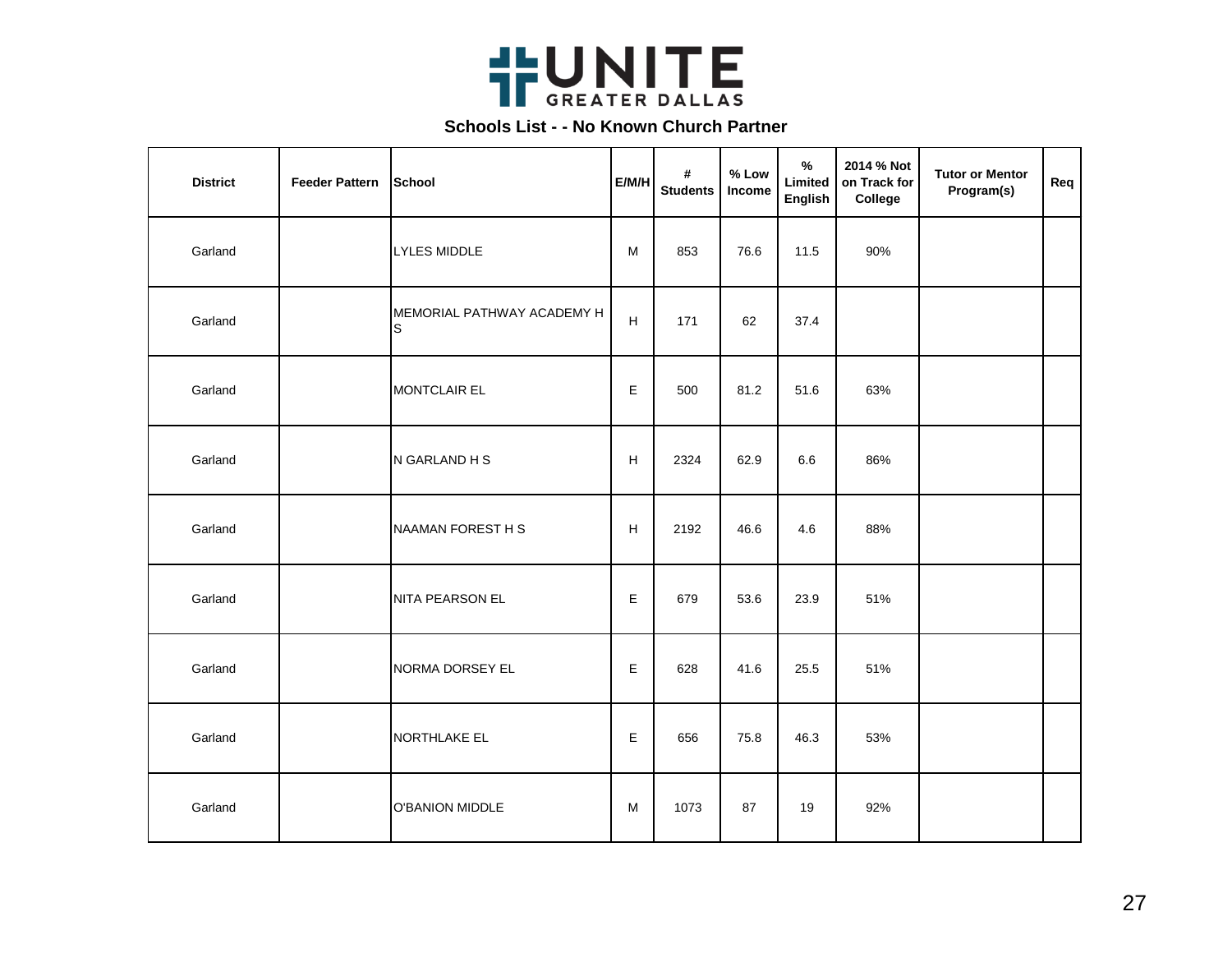

| <b>District</b> | <b>Feeder Pattern</b> | <b>School</b>                           | E/M/H | #<br><b>Students</b> | % Low<br>Income | $\%$<br>Limited<br>English | 2014 % Not<br>on Track for<br>College | <b>Tutor or Mentor</b><br>Program(s) | Req |
|-----------------|-----------------------|-----------------------------------------|-------|----------------------|-----------------|----------------------------|---------------------------------------|--------------------------------------|-----|
| Garland         |                       | <b>PARK CREST EL</b>                    | E     | 487                  | 85.8            | 57.5                       | 77%                                   |                                      |     |
| Garland         |                       | PARSONS PRE-K CTR                       | PK    | 566                  | 75.8            | 58.1                       |                                       |                                      |     |
| Garland         |                       | PATHFINDER ACHIEVEMENT<br><b>CENTER</b> | B     | 38                   | 81.6            | 5.3                        |                                       |                                      |     |
| Garland         |                       | <b>ROACH EL</b>                         | E     | 449                  | 76.4            | 60.1                       | 40%                                   |                                      |     |
| Garland         |                       | ROBERT B SEWELL EL                      | E     | 492                  | 45.1            | 33.1                       | 48%                                   |                                      |     |
| Garland         |                       | <b>ROWLETT EL</b>                       | E     | 627                  | 51.8            | 27                         | 57%                                   |                                      |     |
| Garland         |                       | ROWLETT H S                             | H     | 2675                 | 32.4            | 2.9                        | 82%                                   |                                      |     |
| Garland         |                       | S GARLAND H S                           | H     | 1990                 | 72.3            | 7.6                        | 95%                                   |                                      |     |
| Garland         |                       | SACHSE H S                              | H     | 2767                 | 36.6            | 4.5                        | 82%                                   |                                      |     |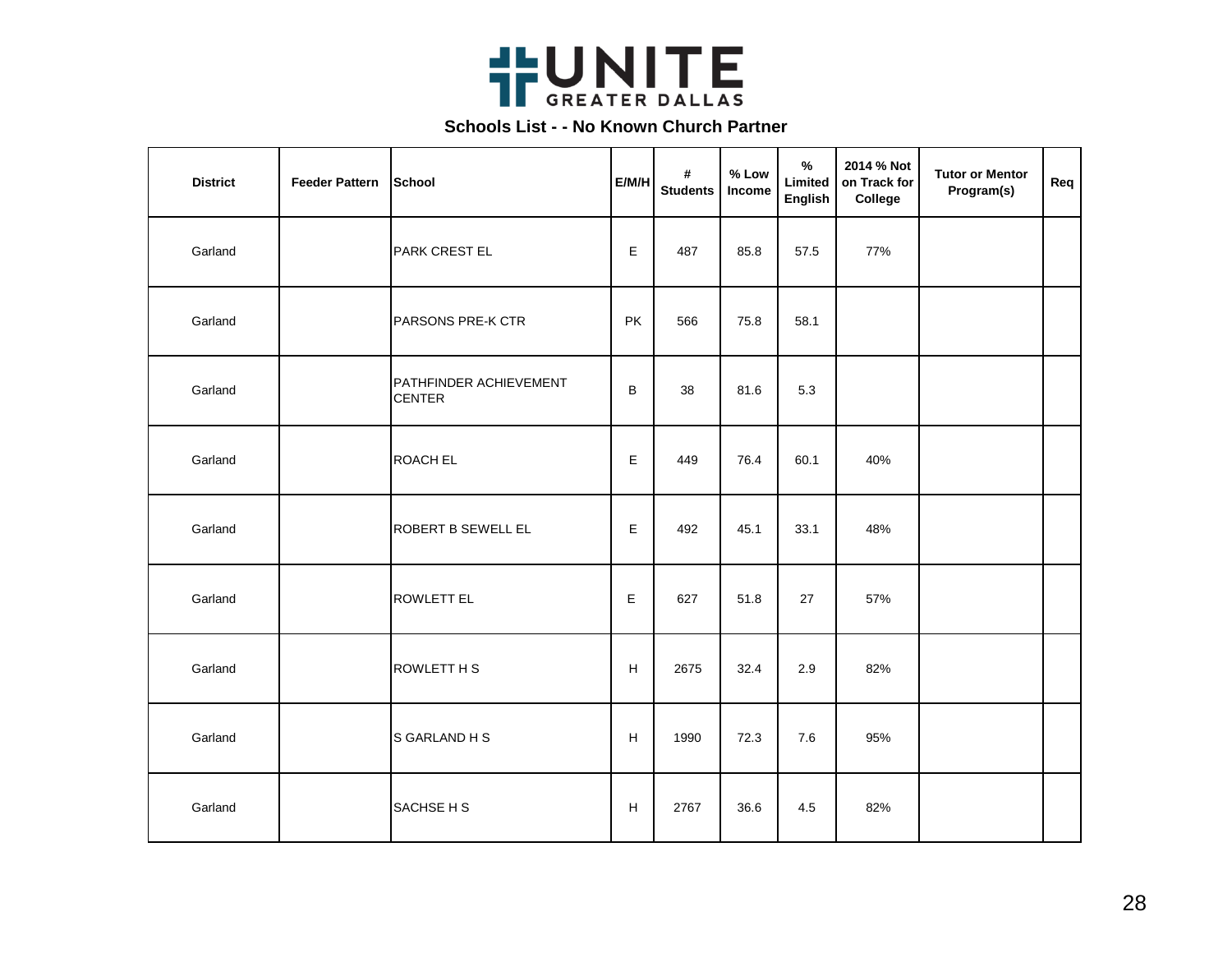

| <b>District</b> | <b>Feeder Pattern</b> | School                    | E/M/H | #<br><b>Students</b> | % Low<br>Income | $\frac{1}{2}$<br>Limited<br>English | 2014 % Not<br>on Track for<br>College | <b>Tutor or Mentor</b><br>Program(s) | Req |
|-----------------|-----------------------|---------------------------|-------|----------------------|-----------------|-------------------------------------|---------------------------------------|--------------------------------------|-----|
| Garland         |                       | <b>SAM HOUSTON MIDDLE</b> | M     | 1066                 | 87.4            | 31.7                                | 85%                                   |                                      |     |
| Garland         |                       | <b>SELLERS MIDDLE</b>     | M     | 778                  | 82.1            | 19.5                                | 78%                                   |                                      |     |
| Garland         |                       | SHOREHAVEN EL             | E     | 466                  | 83.7            | 45.5                                | 60%                                   |                                      |     |
| Garland         |                       | SHUGART EL                | E     | 569                  | 76.8            | 31.3                                | 63%                                   |                                      |     |
| Garland         |                       | SOUTHGATE EL              | E     | 444                  | 83.3            | 48                                  | 72%                                   |                                      |     |
| Garland         |                       | SPRING CREEK EL           | E     | 648                  | 74.2            | 45.1                                | 31%                                   |                                      |     |
| Garland         |                       | <b>STEADHAM EL</b>        | E     | 517                  | 40.8            | 17.8                                | 51%                                   |                                      |     |
| Garland         |                       | <b>VERNAL LISTER EL</b>   | Е     | 529                  | 56.7            | 39.3                                | 59%                                   |                                      |     |
| Garland         |                       | VERNON SCHRADE MIDDLE     | M     | 1233                 | 44.1            | 8.4                                 | 74%                                   |                                      |     |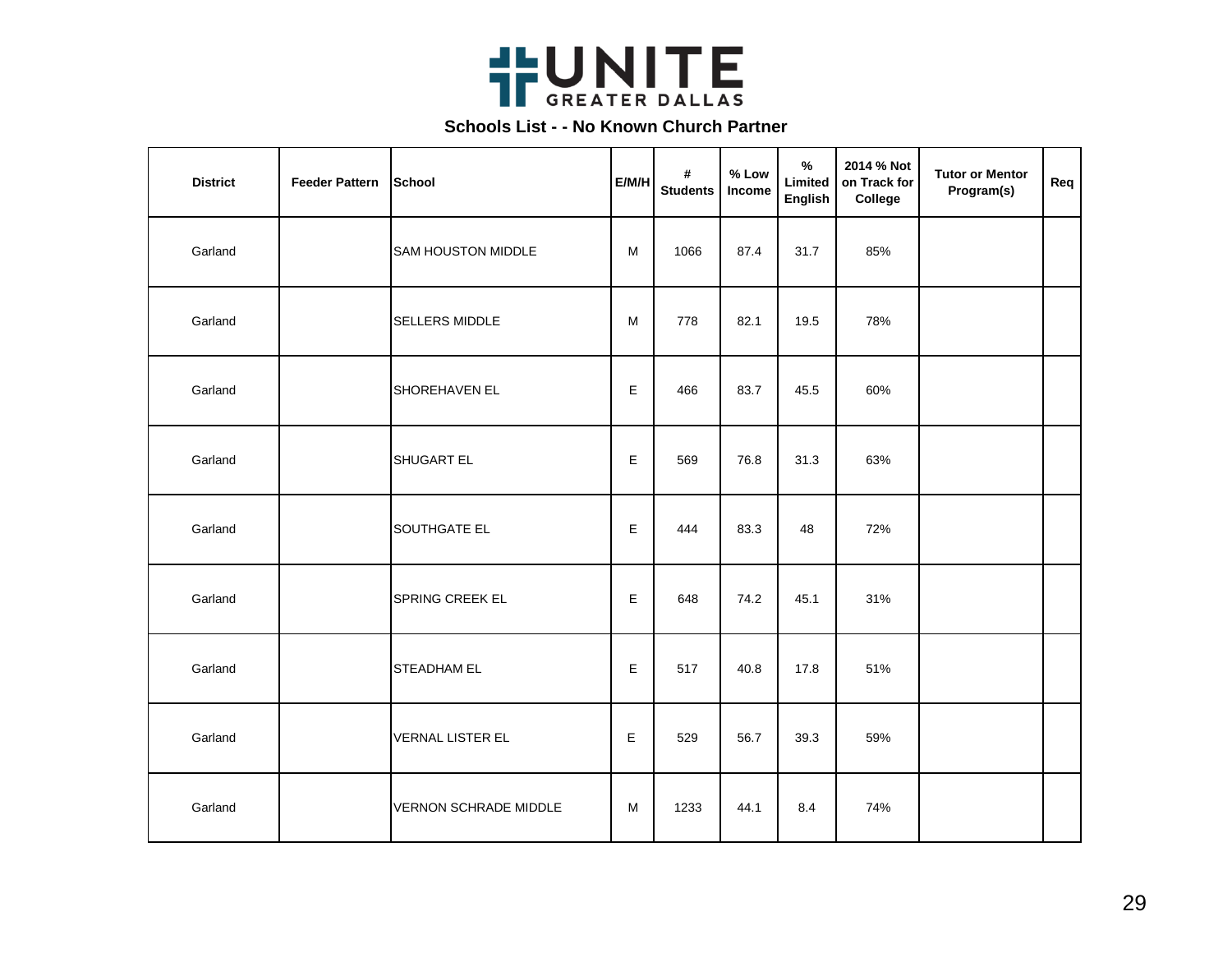

| <b>District</b>     | <b>Feeder Pattern</b> | School                          | E/M/H | #<br><b>Students</b> | % Low<br>Income | $\frac{1}{2}$<br>Limited<br>English | 2014 % Not<br>on Track for<br>College | <b>Tutor or Mentor</b><br>Program(s) | Req |
|---------------------|-----------------------|---------------------------------|-------|----------------------|-----------------|-------------------------------------|---------------------------------------|--------------------------------------|-----|
| Garland             |                       | WALNUT GLEN ACAD FOR EXCEL      | E     | 546                  | 52.7            | 31.9                                | 28%                                   |                                      |     |
| Garland             |                       | <b>WATSON TECHNOLOGY CENTER</b> | E     | 609                  | 51.6            | 34.6                                | 41%                                   |                                      |     |
| Garland             |                       | <b>WEAVER EL</b>                | E     | 511                  | 79.1            | 46.2                                | 83%                                   |                                      |     |
| Garland             |                       | <b>WEBB MIDDLE</b>              | M     | 1075                 | 59.5            | 13.3                                | 68%                                   |                                      |     |
| Garland             |                       | <b>WILLIAMS EL</b>              | E     | 312                  | 83.3            | 54.2                                | 76%                                   |                                      |     |
| <b>Grand Praire</b> |                       | ANDREW JACKSON MIDDLE           | M     | 1031                 | 69.9            | 18.1                                | 77%                                   |                                      |     |
| <b>Grand Praire</b> |                       | BARBARA BUSH EL                 | E     | 570                  | 77.7            | 35.6                                | 60%                                   |                                      |     |
| <b>Grand Praire</b> |                       | <b>BONHAM EEC</b>               | PK    | 383                  | 88.3            | 39.7                                |                                       |                                      |     |
| <b>Grand Praire</b> |                       | CROSSWINDS H S                  | S     | 272                  | 54.4            | 18.4                                |                                       |                                      |     |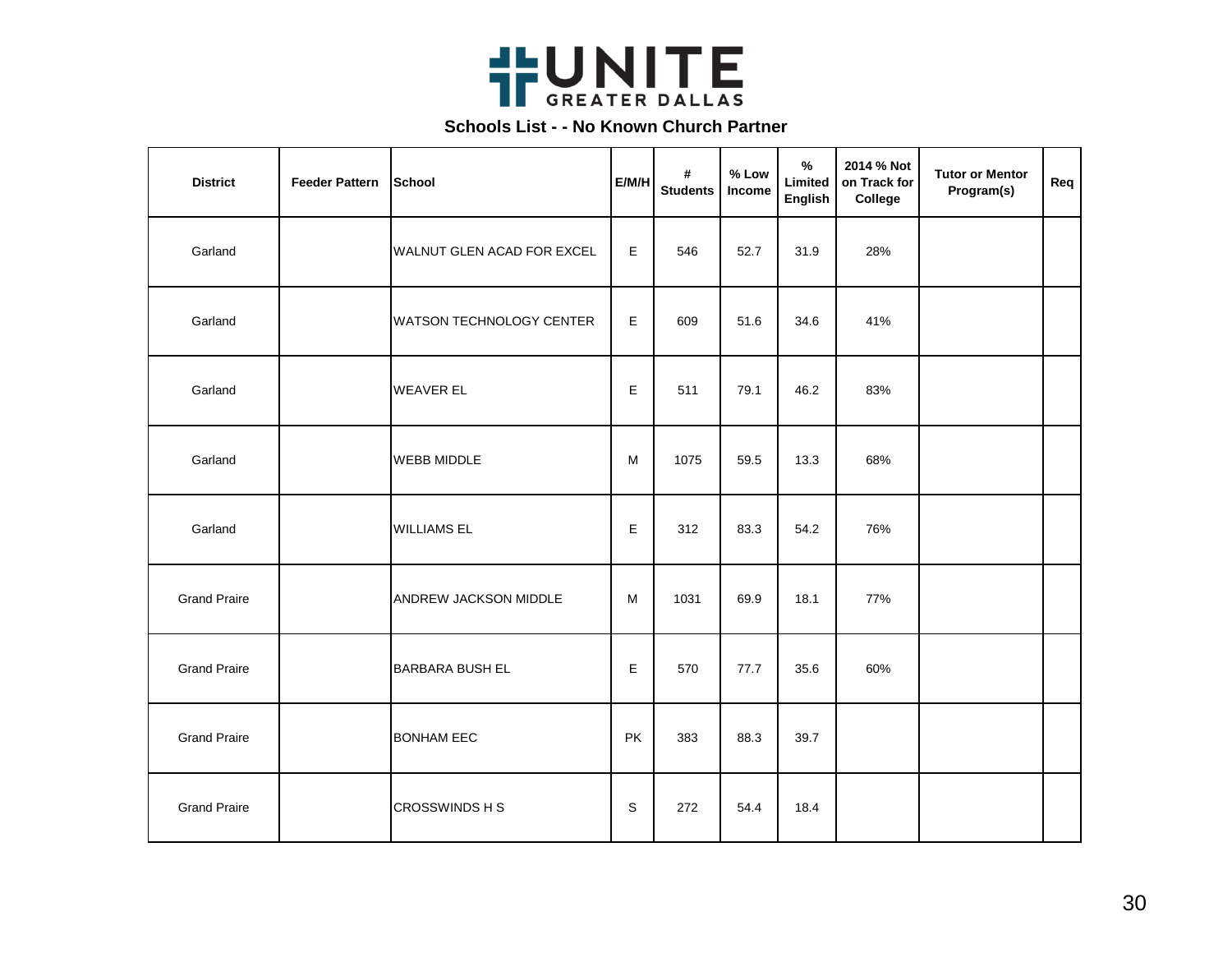

| <b>District</b>     | <b>Feeder Pattern</b> | <b>School</b>                                            | E/M/H | #<br><b>Students</b> | % Low<br>Income | $\%$<br>Limited<br>English | 2014 % Not<br>on Track for<br>College | <b>Tutor or Mentor</b><br>Program(s) | Req |
|---------------------|-----------------------|----------------------------------------------------------|-------|----------------------|-----------------|----------------------------|---------------------------------------|--------------------------------------|-----|
| <b>Grand Praire</b> |                       | DAVID CROCKETT 5TH GRADE<br><b>CENTER</b>                |       | 513                  | 90.3            | 46.2                       |                                       |                                      |     |
| <b>Grand Praire</b> |                       | DAVID DANIELS EL ACADEMY OF<br><b>SCIENCE &amp; MATH</b> | E     | 694                  | 88.6            | 32.6                       | 72%                                   |                                      |     |
| <b>Grand Praire</b> |                       | <b>DWIGHT D EISENHOWER EL</b>                            | E     | 709                  | 80              | 42.2                       | 56%                                   |                                      |     |
| <b>Grand Praire</b> |                       | ELLEN OCHOA STEM ACADEMY AT<br><b>BEN MI</b>             | E     | 844                  | 87.8            | 42.1                       | 79%                                   |                                      |     |
| <b>Grand Praire</b> |                       | ERVIN C WHITT EL                                         | E     | 619                  | 71.2            | 24.4                       | 60%                                   |                                      |     |
| <b>Grand Praire</b> |                       | FLORENCE HILL EL                                         | E     | 515                  | 50.1            | 8.7                        | 58%                                   |                                      |     |
| <b>Grand Praire</b> |                       | <b>GARNER FINE ARTS ACADEMY</b>                          | E     | 619                  | 38.3            | 6.1                        | 47%                                   |                                      |     |
| <b>Grand Praire</b> |                       | <b>GRAND PRAIRIE COLLEGIATE</b><br><b>INSTITUTE</b>      | M     | 88                   | 73.9            | 12.5                       |                                       |                                      |     |
| <b>Grand Praire</b> |                       | <b>GRAND PRAIRIE FINE ARTS</b><br><b>ACADEMY</b>         | B     | 387                  | 44.4            | 4.4                        | 45%                                   |                                      |     |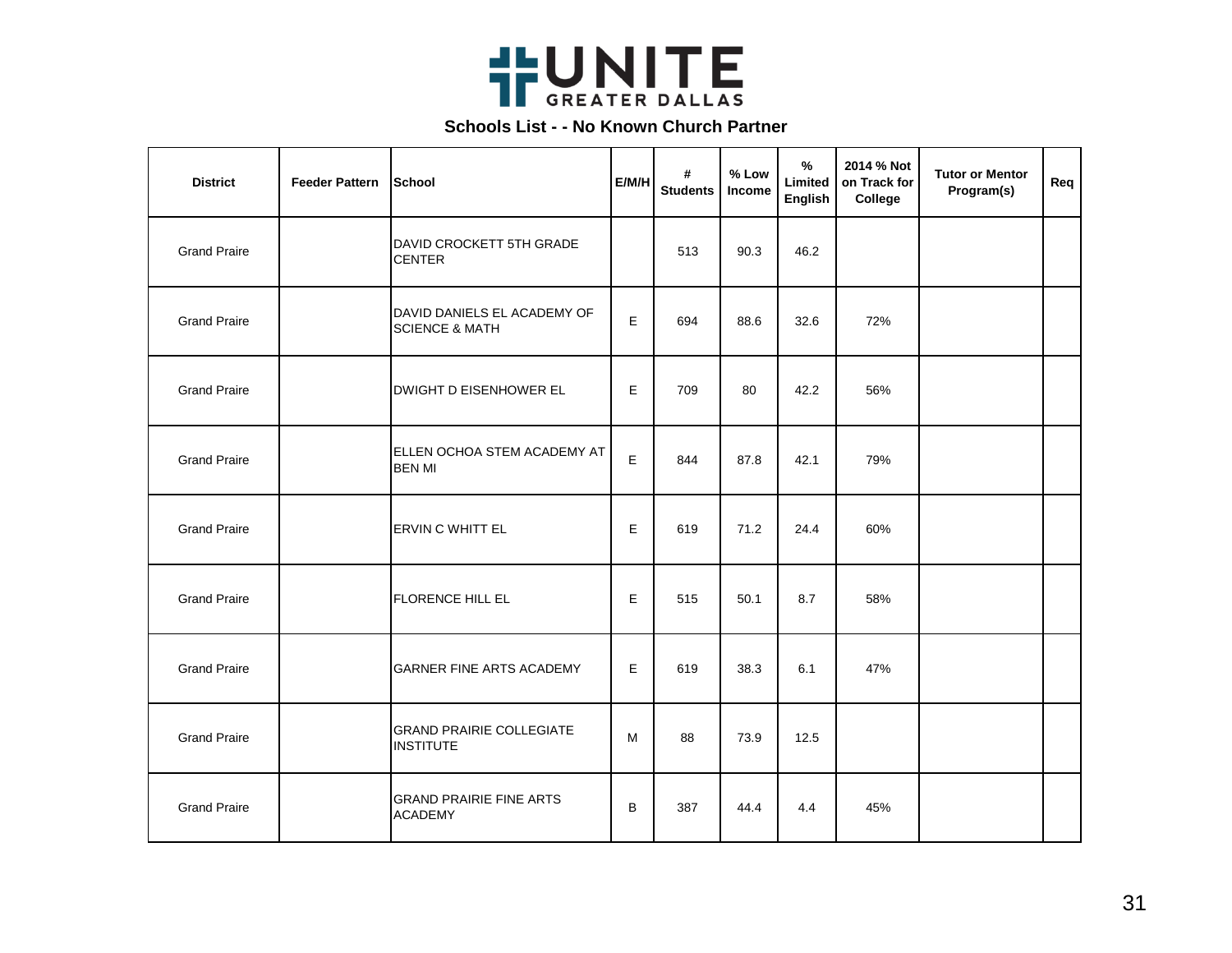

| <b>District</b>     | <b>Feeder Pattern</b> | School                                                              | E/M/H | #<br><b>Students</b> | % Low<br>Income | $\%$<br>Limited<br>English | 2014 % Not<br>on Track for<br>College | <b>Tutor or Mentor</b><br>Program(s) | Req |
|---------------------|-----------------------|---------------------------------------------------------------------|-------|----------------------|-----------------|----------------------------|---------------------------------------|--------------------------------------|-----|
| <b>Grand Praire</b> |                       | HARRY S TRUMAN MIDDLE                                               | M     | 583                  | 63.8            | 7.9                        | 82%                                   |                                      |     |
| <b>Grand Praire</b> |                       | <b>HECTOR P GARCIA EL</b>                                           | E.    | 614                  | 90.9            | 65.5                       | 68%                                   |                                      |     |
| <b>Grand Praire</b> |                       | <b>HOBBS WILLIAMS EL</b>                                            | E     | 612                  | 80.9            | 35.1                       | 61%                                   |                                      |     |
| <b>Grand Praire</b> |                       | HOPE (HELPFUL OPPORTUNITIES<br>TO PUR                               | M     | 113                  | 85.8            | 41.6                       |                                       |                                      |     |
| <b>Grand Praire</b> |                       | JAMES BOWIE EL                                                      | E     | 439                  | 91.1            | 50.6                       | 70%                                   |                                      |     |
| <b>Grand Praire</b> |                       | <b>JAMES FANNIN MIDDLE</b>                                          | M     | 763                  | 89.6            | 55                         | 84%                                   |                                      |     |
| <b>Grand Praire</b> |                       | JOHN A DUBISKI CAREER H S                                           | S     | 1512                 | 67.8            | 18.8                       | 87%                                   |                                      |     |
| <b>Grand Praire</b> |                       | JUAN N SEGUIN EL                                                    | E.    | 539                  | 86.3            | 40.1                       | 75%                                   |                                      |     |
| <b>Grand Praire</b> |                       | LORENZO DE ZAVALA<br><b>ENVIRONMENTAL SCIENCE</b><br><b>ACADEMY</b> | E     | 832                  | 74.9            | 30.6                       | 65%                                   |                                      |     |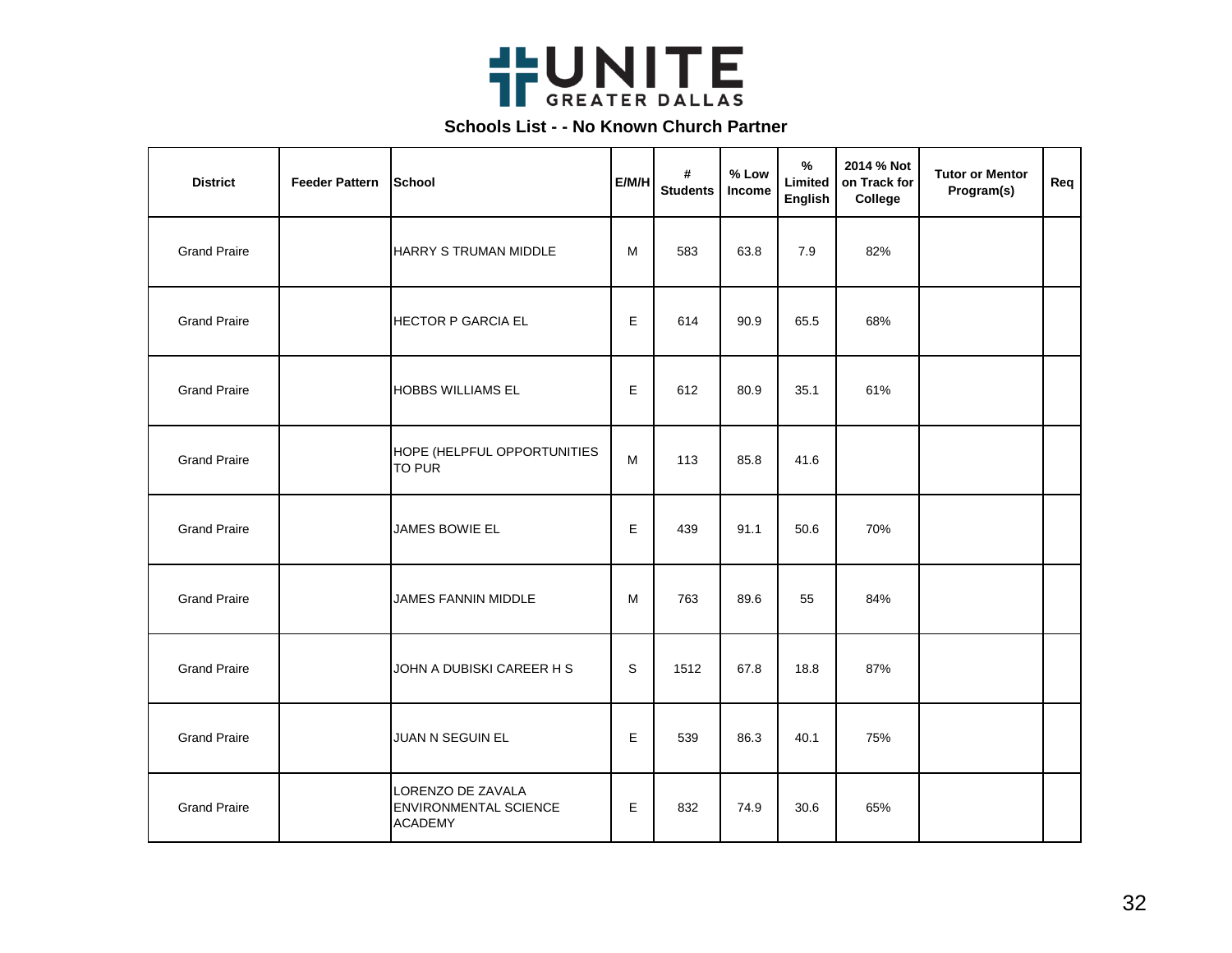

| <b>District</b>     | <b>Feeder Pattern</b> | School                                       | E/M/H | #<br><b>Students</b> | % Low<br>Income | $\frac{1}{2}$<br>Limited<br>English | 2014 % Not<br>on Track for<br>College | <b>Tutor or Mentor</b><br>Program(s) | Req |
|---------------------|-----------------------|----------------------------------------------|-------|----------------------|-----------------|-------------------------------------|---------------------------------------|--------------------------------------|-----|
| <b>Grand Praire</b> |                       | LYNDON B JOHNSON DAEP                        | B     | 123                  | 70.7            | 17.1                                |                                       |                                      |     |
| <b>Grand Praire</b> |                       | MIKE MOSELEY EL                              | E     | 633                  | 58.1            | 19.1                                | 69%                                   |                                      |     |
| <b>Grand Praire</b> |                       | P A S S LEARNING CTR                         | S     | 6                    | 83.3            | 16.7                                |                                       |                                      |     |
| <b>Grand Praire</b> |                       | <b>ROBERT E LEE EL</b>                       | E     | 774                  | 89.4            | 42.6                                | 70%                                   |                                      |     |
| <b>Grand Praire</b> |                       | SALLYE R MOORE EL                            | E.    | 539                  | 64.6            | 13.5                                | 61%                                   |                                      |     |
| <b>Grand Praire</b> |                       | <b>SAM RAYBURN EL</b>                        | E     | 513                  | 83.4            | 40.7                                | 75%                                   |                                      |     |
| <b>Grand Praire</b> |                       | SOUTH GRAND PRAIRIE H S                      | S     | 2322                 | 53              | 7.3                                 | 86%                                   |                                      |     |
| <b>Grand Praire</b> |                       | SOUTH GRAND PRAIRIE HIGH 9TH<br><b>GRADE</b> | M     | 850                  | 57.8            | 9.3                                 |                                       |                                      |     |
| <b>Grand Praire</b> |                       | STEPHEN F AUSTIN EL                          | E.    | 544                  | 84.2            | 44.7                                | 58%                                   |                                      |     |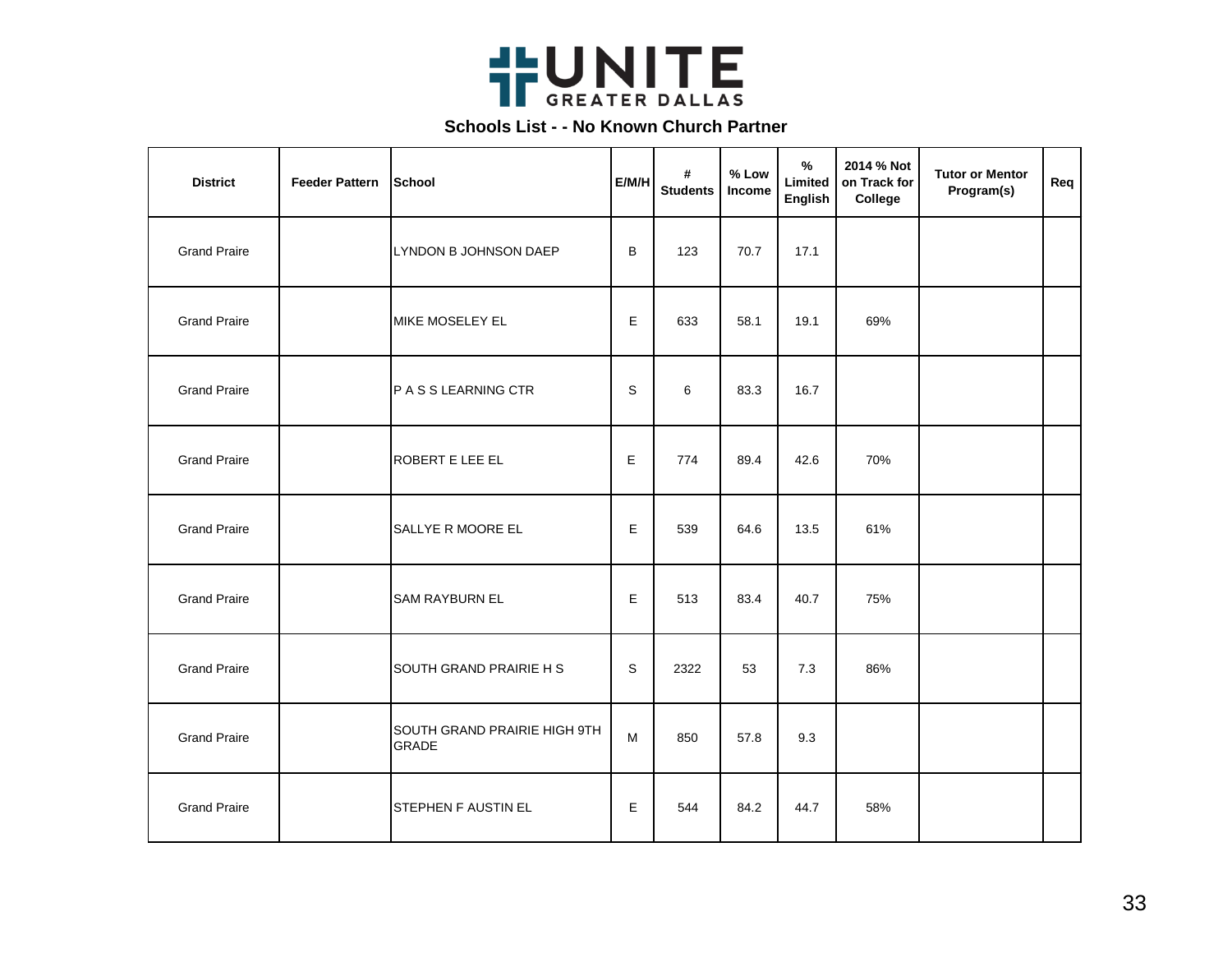

| <b>District</b>     | <b>Feeder Pattern</b> | School                                         | E/M/H | #<br><b>Students</b> | % Low<br><b>Income</b> | $\frac{1}{2}$<br>Limited<br>English | 2014 % Not<br>on Track for<br>College | <b>Tutor or Mentor</b><br>Program(s)      | Req |
|---------------------|-----------------------|------------------------------------------------|-------|----------------------|------------------------|-------------------------------------|---------------------------------------|-------------------------------------------|-----|
| <b>Grand Praire</b> |                       | SUZANNA DICKINSON EL                           | E     | 471                  | 63.7                   | 29.5                                | 67%                                   |                                           |     |
| <b>Grand Praire</b> |                       | THURGOOD MARSHALL<br><b>LEADERSHIP ACADEMY</b> | E     | 574                  | 71.6                   | 27.7                                | 51%                                   |                                           |     |
| <b>Grand Praire</b> |                       | <b>WILLIAM B TRAVIS EL</b>                     | E     | 607                  | 91.8                   | 59.6                                | 80%                                   |                                           |     |
| <b>Grand Praire</b> |                       | YMLA AT JOHN F KENNEDY<br><b>MIDDLE</b>        | M     | 1003                 | 82.5                   | 31.9                                | 68%                                   |                                           |     |
| <b>Grand Praire</b> |                       | YWLA AT BILL ARNOLD MIDDDLE                    | M     | 1104                 | 80.1                   | 30.3                                | 72%                                   |                                           |     |
| Irving              |                       | <b>AUSTIN MIDDLE</b>                           | M     | 950                  | 90.5                   | 44.1                                | 99%                                   | <b>Big Brothers Big</b><br><b>Sisters</b> | x   |
| Irving              |                       | BARBARA CARDWELL CAREER<br><b>PREPARATOR</b>   | S     | 430                  | 78.6                   | 20.5                                | 100%                                  |                                           |     |
| Irving              | <b>IRVING H S</b>     | <b>BARTON EL</b>                               | E     | 845                  | 89.1                   | 63.1                                | 72%                                   |                                           |     |
| Irving              | NIMITZ H S            | <b>BROWN EL</b>                                | E     | 813                  | 87.9                   | 48.7                                | 72%                                   |                                           |     |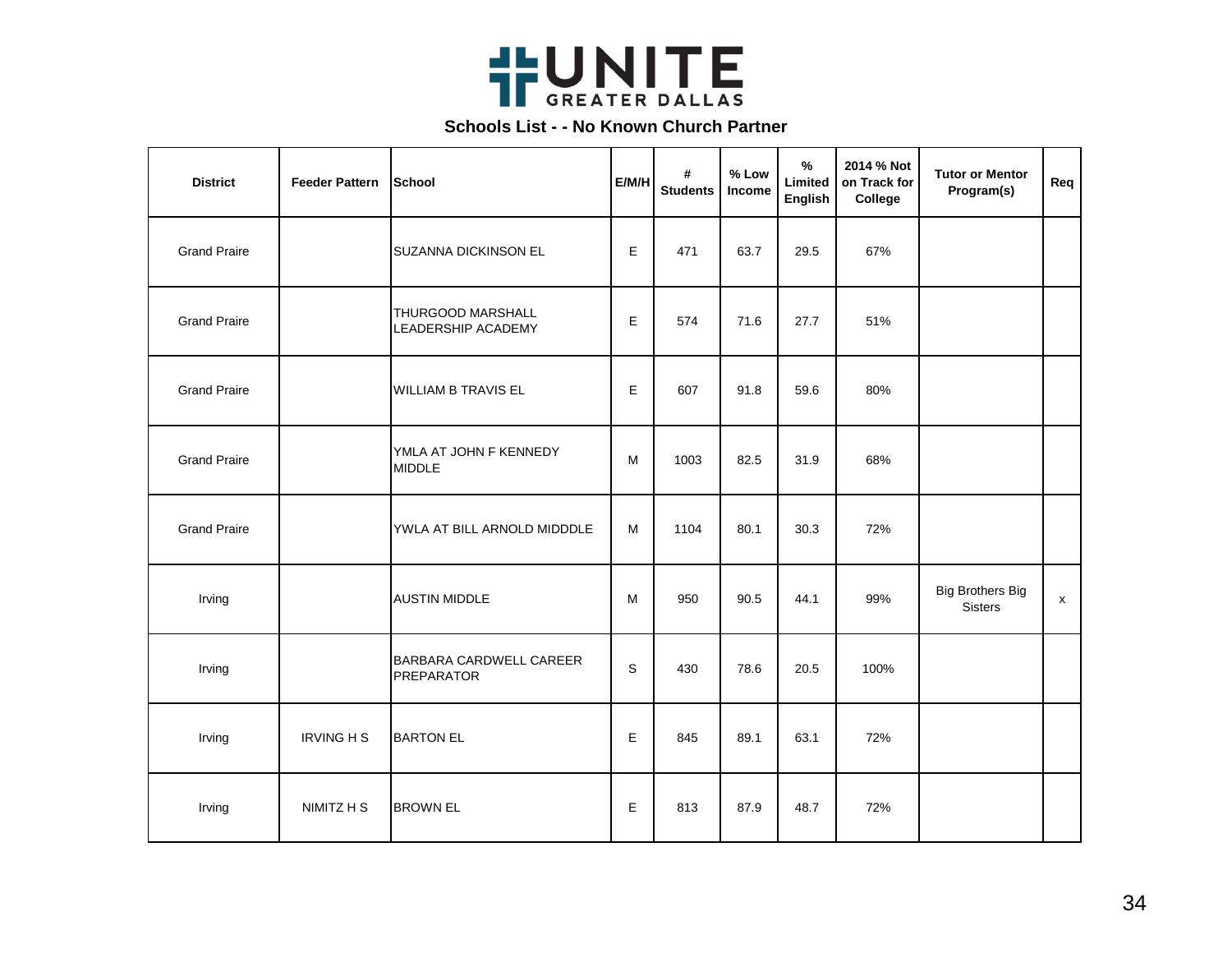

| <b>District</b> | <b>Feeder Pattern</b>              | School                      | E/M/H       | #<br><b>Students</b> | % Low<br>Income | $\%$<br>Limited<br><b>English</b> | 2014 % Not<br>on Track for<br>College | <b>Tutor or Mentor</b><br>Program(s) | Req |
|-----------------|------------------------------------|-----------------------------|-------------|----------------------|-----------------|-----------------------------------|---------------------------------------|--------------------------------------|-----|
| Irving          | IRVING H S or<br>Macarthur         | <b>CROCKETT MIDDLE</b>      | M           | 795                  | 86.4            | 31.3                              | 99%                                   |                                      |     |
| Irving          | NIMITZ H S                         | <b>ELLIOTT EL</b>           | E           | 704                  | 80.3            | 50.4                              | 68%                                   |                                      |     |
| Irving          | MACARTHUR H S FARINE EL            |                             | E           | 791                  | 67.4            | 42.9                              | 75%                                   |                                      |     |
| Irving          | <b>IRVING H S</b>                  | <b>GOOD EL</b>              | Е           | 902                  | 93              | 72.8                              | 73%                                   |                                      |     |
| Irving          | NIMITZ H S or<br><b>IRVING H S</b> | HALEY J EL                  | E           | 804                  | 90              | 61.2                              | 77%                                   |                                      |     |
| Irving          |                                    | <b>IRVING H S</b>           | $\mathbf S$ | 2373                 | 78.8            | 21                                | 93%                                   |                                      |     |
| Irving          |                                    | JACK E SINGLEY ACADEMY      | S           | 1677                 | 75.6            | 14.4                              |                                       |                                      |     |
| Irving          | NIMITZ H S                         | JOHN W AND MARGIE STIPES EL | E           | 761                  | 66.9            | 41.7                              | 61%                                   |                                      |     |
| Irving          | MACARTHUR H S JOHNSTON EL          |                             | E           | 838                  | 85.3            | 56.2                              | 85%                                   |                                      |     |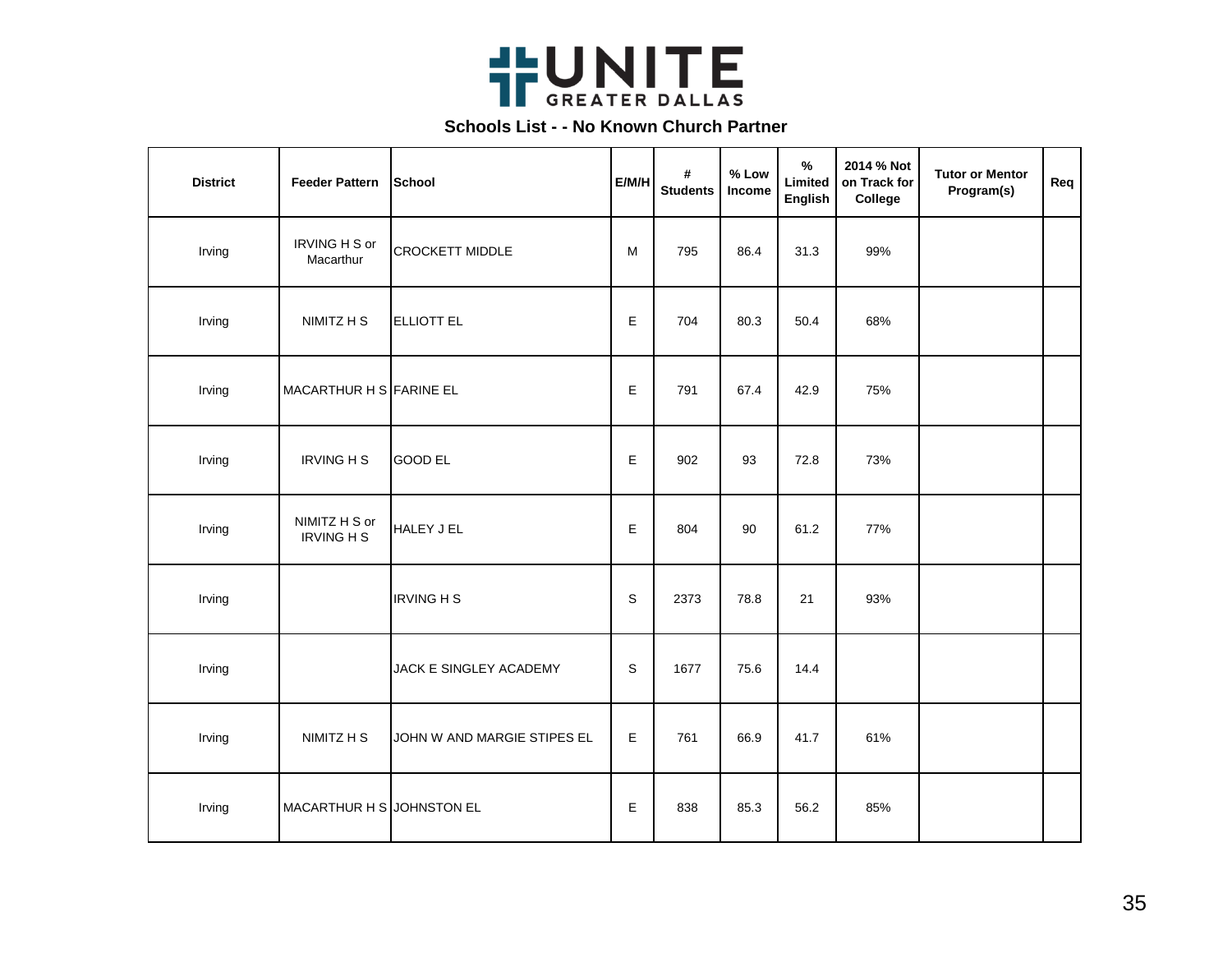

| <b>District</b> | <b>Feeder Pattern</b>              | School                   | E/M/H | #<br><b>Students</b> | % Low<br>Income | $\%$<br>Limited<br>English | 2014 % Not<br>on Track for<br>College | <b>Tutor or Mentor</b><br>Program(s)      | Req |
|-----------------|------------------------------------|--------------------------|-------|----------------------|-----------------|----------------------------|---------------------------------------|-------------------------------------------|-----|
| Irving          | <b>IRVING H S or</b><br>NIMITZ H S | KINKEADE EARLY CHILDHOOD | E     | 709                  | 83.5            | 66.6                       |                                       |                                           |     |
| Irving          | IRVING H S or<br>NIMITZ H S        | LADY BIRD JOHNSON MIDDLE | M     | 1010                 | 78.9            | 24.9                       | 99%                                   |                                           |     |
| Irving          | NIMITZ H S                         | <b>LAMAR MIDDLE</b>      | M     | 807                  | 76.8            | 25.3                       | 98%                                   |                                           |     |
| Irving          | MACARTHUR H S LEE EL               |                          | E     | 770                  | 80.9            | 30.3                       | 66%                                   | <b>Big Brothers Big</b><br><b>Sisters</b> | x   |
| Irving          | IRVING H S or<br>NIMITZ H S        | LORENZO DE ZAVALA MIDDLE | M     | 800                  | 86.3            | 29.9                       | 99%                                   |                                           |     |
| Irving          |                                    | NIMITZ H S               | S     | 2422                 | 74.2            | 17.5                       | 92%                                   |                                           |     |
| Irving          | IRVING H S or<br>NIMITZ H S        | PIERCE EARLY CHILDHOOD   | Е     | 630                  | 92.7            | 75.9                       |                                       |                                           |     |
| Irving          | NIMITZ H S                         | <b>SCHULZE EL</b>        | E     | 827                  | 93.1            | 58.9                       | 79%                                   |                                           |     |
| Irving          | MACARTHUR H STRAVIS MIDDLE         |                          | м     | 1012                 | 72.2            | 22.9                       | 100%                                  |                                           |     |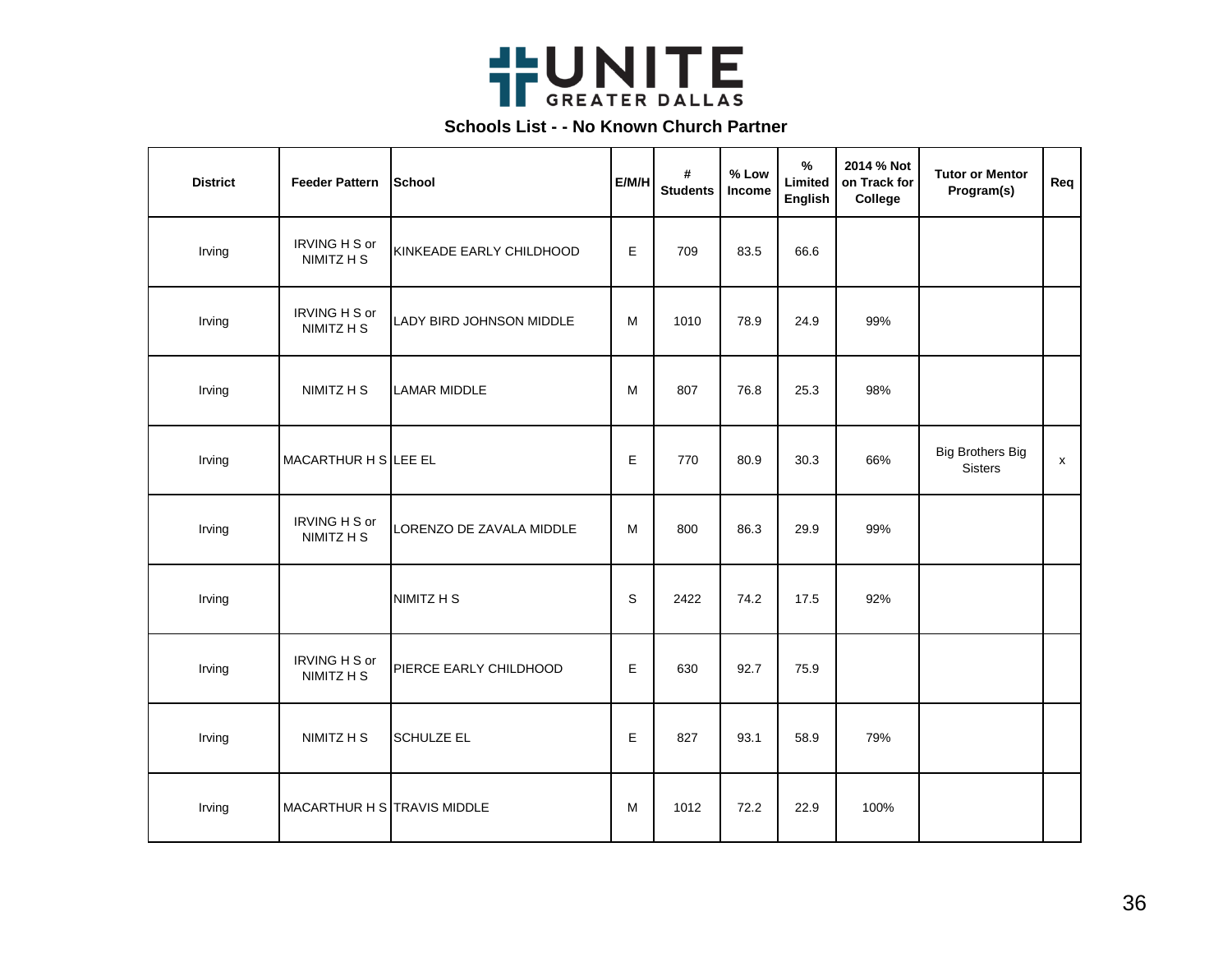

| <b>District</b> | <b>Feeder Pattern</b>        | School              | E/M/H | #<br><b>Students</b> | $%$ Low<br>Income | $\%$<br>Limited<br><b>English</b> | 2014 % Not<br>on Track for<br>College | <b>Tutor or Mentor</b><br>Program(s) | Req |
|-----------------|------------------------------|---------------------|-------|----------------------|-------------------|-----------------------------------|---------------------------------------|--------------------------------------|-----|
| Mesquite        | HORN H S                     | <b>ACHZIGER EL</b>  | Е     | 876                  | 75                | 57.6                              | 59%                                   |                                      |     |
| Mesquite        | MESQUITE H S                 | <b>AGNEW MIDDLE</b> | M     | 841                  | 69.3              | 9.9                               | 89%                                   |                                      |     |
| Mesquite        | POTEET H S                   | <b>AUSTIN EL</b>    | E     | 464                  | 53.7              | 11.2                              | 56%                                   |                                      |     |
| Mesquite        | POTEET H S                   | <b>BEASLEY EL</b>   | E     | 441                  | 49.4              | 7.9                               | 63%                                   |                                      |     |
| Mesquite        | HORN H S                     | <b>BERRY MIDDLE</b> | M     | 919                  | 67.8              | 15.1                              | 85%                                   |                                      |     |
| Mesquite        | MESQUITE H S                 | <b>BLACK EL</b>     | E     | 591                  | 73.3              | 11                                | 71%                                   |                                      |     |
| Mesquite        | POTEET H S                   | <b>CANNADAY EL</b>  | E     | 519                  | 74.6              | 10.6                              | 60%                                   |                                      |     |
| Mesquite        | <b>NORTH</b><br>MESQUITE H S | <b>FLORENCE EL</b>  | Е     | 592                  | 79.6              | 44.6                              | 70%                                   |                                      |     |
| Mesquite        | <b>WEST MESQUITE</b><br>H S  | <b>FLOYD EL</b>     | E     | 861                  | 91.2              | 55.6                              | 69%                                   |                                      |     |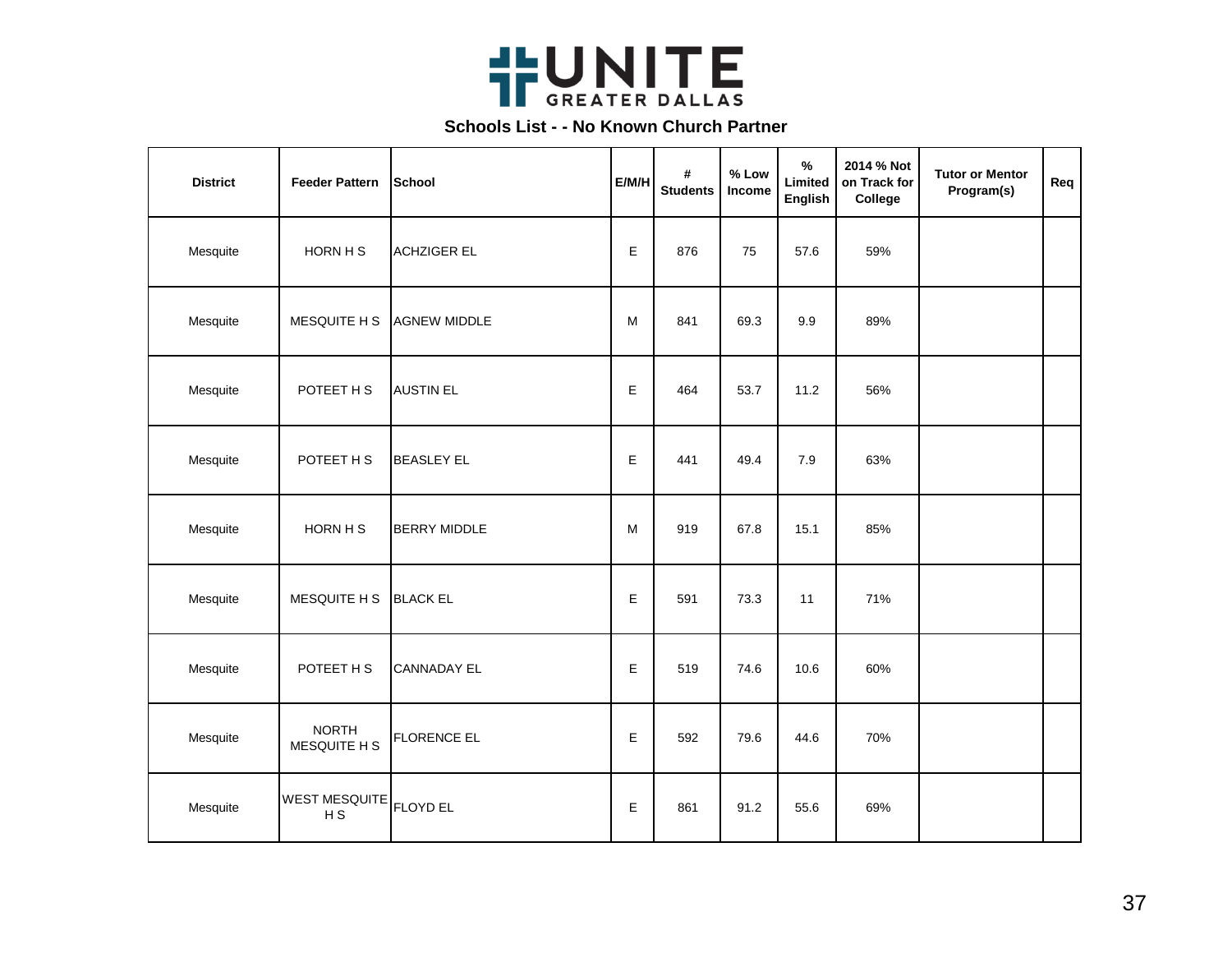

| <b>District</b> | <b>Feeder Pattern</b>                                      | School             | E/M/H | #<br><b>Students</b> | % Low<br>Income | $\frac{9}{6}$<br>Limited<br>English | 2014 % Not<br>on Track for<br>College | <b>Tutor or Mentor</b><br>Program(s) | Req |
|-----------------|------------------------------------------------------------|--------------------|-------|----------------------|-----------------|-------------------------------------|---------------------------------------|--------------------------------------|-----|
| Mesquite        | <b>WEST MESQUITE</b><br>H <sub>S</sub>                     | <b>GALLOWAY EL</b> | E     | 751                  | 83              | 46.1                                | 68%                                   |                                      |     |
| Mesquite        | MESQUITE H S or<br>HORN H S                                | <b>GENTRY EL</b>   | E     | 765                  | 59.7            | 29.3                                | 61%                                   |                                      |     |
| Mesquite        | MESQUITE H S or<br>WEST MESQUITE GRAY EL<br>H <sub>S</sub> |                    | E     | 939                  | 86.2            | 49.6                                | 69%                                   |                                      |     |
| Mesquite        | MESQUITE H S                                               | <b>HANBY EL</b>    | E     | 1023                 | 84.4            | 39.2                                | 61%                                   |                                      |     |
| Mesquite        | <b>WEST MESQUITE</b><br>H S                                | <b>HODGES EL</b>   | Е     | 933                  | 85.3            | 30.2                                | 78%                                   |                                      |     |
| Mesquite        |                                                            | HORN H S           | S     | 2244                 | 43.8            | 3                                   | 85%                                   |                                      |     |
| Mesquite        | POTEET H S                                                 | <b>KIMBALL EL</b>  | E     | 277                  | 53.1            | 10.5                                | 71%                                   |                                      |     |
| Mesquite        | POTEET H S                                                 | KIMBROUGH MIDDLE   | M     | 856                  | 55.4            | 4.7                                 | 82%                                   |                                      |     |
| Mesquite        | <b>NORTH</b><br>MESQUITE H S                               | LAWRENCE EL        | Е     | 411                  | 74.7            | 12.4                                | 60%                                   |                                      |     |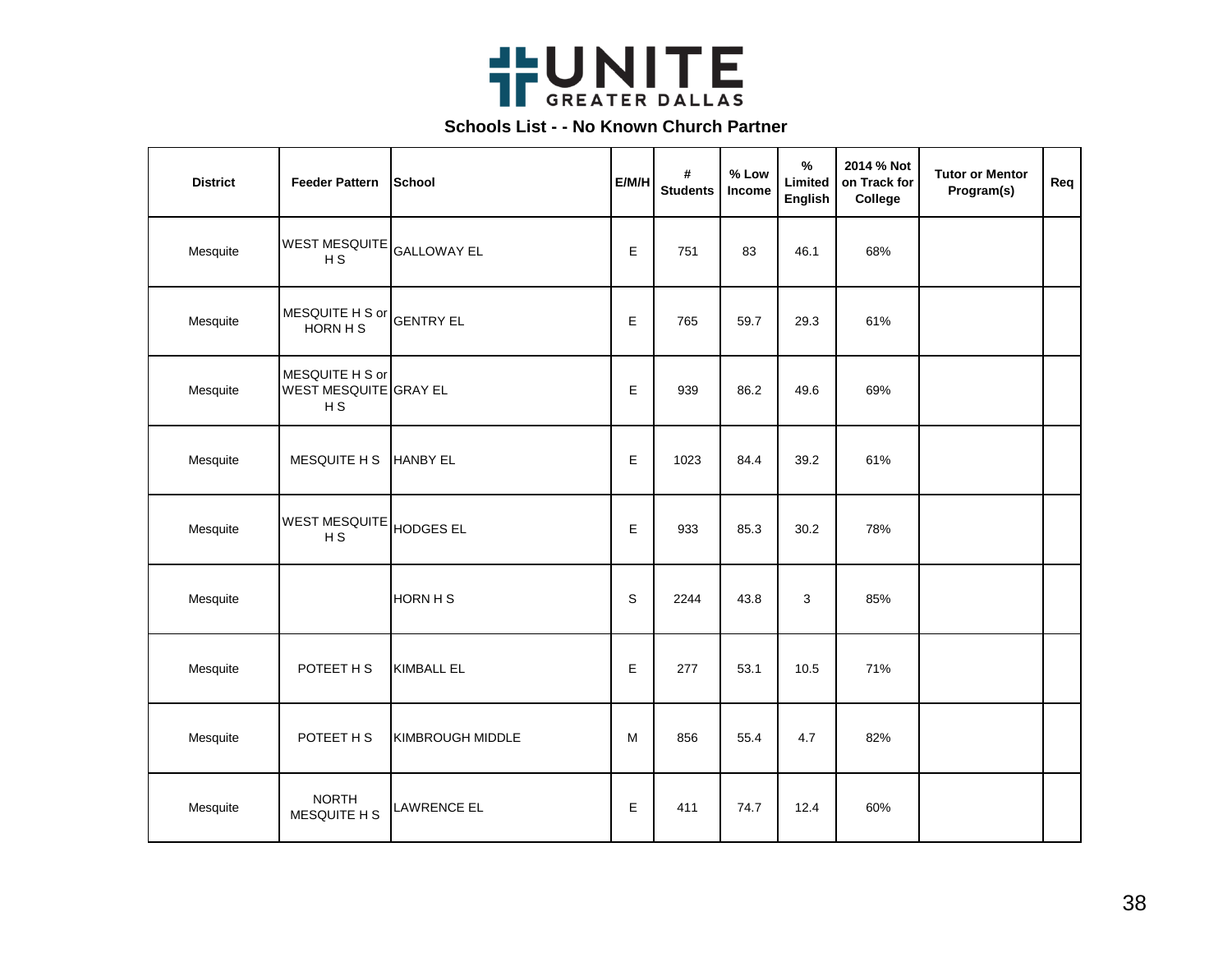

| <b>District</b> | <b>Feeder Pattern</b>                                                     | School              | E/M/H       | #<br><b>Students</b> | % Low<br>Income | %<br>Limited<br><b>English</b> | 2014 % Not<br>on Track for<br>College | <b>Tutor or Mentor</b><br>Program(s) | Req |
|-----------------|---------------------------------------------------------------------------|---------------------|-------------|----------------------|-----------------|--------------------------------|---------------------------------------|--------------------------------------|-----|
| Mesquite        | MESQUITE H S or<br>WEST MESQUITE MACKEY EL<br>H S                         |                     | E           | 875                  | 86.6            | 53.4                           | 65%                                   |                                      |     |
| Mesquite        | <b>NORTH</b><br>MESQUITE H S or<br><b>WEST MESQUITE</b><br>H <sub>S</sub> | MCDONALD MIDDLE     | M           | 1048                 | 78.5            | 16.2                           | 84%                                   |                                      |     |
| Mesquite        | <b>NORTH</b><br>MESQUITE H S                                              | <b>MCKENZIE EL</b>  | Е           | 573                  | 78.9            | 33.2                           | 69%                                   |                                      |     |
| Mesquite        | WEST MESQUITE<br>H S                                                      | MCWHORTER EL        | E           | 919                  | 79.4            | 40.3                           | 77%                                   |                                      |     |
| Mesquite        |                                                                           | MESQUITE ACADEMY    | S           | 176                  | 40.9            | 1.7                            | 100%                                  |                                      |     |
| Mesquite        |                                                                           | <b>MESQUITE H S</b> | $\mathbf S$ | 2832                 | 65.3            | 5.8                            | 93%                                   |                                      |     |
| Mesquite        | MESQUITE H S                                                              | MOSS EL             | E           | 521                  | 68.3            | 10                             | 51%                                   |                                      |     |
| Mesquite        | <b>NORTH</b><br>MESQUITE H S                                              | MOTLEY EL           | E           | 504                  | 79              | 50                             | 66%                                   |                                      |     |
| Mesquite        | MESQUITE H S or<br>WEST MESQUITE NEW MIDDLE<br>H <sub>S</sub>             |                     | M           | 1037                 | 86.3            | 20.3                           | 85%                                   |                                      |     |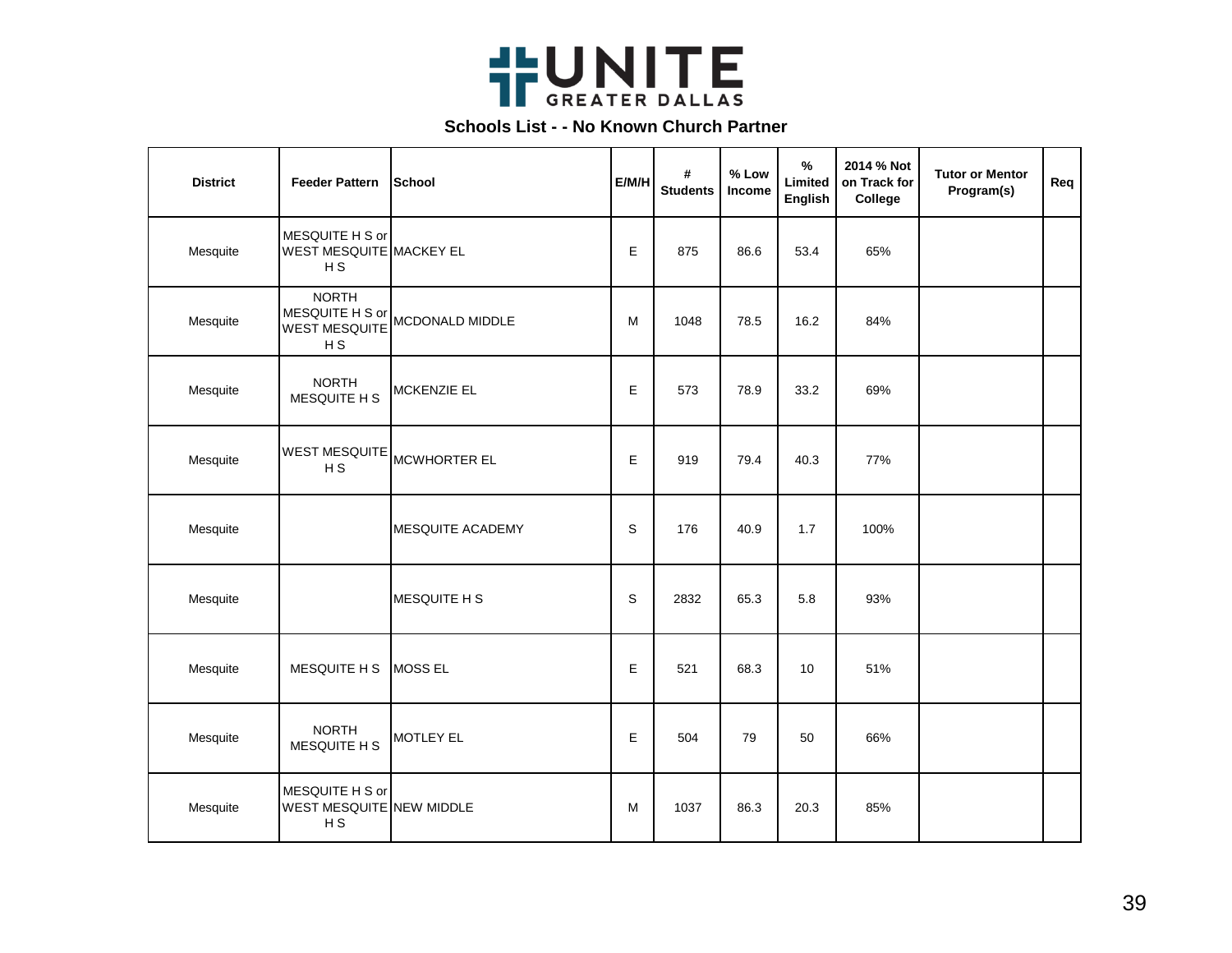

| <b>District</b> | <b>Feeder Pattern</b>        | School               | E/M/H       | #<br><b>Students</b> | % Low<br>Income | $\%$<br>Limited<br><b>English</b> | 2014 % Not<br>on Track for<br>College | <b>Tutor or Mentor</b><br>Program(s) | Req |
|-----------------|------------------------------|----------------------|-------------|----------------------|-----------------|-----------------------------------|---------------------------------------|--------------------------------------|-----|
| Mesquite        |                              | NORTH MESQUITE H S   | $\mathbf S$ | 2633                 | 68.9            | 7.8                               | 93%                                   |                                      |     |
| Mesquite        |                              | P A S S LEARNING CTR | S           | 8                    | 62.5            | $\pmb{0}$                         |                                       |                                      |     |
| Mesquite        | HORN H S                     | <b>PIRRUNG EL</b>    | E           | 481                  | 46.4            | 8.3                               | 62%                                   |                                      |     |
| Mesquite        | POTEET H S                   | PORTER EL            | E           | 609                  | 62.9            | 55                                | 55%                                   |                                      |     |
| Mesquite        |                              | POTEET H S           | $\mathbb S$ | 1734                 | 51.5            | 3.1                               | 86%                                   |                                      |     |
| Mesquite        | <b>NORTH</b><br>MESQUITE H S | PRICE EL             | E           | 534                  | 74.9            | 12.7                              | 71%                                   |                                      |     |
| Mesquite        | <b>NORTH</b><br>MESQUITE H S | RANGE EL             | E           | 566                  | 85.5            | 30.4                              | 68%                                   |                                      |     |
| Mesquite        | <b>NORTH</b><br>MESQUITE H S | <b>RUGEL EL</b>      | E           | 459                  | 71.7            | 11.3                              | 71%                                   |                                      |     |
| Mesquite        | HORN H S                     | <b>RUTHERFORD EL</b> | E           | 478                  | 67.6            | 5.9                               | 73%                                   |                                      |     |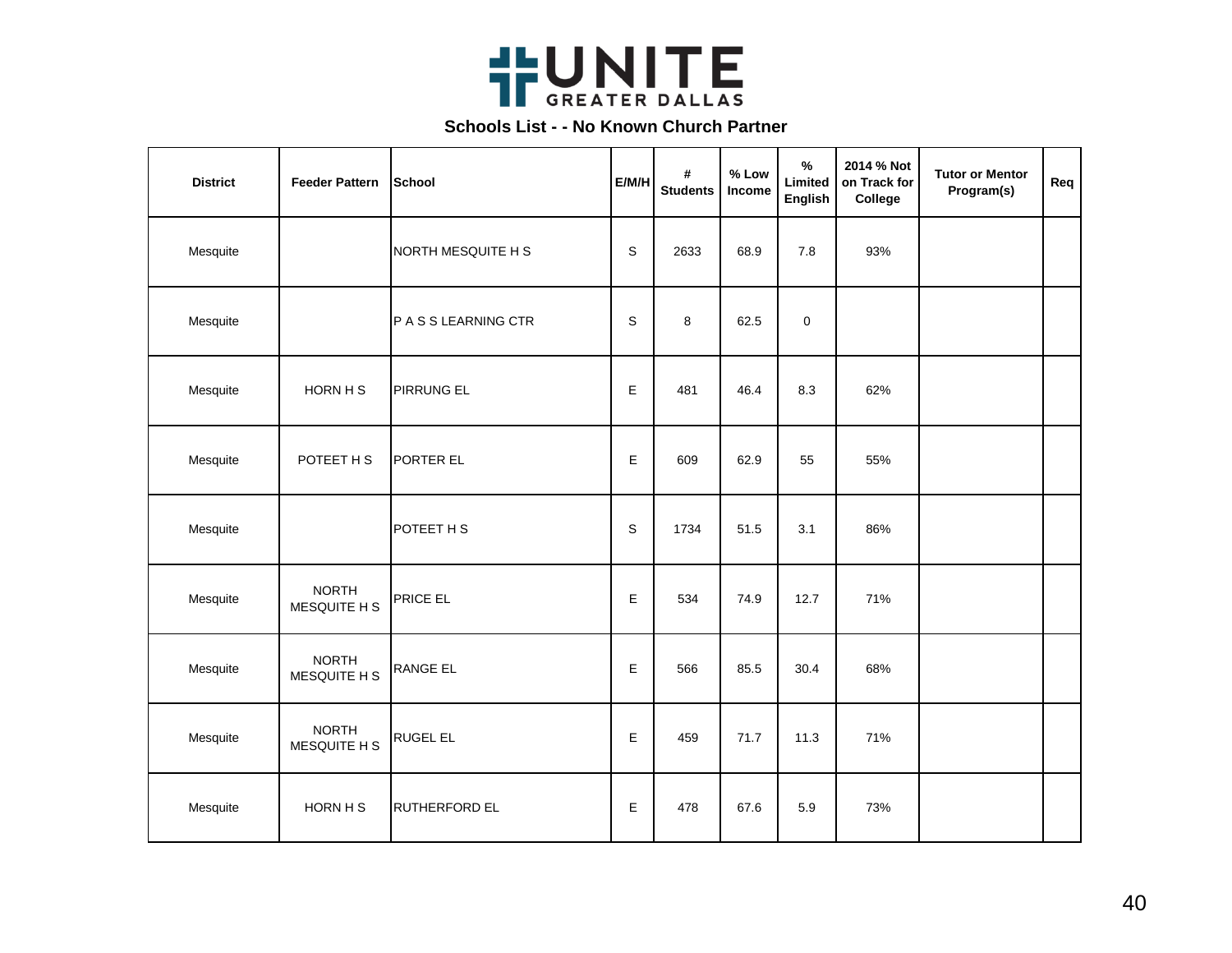

| <b>District</b> | <b>Feeder Pattern</b>                  | School                         | E/M/H | #<br><b>Students</b> | % Low<br>Income | $\%$<br>Limited<br>English | 2014 % Not<br>on Track for<br>College | <b>Tutor or Mentor</b><br>Program(s) | Req |
|-----------------|----------------------------------------|--------------------------------|-------|----------------------|-----------------|----------------------------|---------------------------------------|--------------------------------------|-----|
| Mesquite        | <b>WEST MESQUITE</b><br>H <sub>S</sub> | <b>SEABOURN EL</b>             | E     | 580                  | 87.4            | 39.8                       | 75%                                   |                                      |     |
| Mesquite        | <b>NORTH</b><br>MESQUITE H S           | SHANDS EL                      | Е     | 867                  | 81.1            | 43.4                       | 55%                                   |                                      |     |
| Mesquite        | HORN H S                               | SMITH EL                       | E     | 518                  | 52.9            | 6.2                        | 68%                                   |                                      |     |
| Mesquite        | HORN H S                               | <b>TERRY MIDDLE</b>            | M     | 862                  | 54.2            | 3.7                        | 88%                                   |                                      |     |
| Mesquite        | MESQUITE H S                           | <b>TISINGER EL</b>             | E     | 837                  | 85.8            | 25.6                       | 81%                                   |                                      |     |
| Mesquite        | <b>NORTH</b><br>MESQUITE H S           | <b>TOSCH EL</b>                | E     | 825                  | 80.6            | 37.1                       | 75%                                   |                                      |     |
| Mesquite        | <b>NORTH</b><br>MESQUITE H S           | <b>VANSTON MIDDLE</b>          | M     | 787                  | 77              | 14.6                       | 91%                                   |                                      |     |
| Mesquite        |                                        | WEST MESQUITE H S              | H     | 1961                 | 75.2            | 7.1                        | 96%                                   |                                      |     |
| Mesquite        | MESQUITE H S or<br>H S                 | WEST MESQUITE WILKINSON MIDDLE | M     | 921                  | 85.9            | 14.8                       | 87%                                   |                                      |     |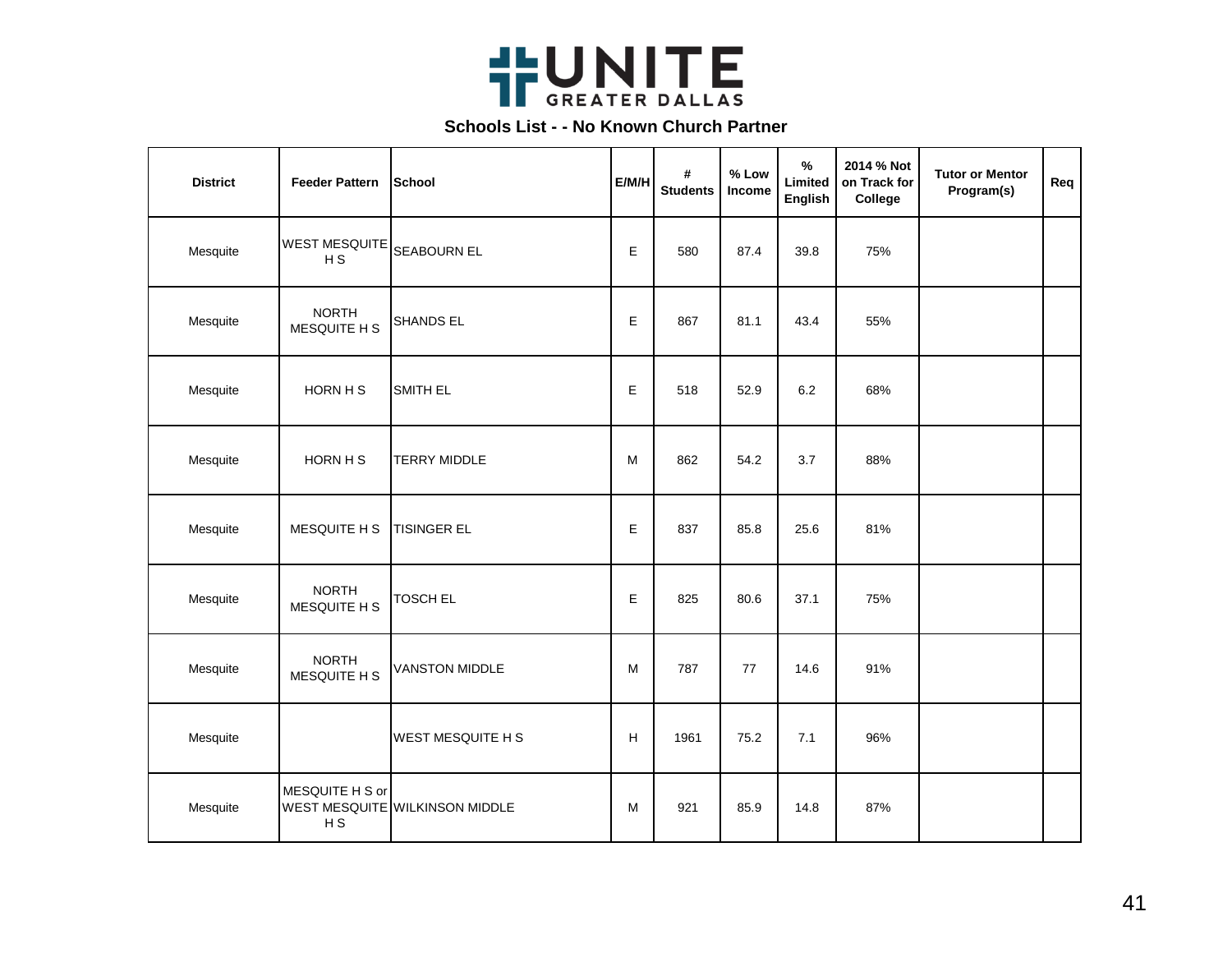

| <b>District</b> | <b>Feeder Pattern</b>                                                         | School                                      | E/M/H | #<br><b>Students</b> | $%$ Low<br>Income | $\%$<br>Limited<br>English | 2014 % Not<br>on Track for<br>College | <b>Tutor or Mentor</b><br>Program(s) | Req |
|-----------------|-------------------------------------------------------------------------------|---------------------------------------------|-------|----------------------|-------------------|----------------------------|---------------------------------------|--------------------------------------|-----|
| Richardson      | LAKE<br><b>HIGHLANDS</b><br><b>FRESHMAN</b><br>CENTER and then<br><b>LAKE</b> | <b>AIKIN EL</b>                             | E     | 757                  | 91.7              | 60.8                       | 74%                                   |                                      |     |
| Richardson      | <b>BERKNER H S</b>                                                            | APOLLO J H                                  | M     | 637                  | 51.2              | 5.5                        | 69%                                   |                                      |     |
| Richardson      | <b>BERKNER H S</b>                                                            | <b>AUDELIA CREEK EL</b>                     | E     | 685                  | 87.2              | 32.8                       | 78%                                   |                                      |     |
| Richardson      |                                                                               | <b>BERKNER H S</b>                          | S     | 2507                 | 51.7              | 8                          | 77%                                   |                                      |     |
| Richardson      | <b>BERKNER H S</b>                                                            | <b>BIG SPRINGS EL</b>                       | E     | 449                  | 40.5              | 14.3                       | 42%                                   |                                      |     |
| Richardson      |                                                                               | CHRISTA MCAULIFFE LEARNING<br><b>CENTER</b> | B     | 50                   | 60                | 18                         |                                       |                                      |     |
| Richardson      | PEARCE H S or<br>RICHARDSON H<br>$\mathbb S$                                  | DOBIE PRI                                   | E     | 687                  | 89.5              | 79.6                       |                                       |                                      |     |
| Richardson      | RICHARDSON H<br>S                                                             | DOVER EL                                    | Е     | 634                  | 88                | 71                         | 75%                                   |                                      |     |
| Richardson      |                                                                               | <b>FOREST LANE ACADEMY</b>                  | E     | 788                  | 86.8              | 46.8                       | 79%                                   |                                      |     |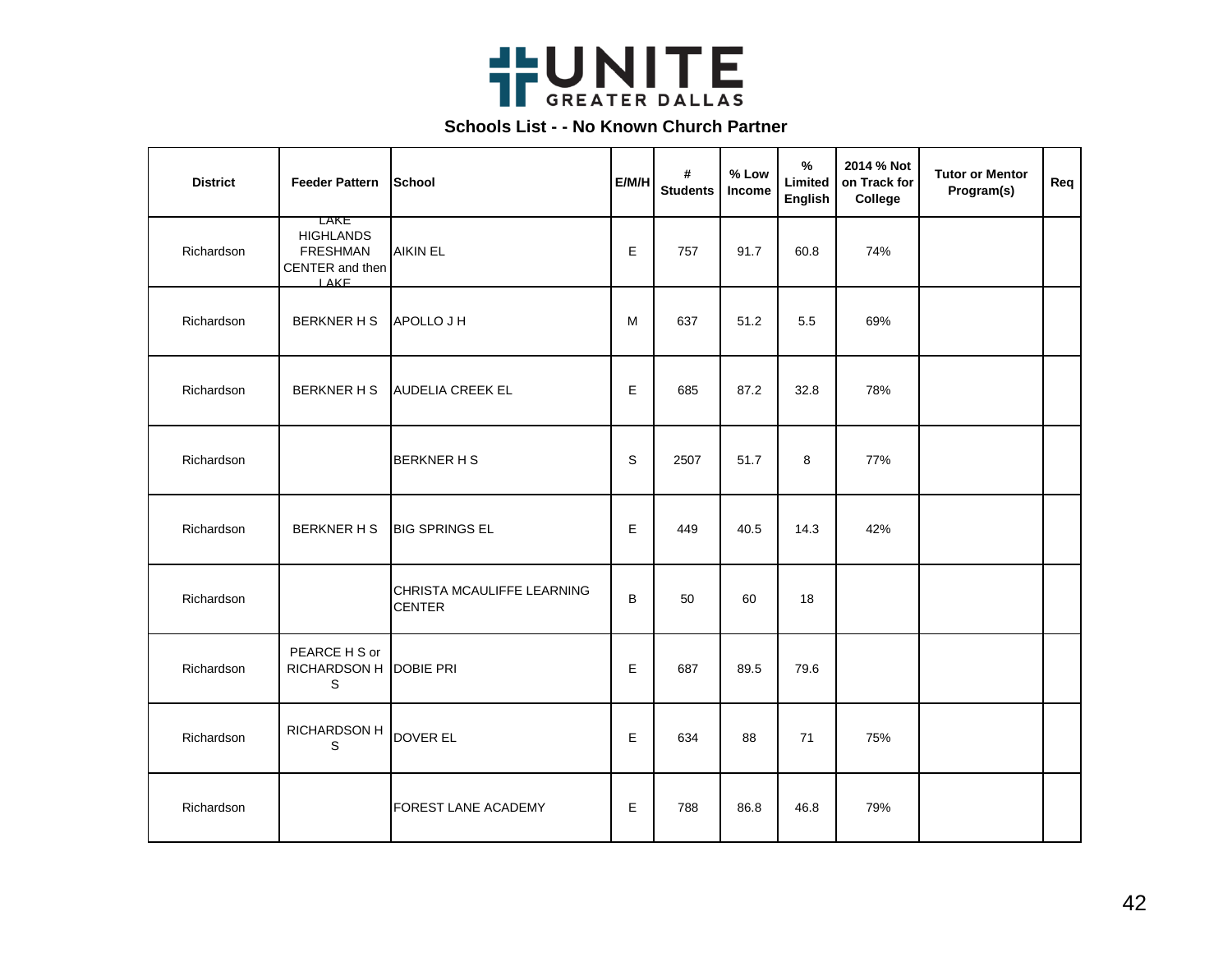

| <b>District</b> | <b>Feeder Pattern</b>                                                                | School                                   | E/M/H | #<br><b>Students</b> | % Low<br>Income | $\frac{9}{6}$<br>Limited<br>English | 2014 % Not<br>on Track for<br>College | <b>Tutor or Mentor</b><br>Program(s) | Req |
|-----------------|--------------------------------------------------------------------------------------|------------------------------------------|-------|----------------------|-----------------|-------------------------------------|---------------------------------------|--------------------------------------|-----|
| Richardson      | LAKE<br><b>HIGHLANDS</b><br><b>FRESHMAN</b><br>CENTER and then<br><b>LAKE</b>        | <b>FOREST MEADOW J H</b>                 | м     | 733                  | 68.5            | 17.2                                | 85%                                   |                                      |     |
| Richardson      | <b>BERKNER H S</b>                                                                   | <b>FORESTRIDGE EL</b>                    | E     | 665                  | 84.2            | 51.1                                | 66%                                   |                                      |     |
| Richardson      | PEARCE H S                                                                           | <b>GREENWOOD HILLS EL</b>                | E     | 416                  | 75              | 40.6                                | 68%                                   |                                      |     |
| Richardson      | <b>BERKNER H S</b>                                                                   | <b>JESS HARBEN EL</b>                    | E     | 403                  | 60.3            | 37.5                                | 36%                                   |                                      |     |
| Richardson      | <b>LAKE</b><br><b>HIGHLANDS</b><br><b>FRESHMAN</b><br>CENTER and then<br><b>LAKE</b> | <b>LAKE HIGHLANDS</b>                    | E     | 729                  | 49              | 29.2                                | 44%                                   |                                      |     |
| Richardson      | LAKE<br>HIGHLANDS H S                                                                | LAKE HIGHLANDS FRESHMAN<br><b>CENTER</b> | S     | 775                  | 57.8            | 15.5                                |                                       |                                      |     |
| Richardson      |                                                                                      | LAKE HIGHLANDS H S                       | S     | 1712                 | 45.9            | 10.6                                | 70%                                   |                                      |     |
| Richardson      | LAKE<br><b>HIGHLANDS</b><br><b>FRESHMAN</b><br>CENTER and then<br>IAKF               | LAKE HIGHLANDS J H                       | м     | 787                  | 55.7            | 13.7                                | 80%                                   |                                      |     |
| Richardson      | <b>BERKNER H S</b>                                                                   | LIBERTY J H                              | м     | 696                  | 74.9            | 11.4                                | 76%                                   |                                      |     |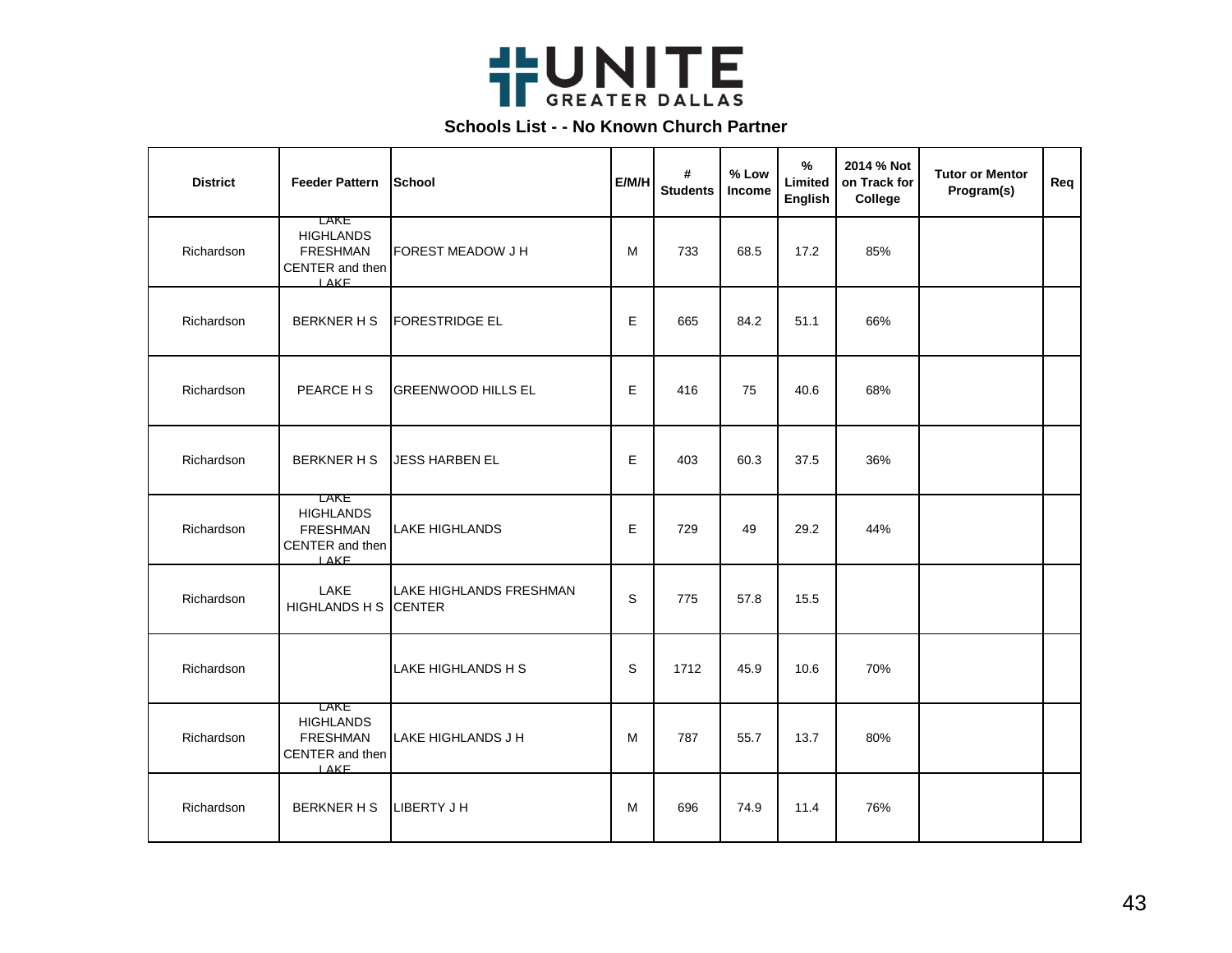

| <b>District</b> | <b>Feeder Pattern</b>                                               | School                          | E/M/H | #<br><b>Students</b> | % Low<br>Income | $\frac{9}{6}$<br>Limited<br>English | 2014 % Not<br>on Track for<br>College | <b>Tutor or Mentor</b><br>Program(s) | Req |
|-----------------|---------------------------------------------------------------------|---------------------------------|-------|----------------------|-----------------|-------------------------------------|---------------------------------------|--------------------------------------|-----|
| Richardson      | <b>BERKNER H S</b>                                                  | <b>IMARK TWAIN EL</b>           | E     | 470                  | 86              | 62.1                                | 69%                                   |                                      |     |
| Richardson      |                                                                     | MATH/SCIENCE/TECH MAGNET        | E     | 573                  | 52.9            | 36.6                                | 33%                                   |                                      |     |
| Richardson      | LAKE<br><b>HIGHLANDS</b><br><b>FRESHMAN</b><br>CENTER and then<br>H | <b>MERRIMAN PARK EL</b>         | E     | 440                  | 44.1            | 16.6                                | 48%                                   |                                      |     |
| Richardson      | <b>HIGHLANDS</b><br><b>FRESHMAN</b><br>CENTER and then<br>LAKF      | NORTHLAKE EL                    | E     | 644                  | 84.9            | 41.3                                | 76%                                   |                                      |     |
| Richardson      | PEARCE H S or<br>S                                                  | RICHARDSON H NORTHWOOD HILLS EL | E     | 402                  | 66.4            | 42.5                                | 38%                                   |                                      |     |
| Richardson      | <b>BERKNER H S</b>                                                  | <b>O HENRY EL</b>               | E     | 454                  | 80.6            | 46.3                                | 77%                                   |                                      |     |
| Richardson      | PEARCE H S or<br>S                                                  | RICHARDSON H PRESTONWOOD EL     | E     | 416                  | 52.6            | 35.6                                | 56%                                   |                                      |     |
| Richardson      |                                                                     | RICHARDSON H S                  | S     | 2550                 | 47.3            | 5.1                                 | 70%                                   |                                      |     |
| Richardson      | RICHARDSON H<br>S                                                   | RICHARDSON HEIGHTS EL           | E     | 507                  | 70.2            | 40                                  | 60%                                   |                                      |     |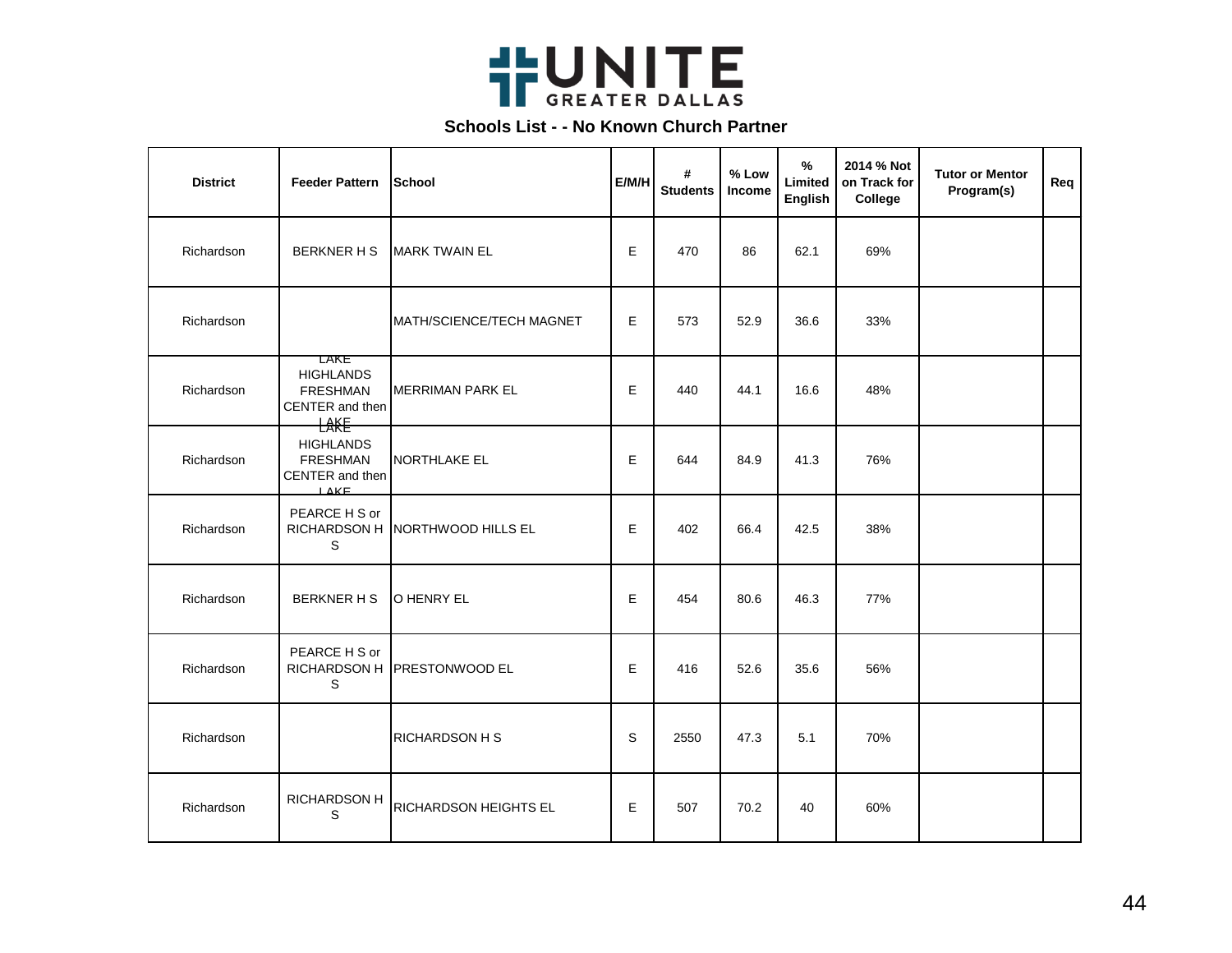

| <b>District</b> | <b>Feeder Pattern</b>                                                         | School                                       | E/M/H | #<br><b>Students</b> | % Low<br>Income | %<br>Limited<br>English | 2014 % Not<br>on Track for<br>College | <b>Tutor or Mentor</b><br>Program(s) | Req |
|-----------------|-------------------------------------------------------------------------------|----------------------------------------------|-------|----------------------|-----------------|-------------------------|---------------------------------------|--------------------------------------|-----|
| Richardson      | PEARCE H S                                                                    | RICHARDSON NORTH J H                         | M     | 631                  | 46.3            | 8.7                     | 72%                                   |                                      |     |
| Richardson      | <b>BERKNER H S</b>                                                            | RICHARDSON TERRACE EL                        | E     | 521                  | 68.9            | 31.7                    | 59%                                   |                                      |     |
| Richardson      | <b>RICHARDSON H</b><br>S                                                      | RICHARDSON WEST                              | м     | 787                  | 54              | 7.1                     | 65%                                   |                                      |     |
| Richardson      | <b>BERKNER H S</b>                                                            | <b>RICHLAND EL</b>                           | E     | 611                  | 68.1            | 30.3                    | 60%                                   |                                      |     |
| Richardson      | PEARCE H S or<br>RICHARDSON H RISD ACAD<br>S                                  |                                              | E     | 939                  | 95.3            | 67.1                    | 78%                                   |                                      | X   |
| Richardson      | <b>BERKNER H S</b>                                                            | <b>SPRINGRIDGE EL</b>                        | E     | 395                  | 66.3            | 29.6                    | 53%                                   |                                      |     |
| Richardson      | LAKE<br><b>HIGHLANDS</b><br><b>FRESHMAN</b><br>CENTER and then<br><b>LAKE</b> | <b>WALLACE EL</b>                            | E     | 704                  | 64.1            | 42.8                    | 51%                                   |                                      |     |
| Richardson      | PEARCE H S or<br>RICHARDSON H<br>S                                            | WESTWOOD MATH SCIENCE<br><b>LEADERSHIP M</b> | M     | 686                  | 49.7            | 9.3                     | 77%                                   |                                      |     |
| Allen           |                                                                               | <b>ALTON BOYD EL</b>                         | E     | 746                  | 70              | 39.5                    | 51%                                   |                                      |     |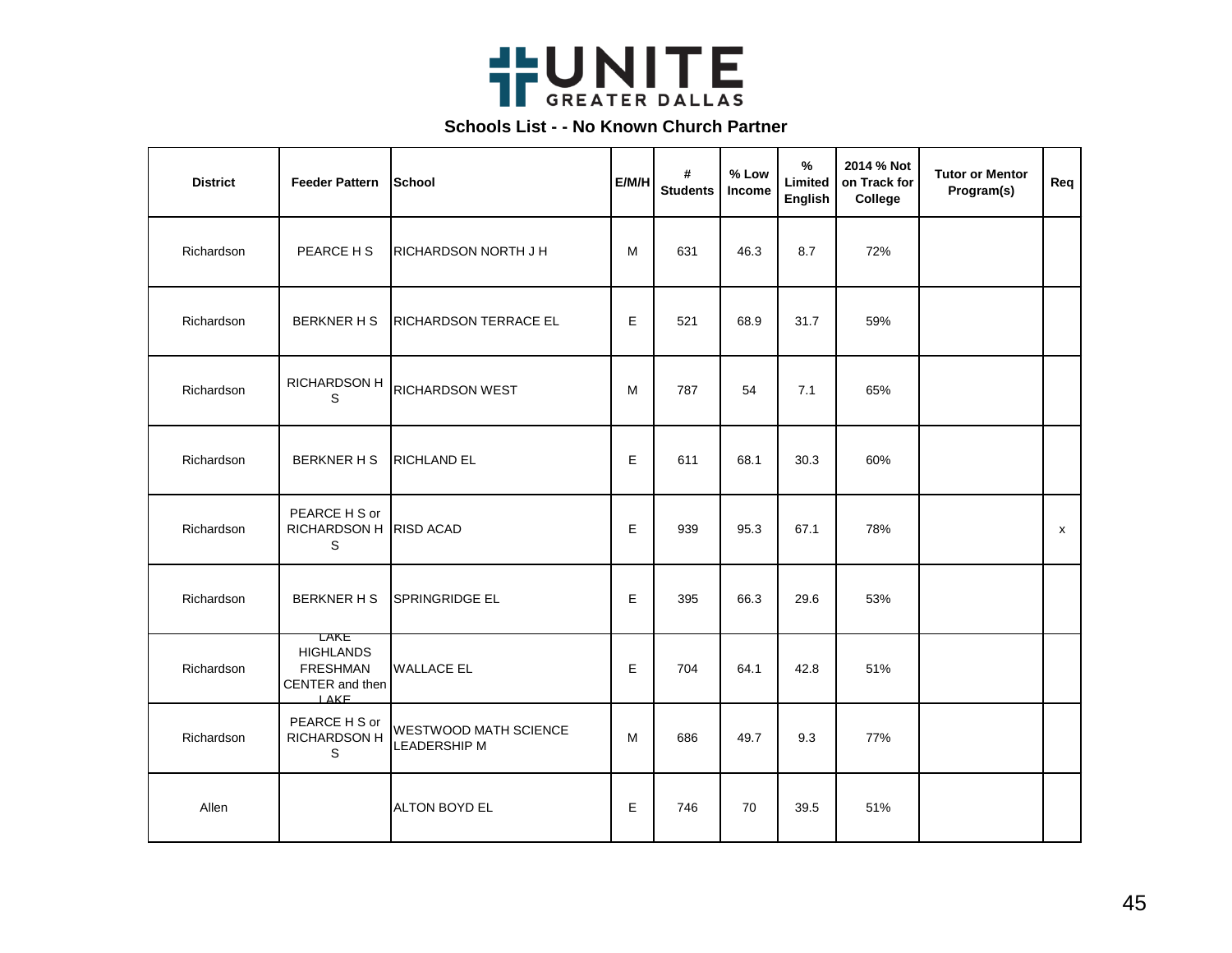

| <b>District</b> | <b>Feeder Pattern</b> | School                  | E/M/H | #<br><b>Students</b> | % Low<br>Income | $\%$<br>Limited<br><b>English</b> | 2014 % Not<br>on Track for<br>College | <b>Tutor or Mentor</b><br>Program(s)      | Req                |
|-----------------|-----------------------|-------------------------|-------|----------------------|-----------------|-----------------------------------|---------------------------------------|-------------------------------------------|--------------------|
| Allen           |                       | COLLIN CO J J A E P     | S     | $\mathbf{1}$         | 100             | $\pmb{0}$                         |                                       |                                           |                    |
| Frisco          | Frisco                | <b>BLEDSOE</b>          | E     | 819                  | 3.2             | 3.5                               | 17%                                   | <b>Big Brothers Big</b><br><b>Sisters</b> | $\pmb{\mathsf{x}}$ |
| Plano           |                       | <b>BARRON EL</b>        | E     | 482                  | 88.8            | 56.8                              | 71%                                   |                                           |                    |
| Plano           |                       | <b>BOWMAN MIDDLE</b>    | M     | 803                  | 60.9            | 11.7                              | 42%                                   |                                           |                    |
| Plano           |                       | <b>CARPENTER MIDDLE</b> | M     | 768                  | 53.4            | 6.5                               | 80%                                   |                                           |                    |
| Plano           |                       | <b>DOOLEY EL</b>        | E     | 430                  | 43              | 13.3                              | 50%                                   |                                           |                    |
| Plano           |                       | <b>HEAD START</b>       | E     | 145                  | 100             | 79.3                              |                                       |                                           |                    |
| Plano           |                       | <b>HUFFMAN</b>          | E     | 499                  | 57.9            | 14.2                              | 63%                                   | <b>Big Brothers Big</b><br><b>Sisters</b> | $\pmb{\mathsf{x}}$ |
| Plano           |                       | <b>JACKSON EL</b>       | E     | 649                  | 60.2            | 44.4                              | 60%                                   |                                           |                    |